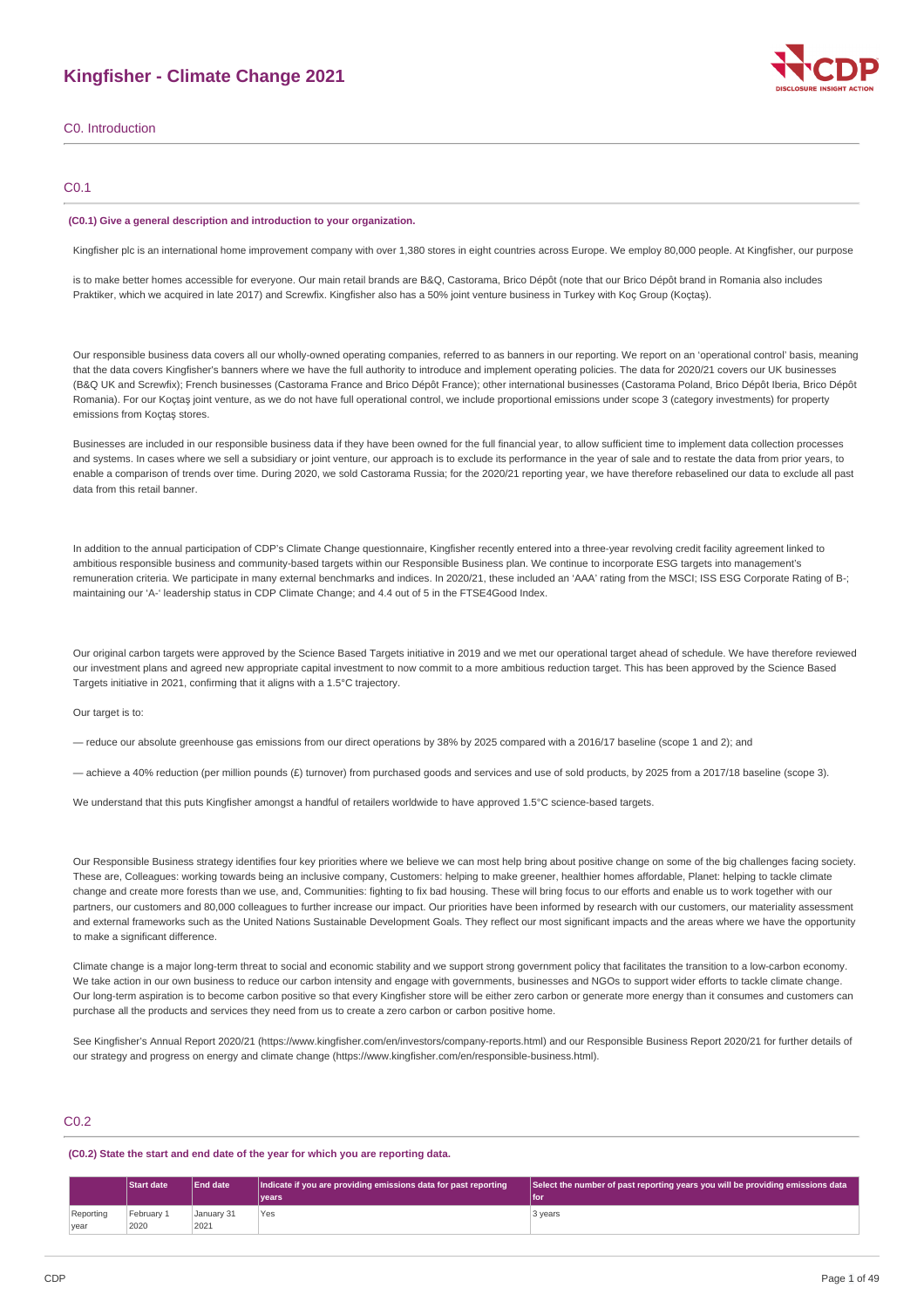# C0.3

**(C0.3) Select the countries/areas for which you will be supplying data.**

France Poland Portugal Romania Spain **Turkey** United Kingdom of Great Britain and Northern Ireland

### C0.4

**(C0.4) Select the currency used for all financial information disclosed throughout your response.** GBP

# C0.5

(C0.5) Select the option that describes the reporting boundary for which climate-related impacts on your business are being reported. Note that this option should **align with your chosen approach for consolidating your GHG inventory.** Operational control

### C1. Governance

# C1.1

**(C1.1) Is there board-level oversight of climate-related issues within your organization?** Yes

### C1.1a

(C1.1a) Identify the position(s) (do not include any names) of the individual(s) on the board with responsibility for climate-related issues.

| individual(s)                          | Position of Please explain                                                                                                                                                                                                                                                                                                                                                                                                                                                                                                                                                                                                                                                                                                                                                                                                                                                                                                     |
|----------------------------------------|--------------------------------------------------------------------------------------------------------------------------------------------------------------------------------------------------------------------------------------------------------------------------------------------------------------------------------------------------------------------------------------------------------------------------------------------------------------------------------------------------------------------------------------------------------------------------------------------------------------------------------------------------------------------------------------------------------------------------------------------------------------------------------------------------------------------------------------------------------------------------------------------------------------------------------|
| Chief<br>Executive<br>Officer<br>(CEO) | Our Group Chief Executive Officer has ultimate accountability for responsible business issues, including oversight of topics such as energy and climate change. Our CEO is ultimately accountable for<br>all risks and opportunities that impact our business. As responsible business is integrated into our operations, he has oversight of any significant responsible business-related risks and opportunities.<br>He also sits on our Responsible Business Committee (RBC), a committee of the Board that met twice in FY 20/21 and aims to meet 3 times in FY 21/21, with key priorities and risks reviewed at each<br>meeting. The RBC will lead and oversee delivery of how we operate as a responsible business. This year our CEO approved to committing to a 1.5°C aligned science-based carbon reduction target<br>to 2025; this included reviewing target plans and approving new appropriate capital investment. |
| Board-level<br>committee               | Our Responsible Business Committee (RBC) leads and oversees delivery of our Responsible Business strategy. The Committee's role includes supporting setting the ambition, facilitating and<br>monitoring Kingfisher's Responsible Business strategy. The RBC is a Committee of the Kingfisher Board and is chaired by a non-executive director. The RBC also includes a further NED, our Group<br>CEO, a retail banner CEO, our Chief Offer & Sourcing Officer, and our Chief People Officer. The seniority of the Committee members reflects our increased focus on these areas. Our Board of<br>Directors receives regular updates about our performance and sustainability risks.                                                                                                                                                                                                                                           |

### C1.1b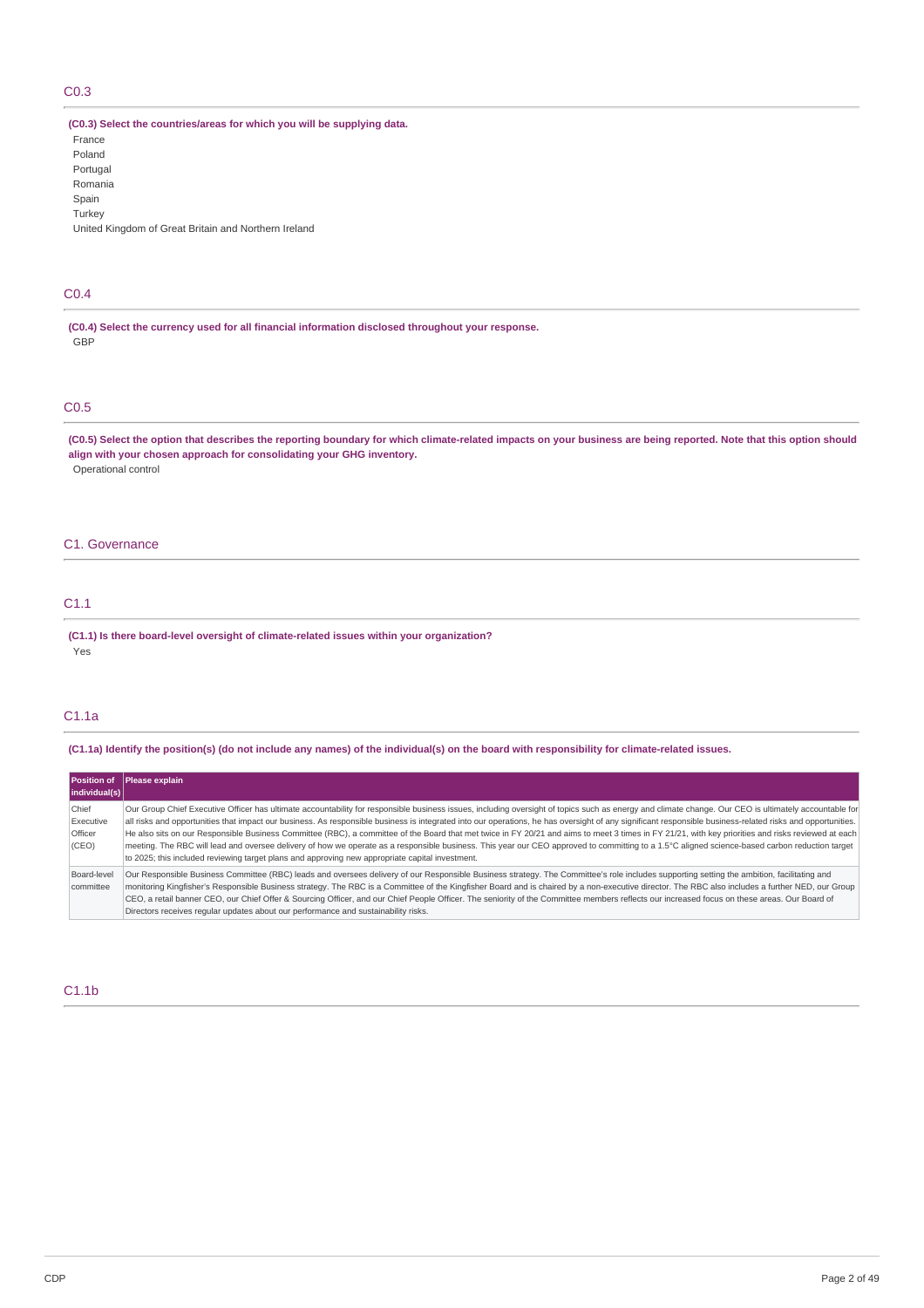|                                                                                                                                                                                                                                                                                                                                                                                                                                                                                                                                                                                                                                                                                                                                                                                                                                                                                                                                                                                                                                                                                                                                                                                                                                                                                                                                                                                                                                                                                                                                                                                                                                       | Scope of<br>Please explain | Governance                                                                                                                                                                                                                                                                                            | <b>Frequency</b>  |
|---------------------------------------------------------------------------------------------------------------------------------------------------------------------------------------------------------------------------------------------------------------------------------------------------------------------------------------------------------------------------------------------------------------------------------------------------------------------------------------------------------------------------------------------------------------------------------------------------------------------------------------------------------------------------------------------------------------------------------------------------------------------------------------------------------------------------------------------------------------------------------------------------------------------------------------------------------------------------------------------------------------------------------------------------------------------------------------------------------------------------------------------------------------------------------------------------------------------------------------------------------------------------------------------------------------------------------------------------------------------------------------------------------------------------------------------------------------------------------------------------------------------------------------------------------------------------------------------------------------------------------------|----------------------------|-------------------------------------------------------------------------------------------------------------------------------------------------------------------------------------------------------------------------------------------------------------------------------------------------------|-------------------|
|                                                                                                                                                                                                                                                                                                                                                                                                                                                                                                                                                                                                                                                                                                                                                                                                                                                                                                                                                                                                                                                                                                                                                                                                                                                                                                                                                                                                                                                                                                                                                                                                                                       | board-                     | mechanisms                                                                                                                                                                                                                                                                                            | with              |
|                                                                                                                                                                                                                                                                                                                                                                                                                                                                                                                                                                                                                                                                                                                                                                                                                                                                                                                                                                                                                                                                                                                                                                                                                                                                                                                                                                                                                                                                                                                                                                                                                                       | level<br>oversight         | into which<br>climate-                                                                                                                                                                                                                                                                                | which<br>climate- |
|                                                                                                                                                                                                                                                                                                                                                                                                                                                                                                                                                                                                                                                                                                                                                                                                                                                                                                                                                                                                                                                                                                                                                                                                                                                                                                                                                                                                                                                                                                                                                                                                                                       |                            | related issues                                                                                                                                                                                                                                                                                        | related           |
|                                                                                                                                                                                                                                                                                                                                                                                                                                                                                                                                                                                                                                                                                                                                                                                                                                                                                                                                                                                                                                                                                                                                                                                                                                                                                                                                                                                                                                                                                                                                                                                                                                       |                            | are integrated                                                                                                                                                                                                                                                                                        | issues are        |
|                                                                                                                                                                                                                                                                                                                                                                                                                                                                                                                                                                                                                                                                                                                                                                                                                                                                                                                                                                                                                                                                                                                                                                                                                                                                                                                                                                                                                                                                                                                                                                                                                                       |                            |                                                                                                                                                                                                                                                                                                       | <b>a</b>          |
|                                                                                                                                                                                                                                                                                                                                                                                                                                                                                                                                                                                                                                                                                                                                                                                                                                                                                                                                                                                                                                                                                                                                                                                                                                                                                                                                                                                                                                                                                                                                                                                                                                       |                            |                                                                                                                                                                                                                                                                                                       | scheduled         |
|                                                                                                                                                                                                                                                                                                                                                                                                                                                                                                                                                                                                                                                                                                                                                                                                                                                                                                                                                                                                                                                                                                                                                                                                                                                                                                                                                                                                                                                                                                                                                                                                                                       |                            |                                                                                                                                                                                                                                                                                                       | agenda            |
|                                                                                                                                                                                                                                                                                                                                                                                                                                                                                                                                                                                                                                                                                                                                                                                                                                                                                                                                                                                                                                                                                                                                                                                                                                                                                                                                                                                                                                                                                                                                                                                                                                       |                            |                                                                                                                                                                                                                                                                                                       | item              |
| Climate change has the potential to impact our strategy through increased operational and raw material costs and reduced demand for goods. To ensure we effectively                                                                                                                                                                                                                                                                                                                                                                                                                                                                                                                                                                                                                                                                                                                                                                                                                                                                                                                                                                                                                                                                                                                                                                                                                                                                                                                                                                                                                                                                   | $<$ Not                    | Reviewing and                                                                                                                                                                                                                                                                                         | Scheduled         |
| monitor our risks, the principal risks are reviewed by the Group Executive and Board twice a year. The Board receives regular updates about our performance and                                                                                                                                                                                                                                                                                                                                                                                                                                                                                                                                                                                                                                                                                                                                                                                                                                                                                                                                                                                                                                                                                                                                                                                                                                                                                                                                                                                                                                                                       | Applicabl                  | guiding                                                                                                                                                                                                                                                                                               | - some            |
|                                                                                                                                                                                                                                                                                                                                                                                                                                                                                                                                                                                                                                                                                                                                                                                                                                                                                                                                                                                                                                                                                                                                                                                                                                                                                                                                                                                                                                                                                                                                                                                                                                       |                            |                                                                                                                                                                                                                                                                                                       |                   |
|                                                                                                                                                                                                                                                                                                                                                                                                                                                                                                                                                                                                                                                                                                                                                                                                                                                                                                                                                                                                                                                                                                                                                                                                                                                                                                                                                                                                                                                                                                                                                                                                                                       |                            |                                                                                                                                                                                                                                                                                                       |                   |
|                                                                                                                                                                                                                                                                                                                                                                                                                                                                                                                                                                                                                                                                                                                                                                                                                                                                                                                                                                                                                                                                                                                                                                                                                                                                                                                                                                                                                                                                                                                                                                                                                                       |                            |                                                                                                                                                                                                                                                                                                       |                   |
|                                                                                                                                                                                                                                                                                                                                                                                                                                                                                                                                                                                                                                                                                                                                                                                                                                                                                                                                                                                                                                                                                                                                                                                                                                                                                                                                                                                                                                                                                                                                                                                                                                       |                            |                                                                                                                                                                                                                                                                                                       |                   |
|                                                                                                                                                                                                                                                                                                                                                                                                                                                                                                                                                                                                                                                                                                                                                                                                                                                                                                                                                                                                                                                                                                                                                                                                                                                                                                                                                                                                                                                                                                                                                                                                                                       |                            |                                                                                                                                                                                                                                                                                                       |                   |
| Group Functions. These presentations include their risk assessments, enabling the Audit Committee to monitor the risks and level of control in place. Responsible Business                                                                                                                                                                                                                                                                                                                                                                                                                                                                                                                                                                                                                                                                                                                                                                                                                                                                                                                                                                                                                                                                                                                                                                                                                                                                                                                                                                                                                                                            |                            |                                                                                                                                                                                                                                                                                                       |                   |
| is an important area for the Group and is now integrated into our operations. For all our risks, including climate-related risks, we assess the recurring or one-off impact on                                                                                                                                                                                                                                                                                                                                                                                                                                                                                                                                                                                                                                                                                                                                                                                                                                                                                                                                                                                                                                                                                                                                                                                                                                                                                                                                                                                                                                                        |                            | policies                                                                                                                                                                                                                                                                                              |                   |
| various elements of the business such as sales, margins, costs, reputation, regulatory and continuity of goods and operations. We have set numerical thresholds for each                                                                                                                                                                                                                                                                                                                                                                                                                                                                                                                                                                                                                                                                                                                                                                                                                                                                                                                                                                                                                                                                                                                                                                                                                                                                                                                                                                                                                                                              |                            | Reviewing and                                                                                                                                                                                                                                                                                         |                   |
| of these elements to define what is a 'substantive' financial impact (the levels being 'manageable', 'major' or 'critical'). Although sustainability is not a part of our principal                                                                                                                                                                                                                                                                                                                                                                                                                                                                                                                                                                                                                                                                                                                                                                                                                                                                                                                                                                                                                                                                                                                                                                                                                                                                                                                                                                                                                                                   |                            | quiding annual                                                                                                                                                                                                                                                                                        |                   |
| risks at the moment, our Board receives regular updates on our sustainability targets and climate-related issues. The board has reviewed business plans and overseen                                                                                                                                                                                                                                                                                                                                                                                                                                                                                                                                                                                                                                                                                                                                                                                                                                                                                                                                                                                                                                                                                                                                                                                                                                                                                                                                                                                                                                                                  |                            | budgets                                                                                                                                                                                                                                                                                               |                   |
| major capital expenditures for the business, such as allocating capital expenditure for onsite renewable energy generation and energy efficiency measures. As well as                                                                                                                                                                                                                                                                                                                                                                                                                                                                                                                                                                                                                                                                                                                                                                                                                                                                                                                                                                                                                                                                                                                                                                                                                                                                                                                                                                                                                                                                 |                            | Reviewing and                                                                                                                                                                                                                                                                                         |                   |
|                                                                                                                                                                                                                                                                                                                                                                                                                                                                                                                                                                                                                                                                                                                                                                                                                                                                                                                                                                                                                                                                                                                                                                                                                                                                                                                                                                                                                                                                                                                                                                                                                                       |                            |                                                                                                                                                                                                                                                                                                       |                   |
|                                                                                                                                                                                                                                                                                                                                                                                                                                                                                                                                                                                                                                                                                                                                                                                                                                                                                                                                                                                                                                                                                                                                                                                                                                                                                                                                                                                                                                                                                                                                                                                                                                       |                            |                                                                                                                                                                                                                                                                                                       |                   |
|                                                                                                                                                                                                                                                                                                                                                                                                                                                                                                                                                                                                                                                                                                                                                                                                                                                                                                                                                                                                                                                                                                                                                                                                                                                                                                                                                                                                                                                                                                                                                                                                                                       |                            |                                                                                                                                                                                                                                                                                                       |                   |
|                                                                                                                                                                                                                                                                                                                                                                                                                                                                                                                                                                                                                                                                                                                                                                                                                                                                                                                                                                                                                                                                                                                                                                                                                                                                                                                                                                                                                                                                                                                                                                                                                                       |                            |                                                                                                                                                                                                                                                                                                       |                   |
|                                                                                                                                                                                                                                                                                                                                                                                                                                                                                                                                                                                                                                                                                                                                                                                                                                                                                                                                                                                                                                                                                                                                                                                                                                                                                                                                                                                                                                                                                                                                                                                                                                       |                            |                                                                                                                                                                                                                                                                                                       |                   |
|                                                                                                                                                                                                                                                                                                                                                                                                                                                                                                                                                                                                                                                                                                                                                                                                                                                                                                                                                                                                                                                                                                                                                                                                                                                                                                                                                                                                                                                                                                                                                                                                                                       |                            |                                                                                                                                                                                                                                                                                                       |                   |
|                                                                                                                                                                                                                                                                                                                                                                                                                                                                                                                                                                                                                                                                                                                                                                                                                                                                                                                                                                                                                                                                                                                                                                                                                                                                                                                                                                                                                                                                                                                                                                                                                                       |                            | and                                                                                                                                                                                                                                                                                                   |                   |
|                                                                                                                                                                                                                                                                                                                                                                                                                                                                                                                                                                                                                                                                                                                                                                                                                                                                                                                                                                                                                                                                                                                                                                                                                                                                                                                                                                                                                                                                                                                                                                                                                                       |                            | performance of                                                                                                                                                                                                                                                                                        |                   |
|                                                                                                                                                                                                                                                                                                                                                                                                                                                                                                                                                                                                                                                                                                                                                                                                                                                                                                                                                                                                                                                                                                                                                                                                                                                                                                                                                                                                                                                                                                                                                                                                                                       |                            | objectives                                                                                                                                                                                                                                                                                            |                   |
|                                                                                                                                                                                                                                                                                                                                                                                                                                                                                                                                                                                                                                                                                                                                                                                                                                                                                                                                                                                                                                                                                                                                                                                                                                                                                                                                                                                                                                                                                                                                                                                                                                       |                            | Overseeing                                                                                                                                                                                                                                                                                            |                   |
|                                                                                                                                                                                                                                                                                                                                                                                                                                                                                                                                                                                                                                                                                                                                                                                                                                                                                                                                                                                                                                                                                                                                                                                                                                                                                                                                                                                                                                                                                                                                                                                                                                       |                            | major capital                                                                                                                                                                                                                                                                                         |                   |
|                                                                                                                                                                                                                                                                                                                                                                                                                                                                                                                                                                                                                                                                                                                                                                                                                                                                                                                                                                                                                                                                                                                                                                                                                                                                                                                                                                                                                                                                                                                                                                                                                                       |                            |                                                                                                                                                                                                                                                                                                       |                   |
|                                                                                                                                                                                                                                                                                                                                                                                                                                                                                                                                                                                                                                                                                                                                                                                                                                                                                                                                                                                                                                                                                                                                                                                                                                                                                                                                                                                                                                                                                                                                                                                                                                       |                            |                                                                                                                                                                                                                                                                                                       |                   |
|                                                                                                                                                                                                                                                                                                                                                                                                                                                                                                                                                                                                                                                                                                                                                                                                                                                                                                                                                                                                                                                                                                                                                                                                                                                                                                                                                                                                                                                                                                                                                                                                                                       |                            |                                                                                                                                                                                                                                                                                                       |                   |
|                                                                                                                                                                                                                                                                                                                                                                                                                                                                                                                                                                                                                                                                                                                                                                                                                                                                                                                                                                                                                                                                                                                                                                                                                                                                                                                                                                                                                                                                                                                                                                                                                                       |                            |                                                                                                                                                                                                                                                                                                       |                   |
|                                                                                                                                                                                                                                                                                                                                                                                                                                                                                                                                                                                                                                                                                                                                                                                                                                                                                                                                                                                                                                                                                                                                                                                                                                                                                                                                                                                                                                                                                                                                                                                                                                       |                            | overseeing                                                                                                                                                                                                                                                                                            |                   |
|                                                                                                                                                                                                                                                                                                                                                                                                                                                                                                                                                                                                                                                                                                                                                                                                                                                                                                                                                                                                                                                                                                                                                                                                                                                                                                                                                                                                                                                                                                                                                                                                                                       |                            | progress                                                                                                                                                                                                                                                                                              |                   |
|                                                                                                                                                                                                                                                                                                                                                                                                                                                                                                                                                                                                                                                                                                                                                                                                                                                                                                                                                                                                                                                                                                                                                                                                                                                                                                                                                                                                                                                                                                                                                                                                                                       |                            | against goals                                                                                                                                                                                                                                                                                         |                   |
|                                                                                                                                                                                                                                                                                                                                                                                                                                                                                                                                                                                                                                                                                                                                                                                                                                                                                                                                                                                                                                                                                                                                                                                                                                                                                                                                                                                                                                                                                                                                                                                                                                       |                            | and targets for                                                                                                                                                                                                                                                                                       |                   |
|                                                                                                                                                                                                                                                                                                                                                                                                                                                                                                                                                                                                                                                                                                                                                                                                                                                                                                                                                                                                                                                                                                                                                                                                                                                                                                                                                                                                                                                                                                                                                                                                                                       |                            | addressing                                                                                                                                                                                                                                                                                            |                   |
|                                                                                                                                                                                                                                                                                                                                                                                                                                                                                                                                                                                                                                                                                                                                                                                                                                                                                                                                                                                                                                                                                                                                                                                                                                                                                                                                                                                                                                                                                                                                                                                                                                       |                            | climate-related                                                                                                                                                                                                                                                                                       |                   |
|                                                                                                                                                                                                                                                                                                                                                                                                                                                                                                                                                                                                                                                                                                                                                                                                                                                                                                                                                                                                                                                                                                                                                                                                                                                                                                                                                                                                                                                                                                                                                                                                                                       |                            |                                                                                                                                                                                                                                                                                                       |                   |
| sustainability risks and reviews our Responsible Business KPIs each quarter as part of its governance dashboard. Our Responsible Business Committee (RBC) leads and<br>oversees delivery of our Responsible Business strategy. The Committee's role includes supporting setting the ambition, facilitating and monitoring Kingfisher's Responsible<br>Business strategy. The RBC is a Committee of the Kingfisher Board and is chaired by non-executive director. The Committee met twice during the year to review progress<br>on our key priorities and Environmental, Social and Governance (ESG) risks and will meet three times in 2021. Our most significant risks are included in our responsible<br>business risk register (part of our overall Group risk management process). We have identified a number of climate-related risks and opportunities that may impact our<br>business strategy (see section C2). During the year, the Audit Committee reviews the risk assessment process and receives presentations from some of the banners and<br>reviewing the impact of carbon taxes, rising energy costs and other legislative costs such as packaging charges or fuel duty. To encourage focus on our Responsible<br>Business priorities, in FY 20/21, for the first time, we linked a portion of our colleague bonus programme to our performance against our key Responsible Business<br>priorities, and will continue to do so in FY 21/22. The details of this bonus and the pay-out for 2020/21 are summarised in our Annual Report and Accounts, page 97. This<br>bonus programme applies to the whole company. | e                          | strategy<br>Reviewing and<br>guiding major<br>plans of action<br>Reviewing and<br>guiding risk<br>management<br>guiding<br>business plans<br>Setting<br>performance<br>objectives<br>Monitoring<br>implementation<br>expenditures,<br>acquisitions<br>and<br>divestitures<br>Monitoring and<br>issues | meetings          |

# C1.2

**(C1.2) Provide the highest management-level position(s) or committee(s) with responsibility for climate-related issues.**

| Name of the position(s) and/or committee(s)                         | Reporting<br>lline                  | <b>Responsibility</b>                                                  | Coverage of<br>responsibility | Frequency of reporting to the board on climate-<br>related issues |
|---------------------------------------------------------------------|-------------------------------------|------------------------------------------------------------------------|-------------------------------|-------------------------------------------------------------------|
| Chief Executive Officer (CEO)                                       | $<$ Not<br>Applicable>              | Both assessing and managing climate-related risks and<br>opportunities | <not applicable=""></not>     | Half-yearly                                                       |
| Other committee, please specify (Responsible Business<br>Committee) | $ $ <not<br>Applicable&gt;</not<br> | Both assessing and managing climate-related risks and<br>opportunities | <not applicable=""></not>     | Quarterly                                                         |
| Other, please specify (Banner level Chief Executive<br>Officers)    | $<$ Not<br>Applicable>              | Both assessing and managing climate-related risks and<br>opportunities | <not applicable=""></not>     | Annually                                                          |

# C1.2a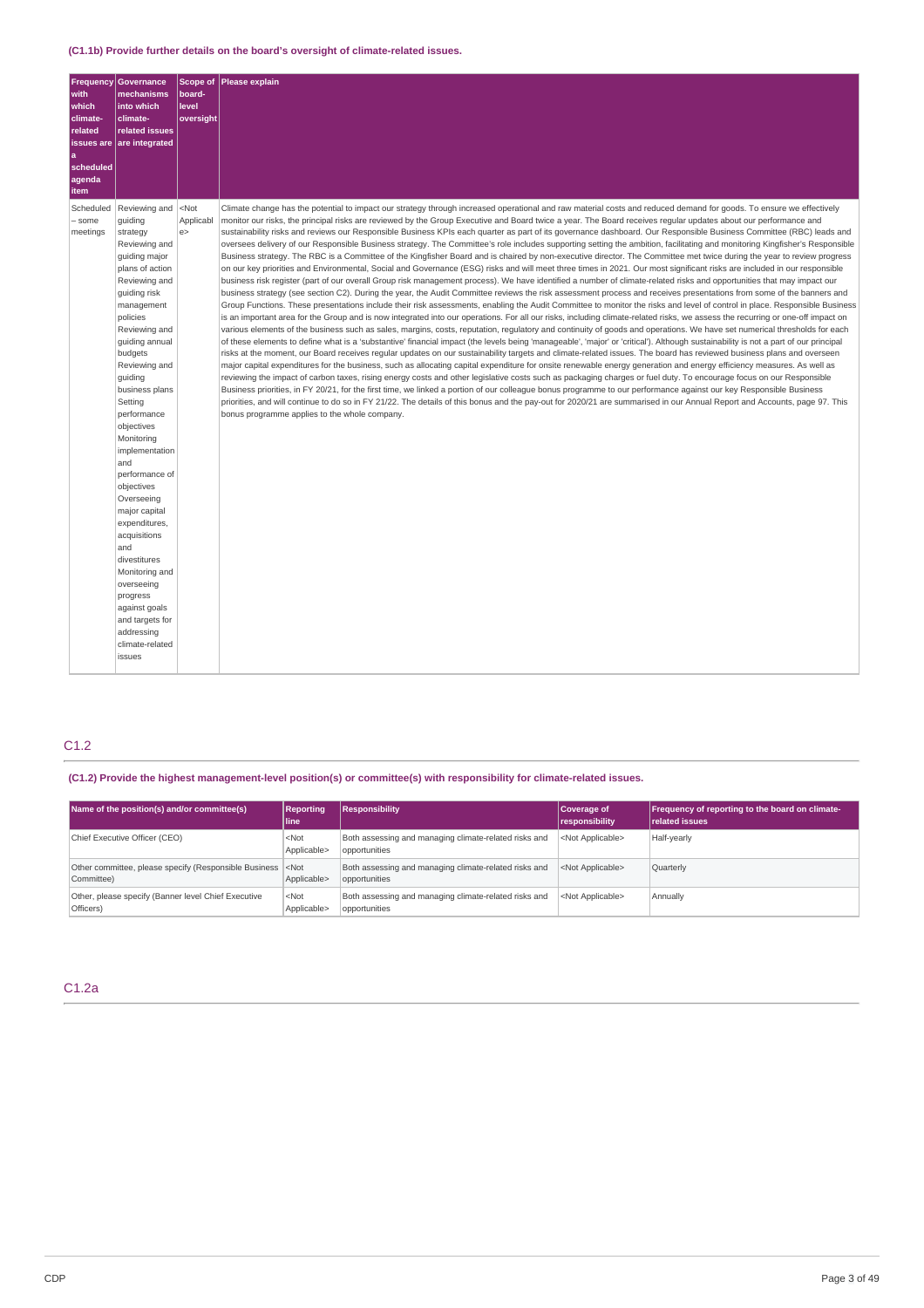(C1.2a) Describe where in the organizational structure this/these position(s) and/or committees lie, what their associated responsibilities are, and how climate**related issues are monitored (do not include the names of individuals).**

#### DESCRIPTION OF WHERE IN THE ORGANISATIONAL STRUCTURE THAT POSITION LIES:

Our CEO has ultimate responsibility for all aspects of responsible business at Kingfisher, and delivery of our Responsible Business strategy, policies and approach is overseen by the Responsible Business Committee, which leads and oversees delivery of our Responsible Business strategy.

As part of the three-year planning process, the retail banner CEO's have responsibility for delivering progress against our carbon reduction and climate change commitments.

#### RATIONALE OF WHY RESPONSIBILITY LIES WITH THIS POSITION:

Responsible Business is embedded into the business, which is why the CEO has ultimate responsibility for responsible business and climate-related issues throughout the business.

Our Responsible Business Committee (RBC) leads and oversees delivery of our Responsible Business strategy. The Committee's role includes supporting setting the ambition, facilitating and monitoring Kingfisher's Responsible Business strategy. The RBC is a Committee of the Kingfisher Board and is chaired by non-executive director. The Committee met twice during the year to review progress on our key priorities and Environmental, Social and Governance (ESG) risks and will meet three times in 2021.

The RBC is a Committee of the Kingfisher Board and is chaired by non-executive director. Its members include senior executives from our purchasing, property, people and community functions, all have oversight of key areas of our business. Our Board receives regular updates on our performance and responsible business risks, including those relating to climate change.

#### DESCRIPTION OF RESPONSIBILITIES:

Our CEO is a member of the Group Executive, which mandated the formation of a sub-committee - the Responsible Business Committee - to lead and oversee delivery of our Responsible Business strategy. The RBC will lead and oversee delivery of how we operate as a responsible business, meeting at least twice during the year.

Our central responsible business team, led by our Group Director of Corporate Affairs, is responsible for developing strategy and for reporting and communication on responsible business. We have a sustainability team in our Offer & Sourcing function which is responsible for embedding sustainability into our product ranges.

Our central Responsible Business team works closely with our businesses, including monthly meetings with representatives from our largest banners. The Kingfisher Responsible Business Network, made up of the Group Responsible Business team and representatives from each banner, meets through monthly webinars. It is a forum for reviewing progress and sharing ideas and best practices.

#### C1.3

(C1.3) Do you provide incentives for the management of climate-related issues, including the attainment of targets?

| <b>Provide</b><br>incentives<br>for the<br> management <br>l of climate-<br><b>related</b><br><b>issues</b> | <b>Comment</b>                                                                                                                                                                                                                                                                                                                                                                                                                                                                                                                                                                                                                                                                                                                                                                                                                                                                                                                                                                                                                                        |
|-------------------------------------------------------------------------------------------------------------|-------------------------------------------------------------------------------------------------------------------------------------------------------------------------------------------------------------------------------------------------------------------------------------------------------------------------------------------------------------------------------------------------------------------------------------------------------------------------------------------------------------------------------------------------------------------------------------------------------------------------------------------------------------------------------------------------------------------------------------------------------------------------------------------------------------------------------------------------------------------------------------------------------------------------------------------------------------------------------------------------------------------------------------------------------|
| Row Yes                                                                                                     | To encourage focus on our Responsible Business priorities, in FY 20/21, we linked a portion of our colleague bonus programme to our performance against our key Responsible Business<br>priorities. The ESG targets for 2020/21 which employees must support in their role cover the following priorities: Climate Change: Deliver annual carbon reductions in line with current Group<br>target which is to reduce own scope 1 and 2 carbon emissions by 22% by 2025 from a 2016 baseline Planet: 99.5%-100% responsibly sourced wood and paper by end of 2020 for all Goods<br>for Resale (GFR) & cataloque paper Greener, healthier homes: 50% of Group sales to come from products that help create a more sustainable home Community: Absolute target of 20,000<br>volunteering hours from employees in making home improvement accessible to everyone Colleagues: Inclusivity improvement plans in place, and action taken, in each Banner and<br>improvement in gender ratio at management level See Annual Report pg. 97 for progress update. |

### C1.3a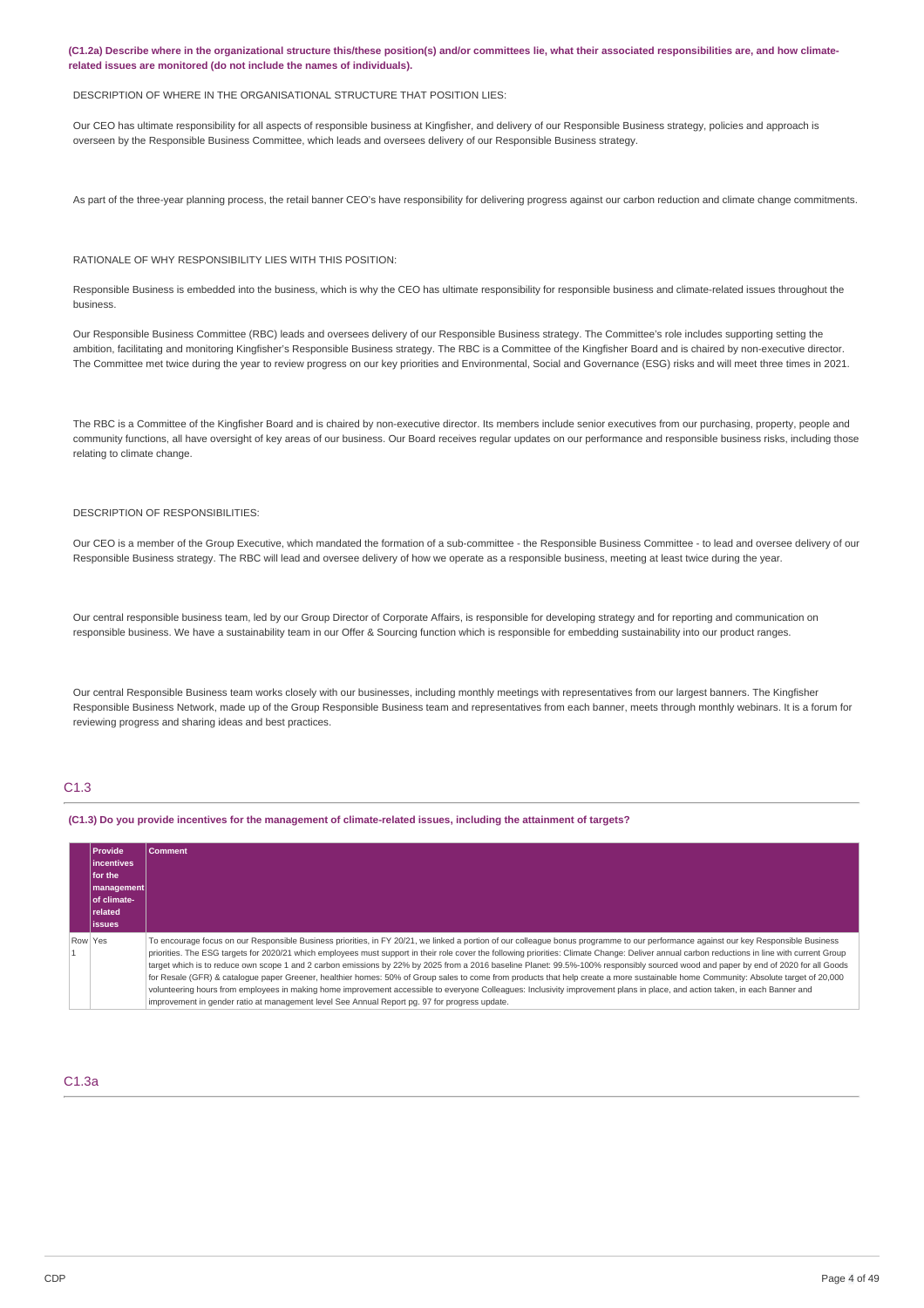#### (C1.3a) Provide further details on the incentives provided for the management of climate-related issues (do not include the names of individuals).

| <b>Entitled to incentive</b>                     | <b>Type of</b>     | Activity<br>incentive   inventivized | <b>Comment</b>                                                                                                                                                                                                                                                                                                                                                                                                                                                                                                                                                                                                                                                                                                                                                                                                                                                                                                                                                                                                                                                                                                                                                                                                                                                                                                                                                                                                                                                                                                                                                                                                                                                                                                                                                                        |
|--------------------------------------------------|--------------------|--------------------------------------|---------------------------------------------------------------------------------------------------------------------------------------------------------------------------------------------------------------------------------------------------------------------------------------------------------------------------------------------------------------------------------------------------------------------------------------------------------------------------------------------------------------------------------------------------------------------------------------------------------------------------------------------------------------------------------------------------------------------------------------------------------------------------------------------------------------------------------------------------------------------------------------------------------------------------------------------------------------------------------------------------------------------------------------------------------------------------------------------------------------------------------------------------------------------------------------------------------------------------------------------------------------------------------------------------------------------------------------------------------------------------------------------------------------------------------------------------------------------------------------------------------------------------------------------------------------------------------------------------------------------------------------------------------------------------------------------------------------------------------------------------------------------------------------|
| Board/Executive board                            | Monetary<br>reward | Emissions<br>reduction<br>target     | To help embed responsible business into our culture, our top leaders, members of our Group Executive and banner boards, have a requirement to demonstrate<br>responsible business behaviours included in their objectives. Our most senior managers (including the Group Executive) must take the lead on integrating<br>responsible business into our commercial strategy and day-to-day operations. In 2020/21, for the first time, we included 'responsible business' targets as part<br>of the annual colleague bonus scheme, these apply to the whole company. For Board/Executive board members, 10% of their bonus opportunity will come from<br>performance against ESG targets under Group Measures. The ESG targets for 2020/21 which board members must support in their role cover the following<br>priorities: - Climate Change: Kingfisher Group target is to reduce scope 1 and 2 carbon emissions by 22% by 2025 from a 2016 baseline. Deliver annual carbon<br>reductions in line with current Kingfisher Group 2025 target (to be audited by an independent third party). - Planet: 100% responsibly sourced wood and paper<br>by end 2020 for all GFR & catalogue paper, with plans to set a packaging and construction target for 2021. Absolute target of 99.5%-100% for both GFR &<br>cataloque paper. - Greener, healthier homes: By end of 2020 we aim for 50% of group sales to come from products that help create a more sustainable home.<br>Stretch target for 2020/21 is 50% of group sales. - Community: In 2020 we will provide more than 20,000 hours of employee volunteering. - Colleagues:<br>Improving inclusivity across all banners. Inclusivity improvement plans in place, and action taken, in each banner and improvement in gender ratio. |
| Environment/Sustainability   Monetary<br>manager | reward             | Emissions<br>reduction<br>target     | A number of our banners also have specific targets on energy (linked to bonus payments) for those responsible for managing energy in the business.                                                                                                                                                                                                                                                                                                                                                                                                                                                                                                                                                                                                                                                                                                                                                                                                                                                                                                                                                                                                                                                                                                                                                                                                                                                                                                                                                                                                                                                                                                                                                                                                                                    |
| Facilities manager                               | Monetary<br>reward | Emissions<br>reduction<br>project    | Cost savings associated with energy use reduction are included in the performance reviews for store managers / facility managers (which are linked to bonus<br>payments) in some of our banners e.g. in Castorama France and Brico Depot France.                                                                                                                                                                                                                                                                                                                                                                                                                                                                                                                                                                                                                                                                                                                                                                                                                                                                                                                                                                                                                                                                                                                                                                                                                                                                                                                                                                                                                                                                                                                                      |
| All employees                                    | Monetary<br>reward | Emissions<br>reduction<br>target     | To encourage focus on our Responsible Business priorities, in FY 20/21, for the first time, we linked a portion of our colleague bonus programme to our<br>performance against our key Responsible Business priorities, and will continue to do so in FY 21/22. This bonus scheme applies to the whole company. For<br>colleagues, 10% of their bonus opportunity will come from performance against ESG targets under Group Measures. The ESG targets for 2020/21 which<br>employees must support in their role cover the following: - Climate Change: Kingfisher Group target is to reduce scope 1 and 2 carbon emissions by 22% by<br>2025 from a 2016 baseline. Deliver annual carbon reductions in line with current Kingfisher Group 2025 target (to be audited by an independent third party). -<br>Planet: 100% responsibly sourced wood and paper by end 2020 for all GFR & catalogue paper, with plans to set a packaging and construction target for 2021.<br>Absolute target of 99.5%-100% for both GFR & catalogue paper. - Greener, healthier homes: By end of 2020 we aim for 50% of group sales to come from<br>products that help create a more sustainable home. Stretch target for 2020/21 is 50% of group sales. - Community: In 2020 we will provide more than 20,000<br>hours of employee volunteering. - Colleagues: Improving inclusivity across all banners. Inclusivity improvement plans in place, and action taken, in each banner<br>and improvement in gender ratio. Further details of this bonus and the pay-out for 2020/21 are summarised in our Annual Report and Accounts, page 97.                                                                                                                                                               |

### C2. Risks and opportunities

# C2.1

(C2.1) Does your organization have a process for identifying, assessing, and responding to climate-related risks and opportunities? Yes

## C2.1a

#### **(C2.1a) How does your organization define short-, medium- and long-term time horizons?**

|                   | <b>From</b>                 | lTo | <b>Comment</b>                                                                                                                                                                                                                                                                                                                                                                                                                                                                                                                                                                                                                                                                                                                                                                                                                                                                                                                                                                              |
|-------------------|-----------------------------|-----|---------------------------------------------------------------------------------------------------------------------------------------------------------------------------------------------------------------------------------------------------------------------------------------------------------------------------------------------------------------------------------------------------------------------------------------------------------------------------------------------------------------------------------------------------------------------------------------------------------------------------------------------------------------------------------------------------------------------------------------------------------------------------------------------------------------------------------------------------------------------------------------------------------------------------------------------------------------------------------------------|
|                   | $ $ (years) $ $ (years) $ $ |     |                                                                                                                                                                                                                                                                                                                                                                                                                                                                                                                                                                                                                                                                                                                                                                                                                                                                                                                                                                                             |
| Short-<br>term    |                             |     | This time horizon for assessing climate-related risks and opportunities is aligned with our strategic risk assessment processes. In our Responsible Business Plan, the following climate-<br>related targets have a short-term horizon with a 2020/21 target completion date: - 50% of sales to be from our Sustainable Home Products by the end of 2020/21. - Source 100%<br>sustainable wood and paper for our products and catalogues by 2020/21. - Zero waste to landfill by 2020/21 - All suppliers meet our ethical and environmental standards by 2020/21.<br>These targets are now being reviewed and updated.                                                                                                                                                                                                                                                                                                                                                                      |
| Medium-13<br>term |                             |     | This time horizon for assessing climate-related risks and opportunities is aligned with our strategic risk assessment processes. In our Responsible Business Plan, the following climate-<br>related targets have a medium-term horizon and with a 2025 target completion date: - Achieve our approved science-based carbon reduction target to 2025 - Become forest positive by<br>2025 - 90% of waste recycled (2025) - Sustainable management and efficient use of key resources by 2025 - Help more than two million people whose housing needs are greatest by<br>2025. Our new market-based carbon targets to 2025 have been approved by the Science-Based Targets initiative. These are: - Reduce our absolute greenhouse gas emissions from our<br>direct operations by 38% by 2025 compared with a 2016/17 baseline (scope 1 and 2); and; - Reduce scope 3 emissions (key supply chain and customer use of products) by 40% per<br>£million turnover by 2025, compared to 2017/18. |
| Long-<br>term     |                             | 30  | Through our 1.5-degree SBT we are committed to supporting global efforts to reach net zero emissions by 2050. In FY 21/22 we will be carrying out research into the feasibility of<br>reaching net zero sooner, the details of this work will be published in our next Annual Report.                                                                                                                                                                                                                                                                                                                                                                                                                                                                                                                                                                                                                                                                                                       |

### C2.1b

#### **(C2.1b) How does your organization define substantive financial or strategic impact on your business?**

For all our risks, including climate-related risks, we assess the recurring or one-off impact on at least one of the following (i) like-for-like sales, (ii) our net margin (iii) cost (iv) reputation (v) regulatory (vi) continuity. For each of these, we have set clear definitions of impact (critical, major and manageable) including numerical threshold for sales, margin, cost and penalties, and qualitative thresholds for reputational issues.

The following definitions are used for critical impact (substantive financial or strategic impact) at Kingfisher: Where it affects one off Sales like-for-like impact >10%; Recurring, Sales like-for-like impact >5%; One off Net Margin impact >10%; Recurring, Net Margin impact >5%; One off Cost impact > £80m; Recurring Cost impact > £40m; Global media interest: Sustained globally organised protests; and lobbying activities against Kingfisher Group and its subsidiaries; Prosecution resulting in imprisonment & Penalties >£5 mil; National non-availability or significant disruption to operations and fulfilment > 1 month.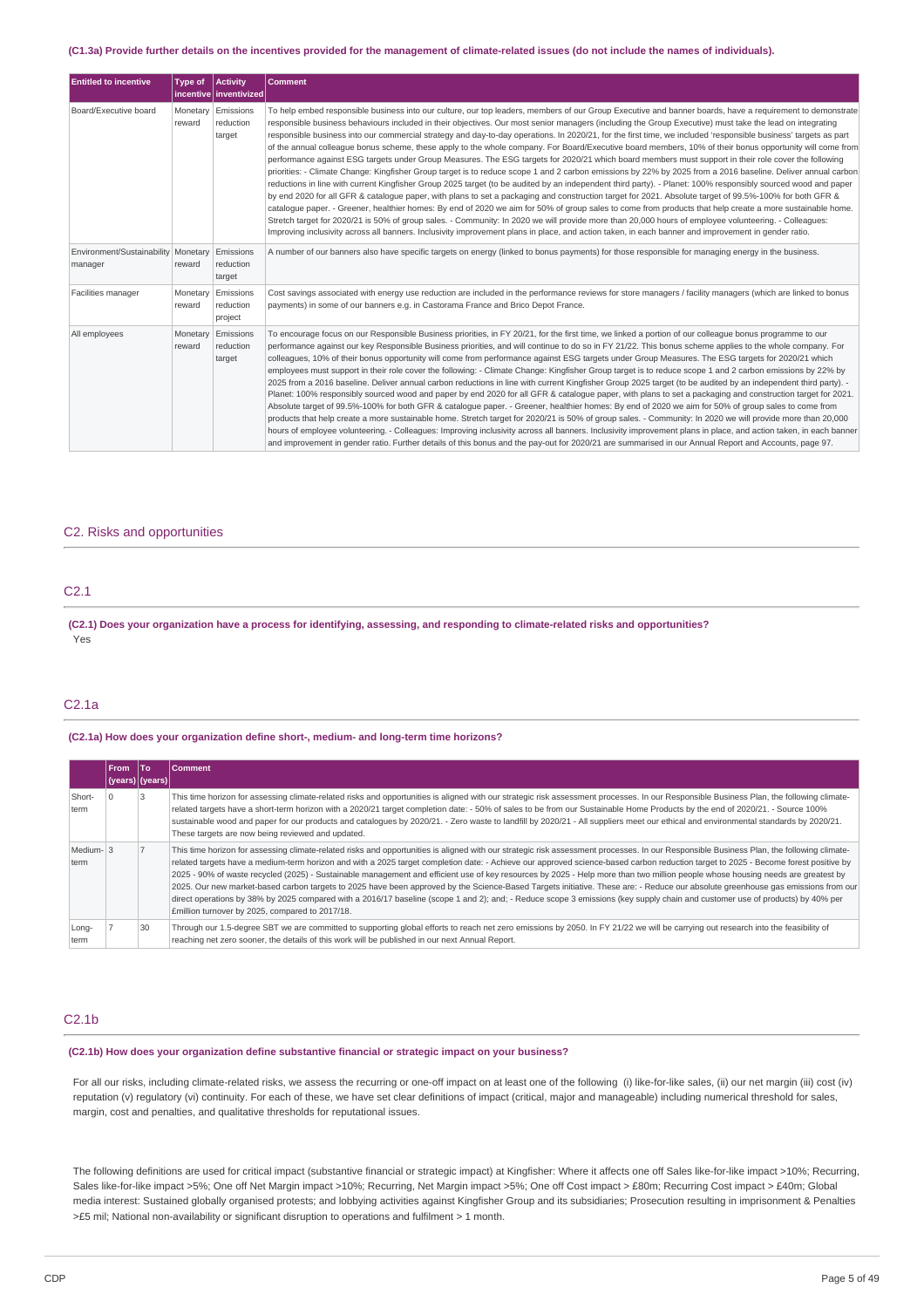#### **(C2.2) Describe your process(es) for identifying, assessing and responding to climate-related risks and opportunities.**

#### **Value chain stage(s) covered**

Direct operations Upstream Downstream

#### **Risk management process**

Integrated into multi-disciplinary company-wide risk management process

#### **Frequency of assessment**

More than once a year

#### **Time horizon(s) covered**

Short-term Medium-term Long-term

#### **Description of process**

Our Responsible Business Committee (RBC), which met for the first time in FY 20/21, leads and oversees delivery of our Responsible Business strategy. The RBC is a Committee of the Board and is chaired by a non-executive director. Its members are our CEO, a second non-executive director, our Chief Offer & Sourcing Officer, our Chief People Officer and a banner CEO. The Committee's role is integral to setting the ambition, facilitating and monitoring Kingfisher's Responsible Business strategy. The Committee met twice during the year to review progress on our key priorities and Environmental, Social and Governance (ESG) risks and plans to meet three times in 2021. The seniority of the Committee members reflects our increased focus on these areas. The Board receives regular updates about our performance and responsible business risks and reviews our Responsible Business KPIs each quarter as part of its governance dashboard. To further encourage focus on our Responsible Business priorities, in FY 20/21, for the first time, we linked a portion of our colleague bonus programme to our performance against our key Responsible Business priorities, and will continue to do so in FY 21/22. Governance: We are working to ensure governance of climate-related risks and opportunities is fully integrated into our overall responsible business governance and risk management structures. The RBC reviews the responsible business risk register as a standing item at their meetings, and this will be fed into the Group Risk Register; this forms the basis of our publicly reported risks and uncertainties. Our CEO has ultimate accountability for the issues of energy and climate change. The Board receives regular updates about our climate change targets. Strategy: Identification and management of climate risks is incorporated into our strategic risk assessment processes. The most material opportunity is from the growing market for energy efficient products and services in a low carbon economy. The most material risks include the potential impact of rising energy and insurance costs on our business and supply chain. Other risks include the potential difficulty in sourcing raw materials. For all our risks, including aspects of our climate-related risks, we assess the recurring or one-off impact on (i) like-for-like sales, (ii) our net margin or (iii) cost. We have set numerical thresholds for each of these metrics to define 'substantive financial impact'. Risk management: We monitor short- (1-3 years), and medium- to longterm (over 3 years) responsible business risks, their probability, potential impact on our business, and our mitigation measures. Our most significant risks are included in our internal responsible business risk register (part of our overall Group risk management process). At an asset level, we manage climate-related risks through our insurance programmes and by incorporating climate change factors into our planning and design of new stores, refurbishment projects and preventative maintenance programmes. Metrics and targets: We have established targets and KPIs to help us manage these risks and monitor progress.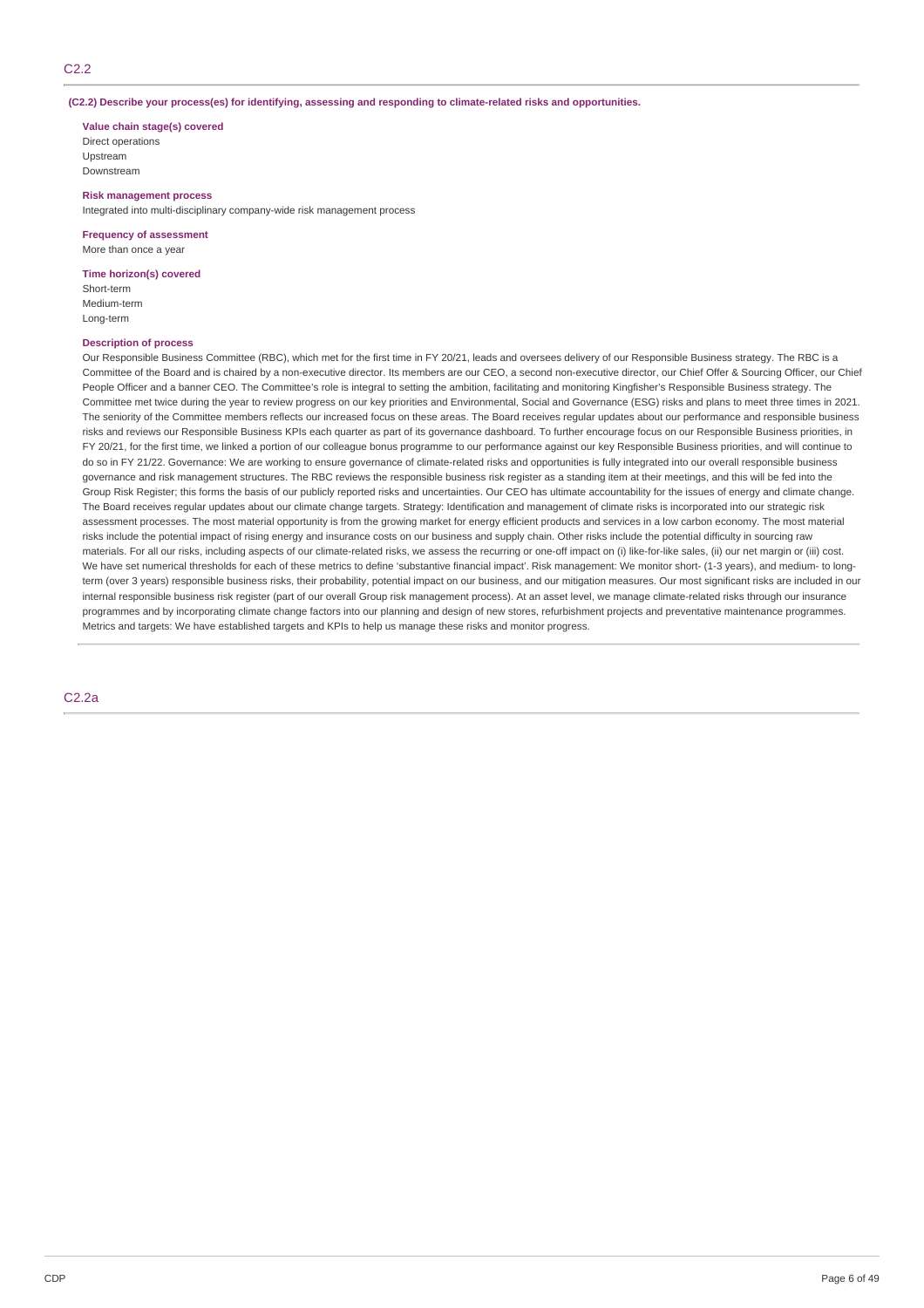#### **(C2.2a) Which risk types are considered in your organization's climate-related risk assessments?**

|                        |                                      | Relevance   Please explain                                                                                                                                                                                                                                                                                                                                                                                                                                                                                                                                                                                                                                                                                                                                                                                                                                                                                                                                                                                                                                                                                                                                                                                                                                                                                                                                                                                                                                                                                                                                                                                                                                                                                                                                                                                                                                                                                                                                                                                                                                                                                                                                                                                                                                                                                                                                                                                                                                               |
|------------------------|--------------------------------------|--------------------------------------------------------------------------------------------------------------------------------------------------------------------------------------------------------------------------------------------------------------------------------------------------------------------------------------------------------------------------------------------------------------------------------------------------------------------------------------------------------------------------------------------------------------------------------------------------------------------------------------------------------------------------------------------------------------------------------------------------------------------------------------------------------------------------------------------------------------------------------------------------------------------------------------------------------------------------------------------------------------------------------------------------------------------------------------------------------------------------------------------------------------------------------------------------------------------------------------------------------------------------------------------------------------------------------------------------------------------------------------------------------------------------------------------------------------------------------------------------------------------------------------------------------------------------------------------------------------------------------------------------------------------------------------------------------------------------------------------------------------------------------------------------------------------------------------------------------------------------------------------------------------------------------------------------------------------------------------------------------------------------------------------------------------------------------------------------------------------------------------------------------------------------------------------------------------------------------------------------------------------------------------------------------------------------------------------------------------------------------------------------------------------------------------------------------------------------|
|                        | $\pmb{\&}$<br>inclusion              |                                                                                                                                                                                                                                                                                                                                                                                                                                                                                                                                                                                                                                                                                                                                                                                                                                                                                                                                                                                                                                                                                                                                                                                                                                                                                                                                                                                                                                                                                                                                                                                                                                                                                                                                                                                                                                                                                                                                                                                                                                                                                                                                                                                                                                                                                                                                                                                                                                                                          |
| Current<br>regulation  | Relevant,<br>always<br>included      | HOW IT IS INCLUDED IN CLIMATE-RELATED RISK ASSESSMENTS: Kingfisher's operations are subject to a broad range of regulatory requirements in the countries in which it operates,<br>which include climate-related regulations. Risks and opportunities associated with current regulation (including climate change regulation) are included in our responsible business risk<br>register, which is part of our overall Group risk management process. EXAMPLE: We continue to monitor regulatory changes to existing carbon taxes across the EU as well as changes in<br>existing regulation associated with energy efficient and carbon saving products e.g. changes in EU energy labels, UK government's introduction of the Smart Export Guarantee (SEG) to<br>enable homes and businesses that generate their own renewable power to export it to the grid.                                                                                                                                                                                                                                                                                                                                                                                                                                                                                                                                                                                                                                                                                                                                                                                                                                                                                                                                                                                                                                                                                                                                                                                                                                                                                                                                                                                                                                                                                                                                                                                                           |
| Emerging<br>regulation | Relevant,<br>always<br>included      | HOW IT IS INCLUDED IN CLIMATE-RELATED RISK ASSESSMENTS: The Group's operations are subject to a broad range of regulatory requirements in the countries in which it<br>operates, which include climate-related regulations. Risks and opportunities associated with emerging regulation (including climate change regulation) are included in our responsible<br>business risk register, which is part of our overall Group risk management process. EXAMPLE: The European Union is considering the introduction of a carbon border tax as part of its new<br>Green Deal.                                                                                                                                                                                                                                                                                                                                                                                                                                                                                                                                                                                                                                                                                                                                                                                                                                                                                                                                                                                                                                                                                                                                                                                                                                                                                                                                                                                                                                                                                                                                                                                                                                                                                                                                                                                                                                                                                                |
| Technology Not         | relevant,<br>explanation<br>provided | We have not yet identified any climate risks associated with technology for our business. However, we do focus on ways to communicate energy saving messages and products to our<br>customers through our websites and digital platforms.                                                                                                                                                                                                                                                                                                                                                                                                                                                                                                                                                                                                                                                                                                                                                                                                                                                                                                                                                                                                                                                                                                                                                                                                                                                                                                                                                                                                                                                                                                                                                                                                                                                                                                                                                                                                                                                                                                                                                                                                                                                                                                                                                                                                                                |
| Legal                  | Relevant,<br>always<br>included      | HOW IT IS INCLUDED IN CLIMATE-RELATED RISK ASSESSMENTS: The Group's operations are subject to a broad range of regulatory requirements in the countries in which it<br>operates, which include climate-related regulations. A material non-compliance with legislative or regulatory requirements would impact Kingfisher's brand and reputation and is therefore<br>part of our overall Group risk management process. EXAMPLE: In each market we need to comply with EU energy labels which inform consumers of the energy efficiency of products. Part<br>of the reason for this legal requirement is to understand and reduce carbon emissions across the EU. These mandatory energy labels have been in place for several years, and as an<br>importer of products to place them on the EU market, Kingfisher must ensure that all our products comply with the requirements or else we will face penalties. In 2017 a new EU regulation<br>was passed to have the energy efficiency scale updated and simplified, with corresponding changes to the labelling (on product and online). Once the new requirements are released, we<br>will then have to ensure all our relevant products comply with the minimum eco-design requirements associated with the new energy labelling scale, and display of the new label and other<br>required online information by 2021.                                                                                                                                                                                                                                                                                                                                                                                                                                                                                                                                                                                                                                                                                                                                                                                                                                                                                                                                                                                                                                                                                             |
| Market                 | Relevant,<br>always<br>included      | HOW IT IS INCLUDED IN CLIMATE-RELATED RISK ASSESSMENTS: With continuing geopolitical uncertainty and market volatility across all the economies in which we operate, we are<br>exposed to potential risks which may impact both consumer confidence and the long-term sustainability and capabilities of our supplier base. This uncertainty and volatility is increased by<br>rises in extreme weather events and changing weather patterns. 'Contagious Diseases' is now also one of the Group Principal risks and links to market instability, Covid-19 is explicitly<br>referenced. Its impact would be seen as a significant, but temporary, disruption to either (or a combination) of our supply base, our supply chain, our customer base or our ability to operate<br>our stores. EXAMPLE: Disrupted production or transport of goods, resource scarcity, or variation in our customers' willingness to spend on different home improvements. To manage this<br>kind of disruption, our insurance team has looked at some sales impact derivatives using Parametric analysis, but the insurance market is not yet ready with what we would want. We will<br>continue to monitor what options are available to insure against climate-related market volatility. Meanwhile, to answer risks linked to shifts in consumer preferences (relating to changing<br>weather patterns, greater awareness of climate issues, and responses to carbon taxation or incentives), we regularly add new energy- and water-saving products to our ranges across our<br>companies and are improving performance across whole ranges. To address risks relating to the market upstream (our supply chain), we are working to gradually reduce our dependence<br>on raw materials. We have produced roadmaps towards sustainable management and efficient use of several key materials (identified as 'key' due to their high proportion of our cost of<br>goods sold, combined with their carbon impact). We have been implementing these roadmaps in an ongoing manner since 2017, with recent focus on textiles, metals and ceramics. We<br>also continue to promote circular economy by working with product developers to implement our Principles for Circular Product Design, following developments and best practice identified<br>in the EU Circular Economy Action Plan, as well as implementing schemes such as the French Repairability Index for relevant products. |
| Reputation             | Relevant,<br>always<br>included      | HOW IT IS INCLUDED IN CLIMATE-RELATED RISK ASSESSMENTS: We recognise that our response to responsible business issues (including climate change) may impact our<br>corporate reputation. This is becoming increasingly important as consumer concern about the environment reaches records levels. For example, in the UK, the environment is now cited<br>among the top three issues the public consider the most pressing for the country in tracking data from the polling company YouGov (June 2021). Investors are becoming increasingly<br>interested in ESG issues and our reputation around these issues, including climate change. We are responding to this through our disclosure to relevant investor surveys and our detailed<br>responsible business reporting which we share publicly each year. EXAMPLE: Our customer research shows that saving energy and water has become top of mind for customers. They<br>want to cut energy to save costs, but they find it confusing and want companies to make it easy for them. This is why 'saving energy' is a key element of our approach to sustainable<br>products, and we have a target on 50% of sales to be from our Sustainable Home Products by the end of 2020/21. Our responsible business risk register identifies the importance to our<br>reputation of delivering on the goals and targets.                                                                                                                                                                                                                                                                                                                                                                                                                                                                                                                                                                                                                                                                                                                                                                                                                                                                                                                                                                                                                                                                                                    |
| Acute<br>physical      | Relevant,<br>always<br>included      | HOW IT IS INCLUDED IN CLIMATE-RELATED RISK ASSESSMENTS: We have identified operational risks associated with increases in insurance premiums due to a rise in extreme<br>weather events. This risk is included in our responsible business risk register, which is part of our overall Group risk management process. EXAMPLE: Flood or wind damage can harm our<br>buildings and stock, disrupt goods freight, or prevent customers and staff from getting to our stores. We now insure for up to a £300m loss (a worst-case scenario, if a distribution centre<br>had to be demolished and rebuilt). Kingfisher regularly reviews its tolerance to financial losses and sets its policy deductible appropriately.                                                                                                                                                                                                                                                                                                                                                                                                                                                                                                                                                                                                                                                                                                                                                                                                                                                                                                                                                                                                                                                                                                                                                                                                                                                                                                                                                                                                                                                                                                                                                                                                                                                                                                                                                      |
| Chronic<br>physical    | Relevant,<br>always<br>included      | HOW IT IS INCLUDED IN CLIMATE-RELATED RISK ASSESSMENTS: We have identified operational risks associated with rising energy and fuel costs due to changing weather patterns.<br>This risk is included in our responsible business risk register, which is part of our overall Group risk management process. EXAMPLE: Increased cooling demands throughout 2020 as one<br>of the hottest years on record for Europe.                                                                                                                                                                                                                                                                                                                                                                                                                                                                                                                                                                                                                                                                                                                                                                                                                                                                                                                                                                                                                                                                                                                                                                                                                                                                                                                                                                                                                                                                                                                                                                                                                                                                                                                                                                                                                                                                                                                                                                                                                                                      |

### C2.3

(C2.3) Have you identified any inherent climate-related risks with the potential to have a substantive financial or strategic impact on your business? Yes

### C2.3a

(C2.3a) Provide details of risks identified with the potential to have a substantive financial or strategic impact on your business.

#### **Identifier** Risk 1

**Where in the value chain does the risk driver occur?**

Direct operations

### **Risk type & Primary climate-related risk driver**

Acute physical Increased severity and frequency of extreme weather events such as cyclones and floods

### **Primary potential financial impact**

Increased indirect (operating) costs

### **Climate risk type mapped to traditional financial services industry risk classification** <Not Applicable>

# **Company-specific description**

There is an increased risk of flooding and storm damage to our stores and supply chain caused by extreme weather events. Flooding or structural damage to our stores would lead to both property related costs (including stock being written off), as well as profit being impacted as a result of temporary store closures or disruption to transport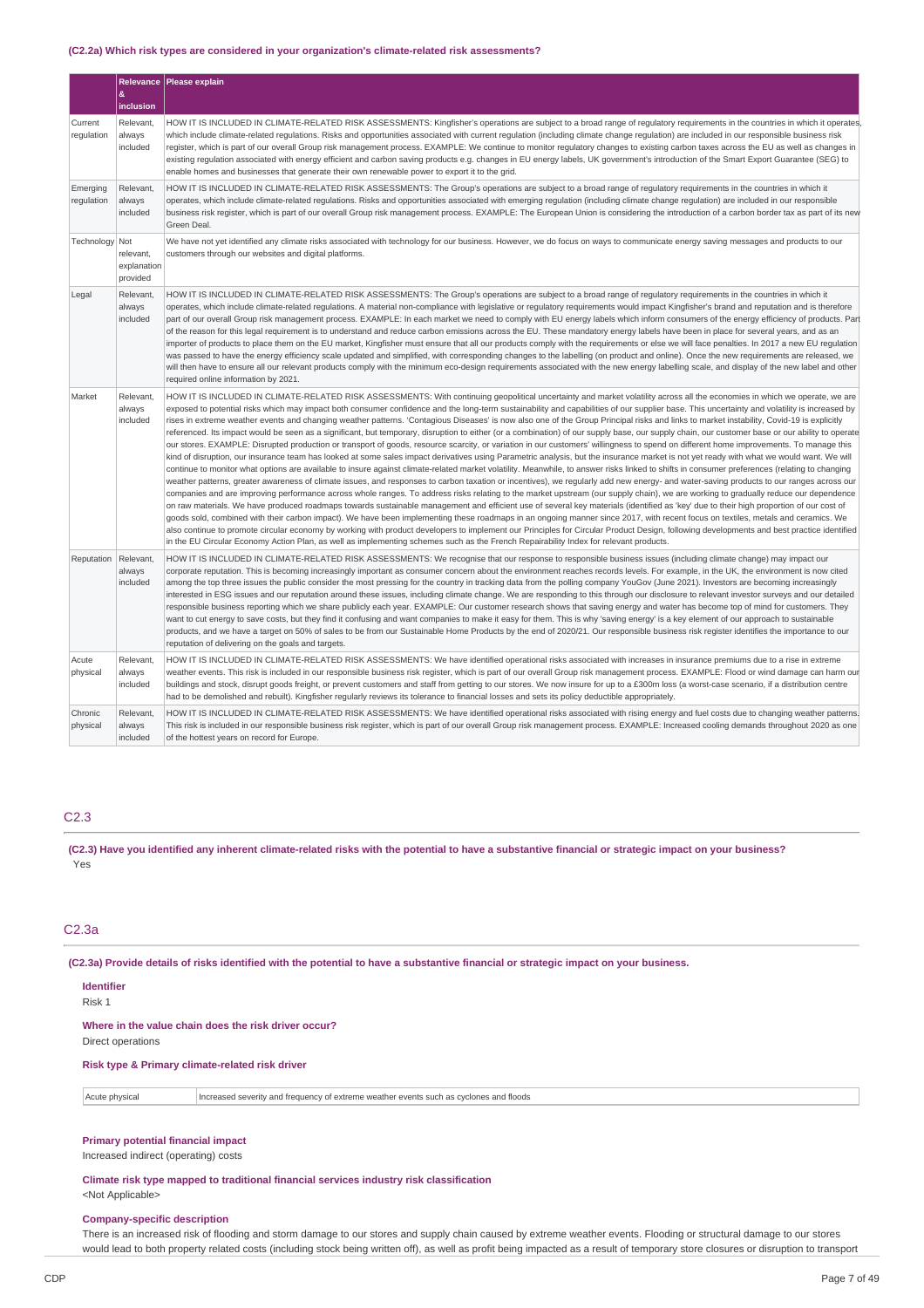used by staff and customers. Costs may also increase for consequential or preventative maintenance work. Some of the factories storage and production facilities where our products are made may also be affected by extreme weather elsewhere across the world and cause disruption in our supply chain again impacting profit. Should another severe winter occur across the UK and Europe (as seen in the UK and Europe in 2017/18), a similar, significant impact to trading and profit is foreseeable.

**Time horizon**

Medium-term

**Likelihood** Virtually certain

#### **Magnitude of impact**

Medium-low

#### **Are you able to provide a potential financial impact figure?** Yes, an estimated range

**Potential financial impact figure (currency)** <Not Applicable>

# **Potential financial impact figure – minimum (currency)**

1

#### **Potential financial impact figure – maximum (currency)** 300000000

### **Explanation of financial impact figure**

In recent years, there have been various extreme weather events in the UK and Europe which have caused damages our stores. Individually the losses are modest, but with over 1,300 stores, multiple losses from one large event can occur. No major damage occurred in 2020/21, but over time the number of incidences has been increasing, so we anticipate that the impact will continue to increase. It is therefore foreseeable that similar costs in the next 5-7 years could be incurred. Our losses are modelled to start at just £1. Our worst scenario (e.g. if a distribution centre is demolished) would reach about £300 million albeit the modelling does not foresee such a loss being due to an extreme weather event, but by other causes. We note there are also opportunities arising from increased incidences of extreme weather such as sales of flood protection products. It is vital to identify opportunities within our ranges/product development to address the impact of climate change affecting customers in order to maintain a leadership position in the market.

#### **Cost of response to risk**

 $\Omega$ 

#### **Description of response and explanation of cost calculation**

COST CALCULATION: The longer-term impact of increasing claims will be higher premiums. There are no additional management costs, as they are embedded in other budgets and processes. ACTION IMPLEMENTED: Kingfisher continues to maintain robust insurance programmes to cover potential physical and interruption risks from extreme weather events. We manage the risk to our stores through our insurance programmes as well as by incorporating climate change factors into our planning and design of new stores, refurbishment projects and preventative maintenance programmes. EXAMPLE: Kingfisher implements measures such as flood mapping, procedures for stores in relation to severe weather warnings and preventative maintenance programmes to ensure buildings are well maintained. Factors such as flood risk are taken into account in our decisions on where to locate new stores. Over the long-term more extreme weather events may also require us to adapt our buildings to deal with the increased risk. Kingfisher regularly reviews its tolerance to financial losses and sets its policy deductible appropriately. We insure up to £300 million to cover our worst-case scenario, which would be if a distribution centre had to be closed, was destroyed, demolished and had to be rebuilt (whether due to extreme weather or other catastrophic event such as fire).

#### **Comment**

### **Identifier**

Risk 2

#### **Where in the value chain does the risk driver occur?** Downstream

#### **Risk type & Primary climate-related risk driver**

| Market | behavio<br>na′<br>nnnn.<br>ustomer |
|--------|------------------------------------|
|        |                                    |

#### **Primary potential financial impact**

Decreased revenues due to reduced demand for products and services

**Climate risk type mapped to traditional financial services industry risk classification** <Not Applicable>

#### **Company-specific description**

The climate affects consumer behaviour in terms of what they buy, how much they buy and when. For example, it is known that during warmer weather, customers buy more DIY, gardening and cooling equipment while during colder weather they buy more heating and plumbing equipment. Furthermore, due to more extreme weather caused by climate change, consumer demand for certain protective products such as products mitigating impacts of floods or droughts might increase. Customer preferences also react to climate-related market incentive schemes around home energy (feed-in tariffs, insulation grant schemes, etc). This is both a risk and an opportunity. If we plan our stock according to historic seasonal weather patterns rather than changing weather patterns under climate change, or if we fail to react to changes in climate-related incentive schemes, revenue could fall.

#### **Time horizon**

Short-term

**Likelihood** Very likely

**Magnitude of impact** Medium-low

**Are you able to provide a potential financial impact figure?** Yes, an estimated range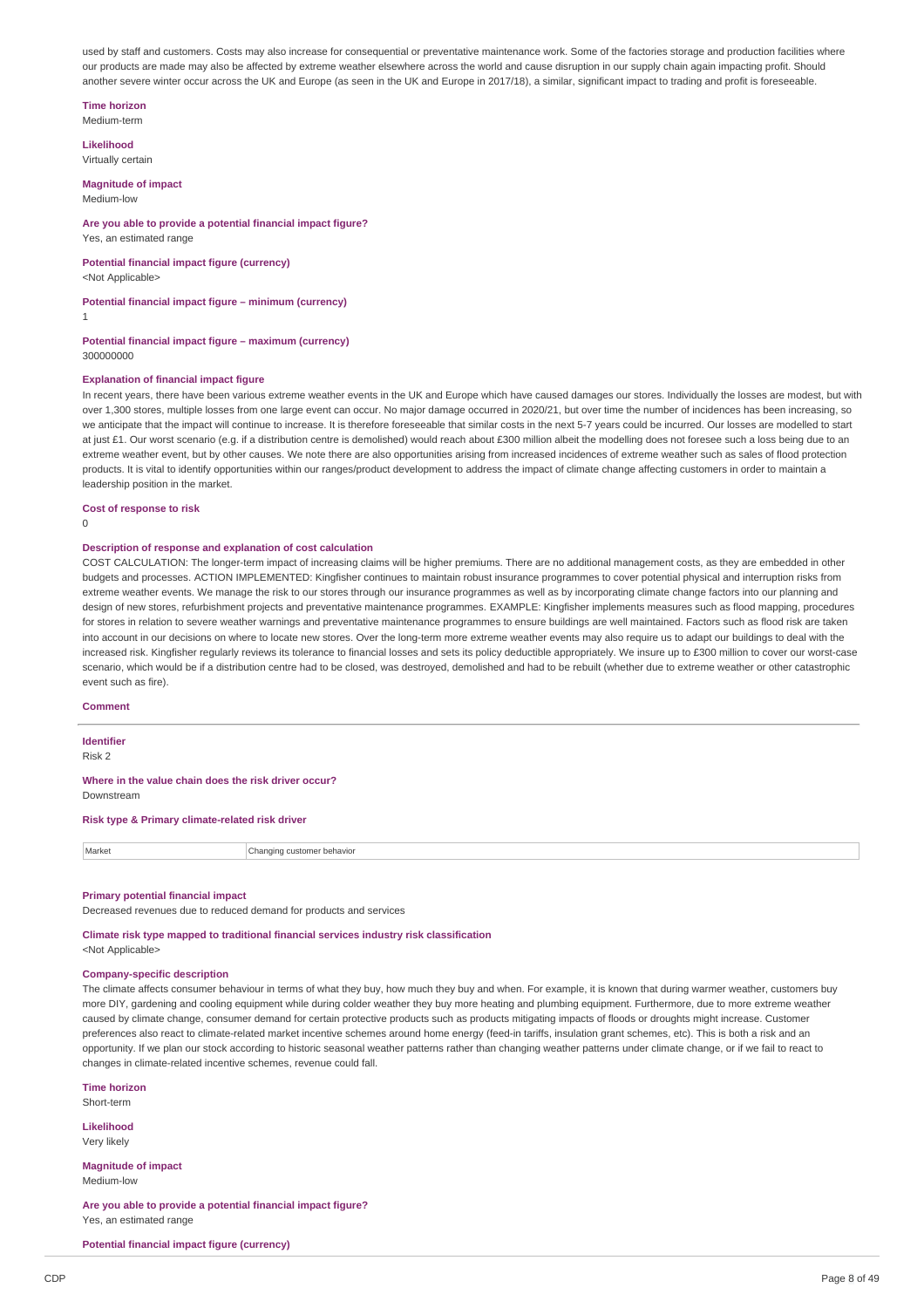#### <Not Applicable>

#### **Potential financial impact figure – minimum (currency)**

 $\Omega$ 

### **Potential financial impact figure – maximum (currency)**

4500000000

### **Explanation of financial impact figure**

Independent research by Datamonitor shows that the UK retail industry is losing £4.5 billion annually by not incorporating weather aspects into their decision-making process (source: UK Climate Impacts Programme). The scale of the impact is likely to increase as physical impacts of climate change increase.

#### **Cost of response to risk**

0

#### **Description of response and explanation of cost calculation**

COST CALCULATION: Range reviews are incorporated into our processes and therefore there is no additional cost to respond to this risk. ACTION IMPLEMENTED: We manage the risk through regular range reviews. Our headline target (Responsible Business Plan) is to bring sustainable products into the mainstream by achieving 50% of Group sales from products and services that help create a more sustainable home. Our other target is to help millions more people tackle poor and unfit housing through partnerships and local actions in our markets. EXAMPLE: Our businesses conduct regular product range reviews, which take into account changing customer demands. In 2017 we conducted sustainability road maps with short, medium and longer-term targets for each of our key materials (ceramics, plaster, plastics, timber, cement, paint, peat) which included criteria driven by climate change impacts. More recently we have carried out further research to develop reporting and sustainability criteria for key materials (textiles, metals and ceramics). We drive sourcing and sales of sustainable products (many of which help customers reduce their own environmental impact or help them adapt to a changing climate) through our Sustainable Home Product Guidelines which are reviewed and updated annually by Bioregional, an independent sustainability charity, taking into account the latest innovations, regulatory changes and customer needs and demands. Our banners also closely monitor the short and long term needs and demands of customers.

#### **Comment**

#### **Identifier**

Risk 3

# **Where in the value chain does the risk driver occur?**

Direct operations

### **Risk type & Primary climate-related risk driver**

Emerging | regulation Other, please specify (Increased operational costs due to rise in energy and transport costs (cost per unit including carbon taxation; more heating and cooling requirements during extreme weather), including similar costs passed down to us from upstream in the supply chain)

#### **Primary potential financial impact**

Increased indirect (operating) costs

#### **Climate risk type mapped to traditional financial services industry risk classification** <Not Applicable>

#### **Company-specific description**

Our business is already seeing the impact of climate change in a number of ways such as flood damage in stores, higher energy costs, and an increase in raw material / transportation costs. Increase in low carbon policies across the countries we operate in, such as gradually escalating carbon taxation in the UK and France, is projected to result in rise in energy costs. As a significant amount of energy is required to run our business operations, rises in energy costs have a direct impact to our business.

**Time horizon** Short-term

**Likelihood**

Very likely

#### **Magnitude of impact** Medium-low

#### **Are you able to provide a potential financial impact figure?**

Yes, a single figure estimate

**Potential financial impact figure (currency)** 29000000

#### **Potential financial impact figure – minimum (currency)** <Not Applicable>

### **Potential financial impact figure – maximum (currency)**

<Not Applicable>

### **Explanation of financial impact figure**

The Committee on Climate Change UK estimates that the electricity price for medium commercial business will increase by 50% between 2017 and 2030, of which 52% due to low carbon policies (Source: the Committee on Climate Change 2017, latest source available). Based on our 2017 spend on electricity which was circa £58 million and taking into account predicted increases in price, the spend would be around £87 million (assuming no other major changes to floor space). The 'potential financial impact figure' of £29 million is the per annum ADDITIONAL energy spend by 2030 as a result of rising energy costs including carbon taxation.

# **Cost of response to risk**

6330000

### **Description of response and explanation of cost calculation**

COST CALCULATION: The cost of response to this risk encompasses 2020/21 capital expenditure required for energy saving measures and renewable energy installations, this was £7.78 million. We have then deducted the annual savings from these installations (£1.45 million) to calculate the 2020/21 cost of response to this risk. ACTION IMPLEMENTED: To mitigate the risk from rising energy costs, we are focusing on reducing energy use in our stores and offices, and switching to low carbon and renewable energy sources. Overall, we have reduced our property energy intensity by 17% from our 2016/17 baseline. As well as having on-site renewables, shifting to certified green tariffs for grid electricity also helps protect against carbon tax rises. EXAMPLE: We have rolled out LED lighting to 91% of our property estate (2019/20: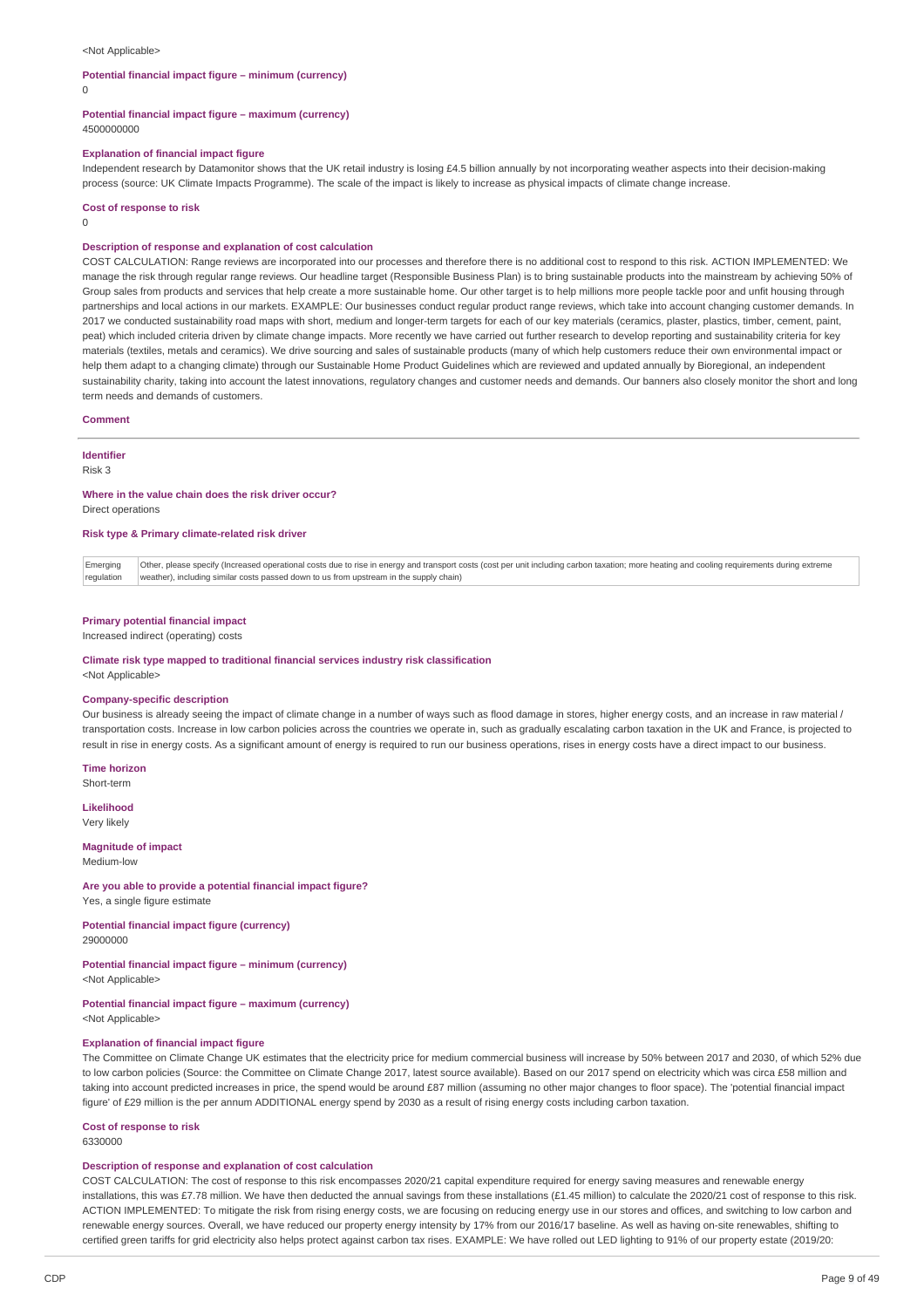85%), with an investment of £51.3 million to date (2019/20: £43.5 million). Some banners have made even more progress, for example all stores in Poland and France now have LED lighting installed. For onsite renewable generation, we have invested £8.2 million to date (2019/20 £8.2 million) installing on site renewable generation across many of our locations. This includes solar PV panels on 24 stores, offices and distribution centres, biomass boilers supplying two distribution centres and one head office building, and air source heat pump systems at 130 locations. We have also installed a commercial battery system at one of our distribution centres, so that it can use more of the solar electricity we generate onsite instead of losing excess energy to the grid. We have also shifted 100% of our electricity supply in Spain and Portugal to renewable tariffs. Also in the UK, nearly 100% of our electricity supply has switched to REGO-certified green tariffs (B&Q 99%, Screwfix 95%). We are starting to implement the same in other countries (Romania, Poland) as contracts are renewed. Counting both on-site and grid-sourced energy, zero carbon sources account for 50% of our total electricity use this year.

### **Comment**

**Identifier**

Risk 4

### **Where in the value chain does the risk driver occur?**

Direct operations

#### **Risk type & Primary climate-related risk driver**

Chronic physical Other, please specify (Chronic drought risk)

### **Primary potential financial impact**

Increased indirect (operating) costs

#### **Climate risk type mapped to traditional financial services industry risk classification** <Not Applicable>

#### **Company-specific description**

There is an increased risk of chronic drought which will lead to water shortages and subsequently higher water tariffs increasing costs for our direct operations and supply chain. We are exploring likelihood of chronic drought impacting our property portfolio through a climate change scenario analysis work - the outcomes of which we aim to report in our next Annual Report and Accounts.

### **Time horizon**

Medium-term

**Likelihood** Virtually certain

#### **Magnitude of impact**

Medium-low

#### **Are you able to provide a potential financial impact figure?** No, we do not have this figure

**Potential financial impact figure (currency)** <Not Applicable>

**Potential financial impact figure – minimum (currency)** <Not Applicable>

#### **Potential financial impact figure – maximum (currency)** <Not Applicable>

**Explanation of financial impact figure**

#### **Cost of response to risk**

**Description of response and explanation of cost calculation**

#### **Comment**

**Identifier**

# Risk 5

**Where in the value chain does the risk driver occur?** Upstream

**Risk type & Primary climate-related risk driver**

Acute physical Increased severity and frequency of extreme weather events such as cyclones and floods

### **Primary potential financial impact**

Decreased revenues due to reduced production capacity

**Climate risk type mapped to traditional financial services industry risk classification** <Not Applicable>

#### **Company-specific description**

Climate change increases the likelihood of extreme weather events which could cause disruption to operations in our supply chain and increase sourcing costs for raw materials used by suppliers. We will be completing analysis of key sourcing materials to further understand the potential risk of supply chain disruption and financial impacts on the business.

**Time horizon** Long-term

**Likelihood**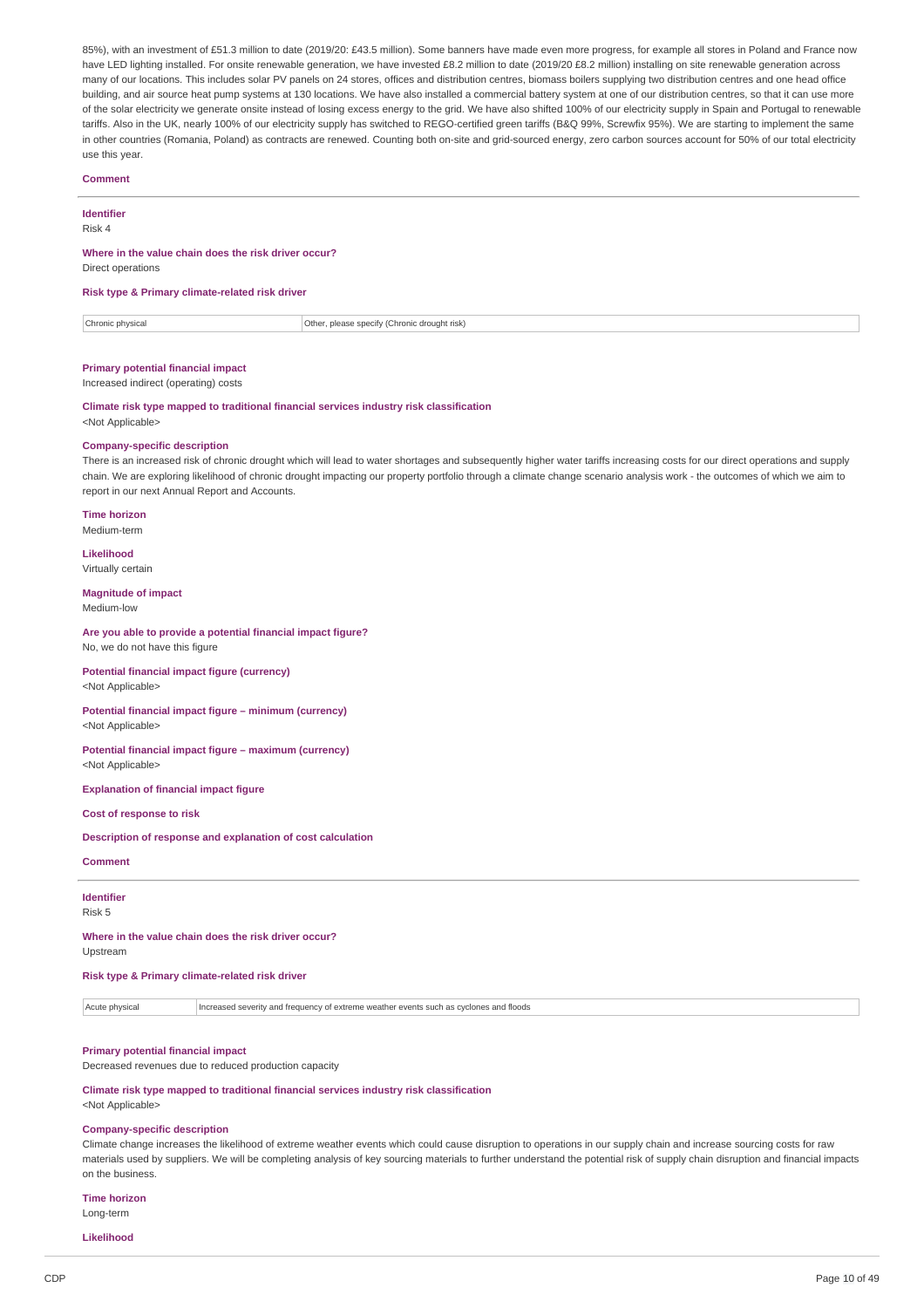#### Very likely

#### **Magnitude of impact** Medium

#### **Are you able to provide a potential financial impact figure?** No, we do not have this figure

**Potential financial impact figure (currency)**

<Not Applicable>

**Potential financial impact figure – minimum (currency)** <Not Applicable>

**Potential financial impact figure – maximum (currency)** <Not Applicable>

**Explanation of financial impact figure**

### **Cost of response to risk**

### **Description of response and explanation of cost calculation**

**Comment**

### C2.4

(C2.4) Have you identified any climate-related opportunities with the potential to have a substantive financial or strategic impact on your business? Yes

#### C2.4a

(C2.4a) Provide details of opportunities identified with the potential to have a substantive financial or strategic impact on your business.

### **Identifier**

Opp1

**Where in the value chain does the opportunity occur?** Downstream

**Opportunity type** Products and services

#### **Primary climate-related opportunity driver**

Development and/or expansion of low emission goods and services

### **Primary potential financial impact**

Increased revenues through access to new and emerging markets

#### **Company-specific description**

Changing consumer behaviour is leading to new market opportunities for sustainable products and services, particularly for energy efficient and energy saving products. We are regularly launching new sustainable products and services to help customers save energy in their homes; we are adding new energy saving products to our ranges across our companies. We also aim to improve performance across whole ranges. We are developing services that make it easier to implement home energy efficiency projects. Sustainability is one of our five core design principles used in the development of our OEB ranges & Our O&S team are focused on a range of core sustainability programs including energy, water efficiency, sustainable packaging etc. We have also undertaken a detailed modelling of future climate impacts at each store location and that this can be used to help forecast demand for relevant products e.g. water efficient appliances.

**Time horizon**

Medium-term

**Likelihood** Virtually certain

**Magnitude of impact**

Medium-high

**Are you able to provide a potential financial impact figure?** Yes, an estimated range

**Potential financial impact figure (currency)** <Not Applicable>

**Potential financial impact figure – minimum (currency)** 862970000

### **Potential financial impact figure – maximum (currency)** 67000000000

### **Explanation of financial impact figure**

In 2020 the European sustainable products market was worth €78 billion (circa £67 billion) (Boston Consulting Group). It is expected to grow by 12% CAGR by 2025. The European Smart Home market will increase from £17bn to £28bn between 2020 and 2025. This is an 11.3% increase (CAGR). Source: GfK Global consumption has grown significantly while many of the resources remain fixed and finite. Consumers, governments and employees are paying for more attention to these issues and taking far more action. Across Europe products marketed as sustainable grew 5.6 times faster than regular products. Around 73% of global consumers would definitely or probably change consumption habits to reduce the impact on the environment. As ecommerce and digital changed the retail and product landscape, sustainability has the potential to create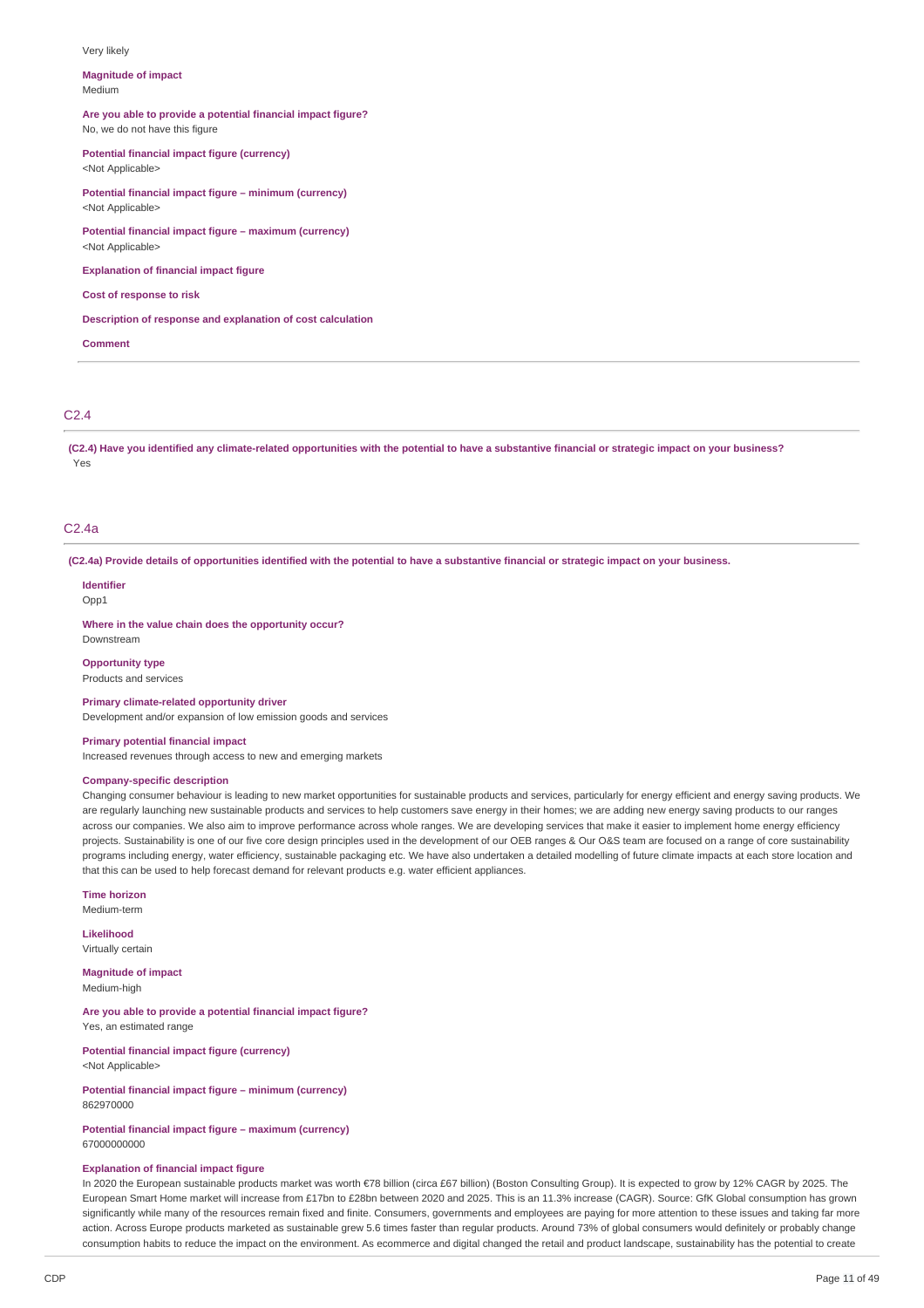new products and services that support reducing waste, enhancing wellbeing and minimising carbon emissions. Covid-19 acts as a catalyst for these trends. (Sources: Nielsen, Bain) The potential minimum impact figure is the proportion of our total sales that was represented this year by energy-saving products (£12.154 bn total sales \* 7.1%); the figure is rounded to £862.97 million.

#### **Cost to realize opportunity**

 $\Omega$ 

#### **Strategy to realize opportunity and explanation of cost calculation**

COST CALCULATION: Range reviews are incorporated into our processes and therefore there is no additional cost for this opportunity. ACTION IMPLEMENTED: We aim to increase sales of energy saving products and services through range editing, customer communications and training our colleagues to provide the right support. Our aim is to bring energy saving products to customers. We have a target (Responsible Business Plan) to bring sustainable products into the mainstream by achieving 50% of Group sales from products and services that help create a more sustainable home, this includes energy saving products. Our Sustainable Home Product Guidelines (updated annually) guide our buying team and product developers to improve sustainability across 6 issues (one is 'save energy'). Faulty products are not just bad for customers – they are a significant source of waste and a cost to the business. We aim to reduce product returns by making it easier for customers to have faulty or damaged products repaired. This can reduce our costs by up to 70% compared to an exchange or refund and prevent thousands of products from ending up as waste. EXAMPLE: Product innovation is one of four key issues within our Responsible Business strategy. In 2020/21, energy-saving products made up 7.1% of Group sales and water-saving products made up 2.0%. In total, customers will save about 38.2 TWh over the lifetime of energy-saving products purchased from us this year. We remain a partner to Innovation Gateway, a platform for crowdsourcing and testing innovation ideas to improve resource efficiency, including in energy and water.

#### **Comment**

**Identifier**

Opp<sub>2</sub>

#### **Where in the value chain does the opportunity occur?** Upstream

**Opportunity type** Markets

### **Primary climate-related opportunity driver** Use of public-sector incentives

### **Primary potential financial impact**

Increased revenues through access to new and emerging markets

#### **Company-specific description**

New government regulation/incentives are helping to promote a growth in markets for home energy efficiency products and services e.g. Energy Transition law in France, reintroduction of home energy efficiency subsidies in the UK and EU Eco Design and Energy Labelling regulations. We are continually developing new energy efficient products and services to help customers save energy in their homes.

**Time horizon**

Short-term

**Likelihood** Very likely

### **Magnitude of impact**

High

**Are you able to provide a potential financial impact figure?** Yes, a single figure estimate

**Potential financial impact figure (currency)** 67000000000

**Potential financial impact figure – minimum (currency)** <Not Applicable>

**Potential financial impact figure – maximum (currency)** <Not Applicable>

### **Explanation of financial impact figure**

Regulation is helping to drive a large new market for in-home energy efficiency, worth around €78 billion (equivalent to about £67 billion) across our key European markets in 2020. In the UK, for example, around 14 million of the country's 27 million homes could be fitted with energy-saving measures in the next decade – potentially creating a huge new market for home energy retrofits. Note that the €78 billion figure was calculated by the Boston Consulting Group, which reviewed trends in energy efficiency in Kingfisher's markets. As part of the Green Homes agenda, we see considerable potential across all our markets as this agenda accelerates with UK and France both having net zero commitments; it's estimated 80% of all the UK's homes of 2050 have already been built but UK homes lose heat up to x3 faster than in Europe and 2/3 of UK homes currently fail the UK government's 2035 target of EPC Band C (energy performance certificate) & 19 million UK homes rated EPC Band D or worse. We're well placed in energy efficiency categories such as loft insulation, water saving taps, etc) and also do well in areas such as underfloor heating and electric radiators. While for newer solutions (heat pumps, hydrogen boilers etc.) we need to explore our role further.

#### **Cost to realize opportunity**

 $\theta$ 

#### **Strategy to realize opportunity and explanation of cost calculation**

COST CALCULATION: Range reviews are incorporated into our processes and therefore there is no additional cost for this opportunity. ACTION IMPLEMENTED: We have set a target for 50% of our sales to be from products that help create a more sustainable home by 2020. This includes climate-relevant criteria such as energy saving, water saving and resource efficiency. We also have an aspiration that all our energy using products will meet best practice standards by 2020. We have engaged with governments in the UK, France, Poland and Russia on regulation to promote energy efficient/greener homes. We also support government initiatives to help people struggling to pay their energy bills. EXAMPLE: Brico Dépôt France participates in "Chèque Energie", which helps cover the cost of heating bills and home energy refurbishments for the 4 million people in France experiencing fuel poverty. Through this, the French government is incentivising people to become more energy efficient within their homes. Brico Dépôt has piloted the initiative since 2016. This was then rolled out to all its stores in 2018 and the scheme continued in 2020. In 2020, €85,846 (£76,669) was spent in stores across France, representing 910 individual Cheques Energies.

### **Comment**

**Identifier**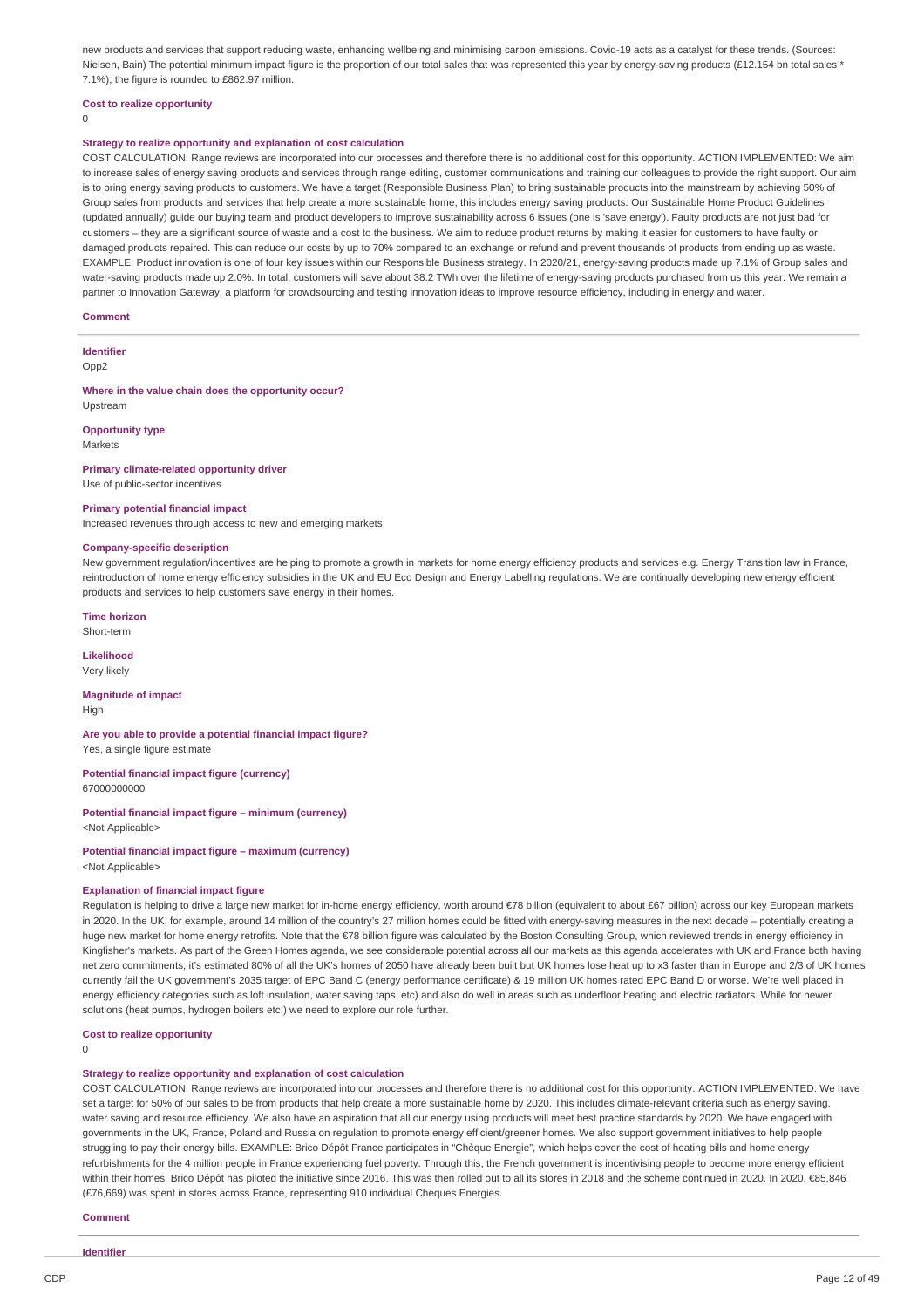### Opp3

#### **Where in the value chain does the opportunity occur?** Direct operations

**Opportunity type** Energy source

**Primary climate-related opportunity driver** Use of lower-emission sources of energy

#### **Primary potential financial impact**

Returns on investment in low-emission technology

#### **Company-specific description**

We are working to reduce energy use and carbon emissions in our business – improving efficiency in our stores, offices and transport and investing in renewable and low carbon energy sources.

**Time horizon** Short-term

**Likelihood** Virtually certain

#### **Magnitude of impact**

Medium-high

#### **Are you able to provide a potential financial impact figure?** Yes, a single figure estimate

**Potential financial impact figure (currency)** 2700000

### **Potential financial impact figure – minimum (currency)**

<Not Applicable>

#### **Potential financial impact figure – maximum (currency)** <Not Applicable>

#### **Explanation of financial impact figure**

On-site renewables are helping us to make further reductions in our footprint. We've installed solar PV panels on 24 stores, offices and distribution centres, have biomass boilers supplying two distribution centres and one head office building, and air source heat pump systems at 130 locations. This investment in renewables is generating 7.5 million kWh per year and delivering over £1.3 million pa in financial benefit including energy cost reductions each year. We have now installed LED lighting in 91% of our stores (2019/20: 85%), including all stores in France and Poland, and are introducing building management systems to better manage energy demand in the UK, Poland and France. In 2020/21, our energy saving initiatives including LED installations, BEMS and heating upgrades reduced our energy consumption by about 15.6 million kWh per year, saving over £1.4 million pa. In total, this constitute savings of about £2.7 million (1,300,000+1,400,000). We estimate that the financial benefits per year will continue to grow as we continue with our renewable and green energy programme.

### **Cost to realize opportunity**

7780000

### **Strategy to realize opportunity and explanation of cost calculation**

The cost of response to this risk encompasses 2020/21 capital expenditure required for energy saving measures and renewable energy installations, this was £7.78 million. LED lighting covers 91% of our property (2019/20: 85%). LED roll-out is in each banner property plan and reviewed quarterly at property director meetings. We have reduced the energy intensity of our property portfolio by 17% since 2016/17 via improved building management, fit-out and design. To date 475 Screwfix stores have installed 'last man out' switches, this means that the last staff member in the building can switch off lighting and heating when they leave by fobbing the alarm, this turns off all non-essential circuits within the store. Our 10 net zero energy stores at Screwfix UK generate more energy than they consume thanks to solar PV installation, energy efficient design, an air source heat pump and LED lighting. We also now use fewer, more efficient data centres. Our investment in renewables generates 7.5 million kWh/year, bringing over £1.3m/year in financial benefit. To date this includes solar PV panels on 24 stores, offices and distribution centres, air source heat pumps at 130 locations, and biomass boilers supplying two distribution centres and one head office building. We have also installed a commercial battery system at one of our distribution centres. We also negotiate renewable electricity contracts to drive wider investment in renewables, reviewing opportunities in all our markets as contracts are renewed. Since 2017 we have used REGO renewable electricity in the UK. In 2020/21 nearly 100% of our UK electricity supply has switched to REGO-certified green tariffs. Electricity contracts in Portugal and Spain are also 100% renewable. We are starting to implement the same in other countries (Romania, Poland) as contracts are renewed. Counting both on-site and grid-sourced energy, zero carbon sources account for 50% of our total electricity use this year. We have created an energy blueprint for design and fit-out of our stores, with 3 levels depending on context. The basic level has LED and efficient heating; the 2nd adds BMS and low carbon heating; the 3rd adds renewables. In 2018 we developed new targets to cut GHGs from our business, which were approved by the Science Based Targets initiative (SBTi) in 2019. This year, we have updated our science-based targets to be aligned with a 1.5°C trajectory and this was approved by SBTi in June 2021.

**Comment**

### C3. Business Strategy

### C3.1

**(C3.1) Have climate-related risks and opportunities influenced your organization's strategy and/or financial planning?** Yes, and we have developed a low-carbon transition plan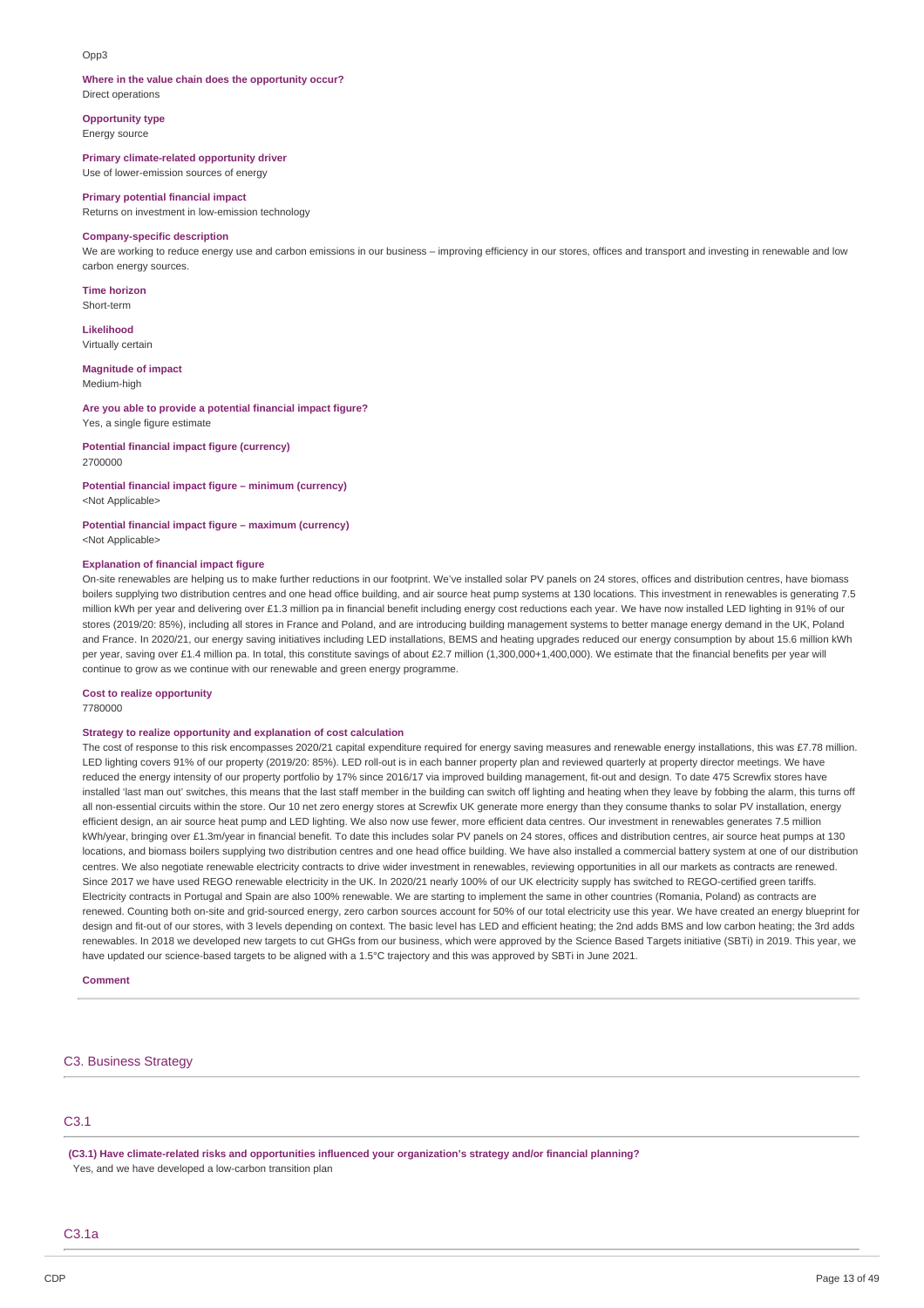### (C3.1a) Is your organization's low-carbon transition plan a scheduled resolution item at Annual General Meetings (AGMs)?

|       | Is your low-carbon transition plan a scheduled resolution item at AGMs?                     | Comment |
|-------|---------------------------------------------------------------------------------------------|---------|
| Row 1 | No, and we do not intend it to become a scheduled resolution item within the next two vears |         |
|       |                                                                                             |         |

# C3.2

**(C3.2) Does your organization use climate-related scenario analysis to inform its strategy?** Yes, quantitative

### C3.2a

# **(C3.2a) Provide details of your organization's use of climate-related scenario analysis.**

| Climate-<br>related<br><b>scenarios</b><br>land<br>models<br>applied | <b>Details</b>                                                                                                                                                                                                                                                                                                                                                                                                                                                                                                                                                                                                                                                                                                                                                                                                                                                                                                                                                                                                                                                                                                                                                                                                                                                                                                                                                                                                                                                                                                                                                                                                                                                                                                                                                                                                                                                                                                                                                                                                                                                                                                                                                                                                                                                                                                                                                                                                                                                                                                                                                                                                                                                                                                                                                                                                                                                                                                                                                                                                                                                                                                                                                                                                                                                                                                                                                                                                                                                                                                                                                                                                                                                                                                                                                                                                                                                                                                                                                                                                                                                                                                                                                                                      |
|----------------------------------------------------------------------|-----------------------------------------------------------------------------------------------------------------------------------------------------------------------------------------------------------------------------------------------------------------------------------------------------------------------------------------------------------------------------------------------------------------------------------------------------------------------------------------------------------------------------------------------------------------------------------------------------------------------------------------------------------------------------------------------------------------------------------------------------------------------------------------------------------------------------------------------------------------------------------------------------------------------------------------------------------------------------------------------------------------------------------------------------------------------------------------------------------------------------------------------------------------------------------------------------------------------------------------------------------------------------------------------------------------------------------------------------------------------------------------------------------------------------------------------------------------------------------------------------------------------------------------------------------------------------------------------------------------------------------------------------------------------------------------------------------------------------------------------------------------------------------------------------------------------------------------------------------------------------------------------------------------------------------------------------------------------------------------------------------------------------------------------------------------------------------------------------------------------------------------------------------------------------------------------------------------------------------------------------------------------------------------------------------------------------------------------------------------------------------------------------------------------------------------------------------------------------------------------------------------------------------------------------------------------------------------------------------------------------------------------------------------------------------------------------------------------------------------------------------------------------------------------------------------------------------------------------------------------------------------------------------------------------------------------------------------------------------------------------------------------------------------------------------------------------------------------------------------------------------------------------------------------------------------------------------------------------------------------------------------------------------------------------------------------------------------------------------------------------------------------------------------------------------------------------------------------------------------------------------------------------------------------------------------------------------------------------------------------------------------------------------------------------------------------------------------------------------------------------------------------------------------------------------------------------------------------------------------------------------------------------------------------------------------------------------------------------------------------------------------------------------------------------------------------------------------------------------------------------------------------------------------------------------------------------|
| 2DS                                                                  | Scope 1+2: Sectoral Decarbonisation Approach (SDA Tool V8.1) adopted. It follows the decarbonisation pathway of the International Energy Agency's 2°C Scenario (IEA 2DS). We selected the<br>Services/Commercial Buildings sector as over 80% of our scope 1+2 emissions come from buildings (stores, distribution centres, offices). The SDA requires assumptions relating to the compound<br>annual growth rate of activity for the company and the sector. To define our growth rates up to 2025, we projected changes in floor area due to the opening of new stores and distribution centres; and<br>future changes to our logistics network. The SDA Tool gave a minimum carbon reduction target to aim for. We then modelled the growth in emissions based on our projected business growth and<br>current carbon intensity of the store estate and haulage fleets. Scope 3: Our baseline scope 3 emissions were calculated and used as a basis for our scenario. TIME HORIZONS CONSIDERED<br>Minimum SBTs are set up to 2025, which correspond to our other targets in the Responsible Business Plan and sustainability aspirations. This time horizon is aligned with our strategic risk assessment<br>processes. AREAS CONSIDERED Scope 1: -Property energy: gas; other fuels -Haulage Scope 2: -Purchased electricity -Purchased heat Scope 3: -Supply chain (Cat 1) -Customer use of products (Cat<br>11) SUMMARY OF RESULTS Going through the scenarios it was clear there would be risks in not addressing our projected carbon growth and opportunities in making our business more resilient. For<br>scope 1+2 emissions we considered what carbon reductions might be feasible by increasing the efficiency of our store estate and haulage fleets; and increasing on-site and purchased renewable<br>electricity and other options e.g. electric vehicles in home delivery fleets. This fed into a carbon reduction target which aligns with the decarbonisation required to limit global warming to 1.5°C. Our<br>updated scope 1 and 2 SBT was approved by the SBTi in June 2021. For our scope 3 target, we worked with offer & sourcing to identify emission savings in our key materials (cement, peat, plastics<br>and others e.g. paints). We also developed a methodology to evaluate savings from our energy using products. As we increase the efficiency of these product ranges, we calculated this would lead to a<br>30% reduction in the products' lifetime kWh footprint (if sales remain constant). The associated carbon savings also consider the projected grid decarbonisation for each country Kingfisher operates in,<br>based on national plans and targets. We estimate that our scope 3 target will result in a 33% decrease in absolute emissions for our target scope. This is consistent with the level of decarbonisation<br>required to keep global temperature increase well below 2°C. This was approved by the SBTi in Feb 2019. Aiming for the SBTs, Kingfisher's property department has been working to reduce our carbon<br>footprint, by investing in energy efficiency and on-site renewable generation, and by negotiating green tariff electricity contracts to encourage wider investment in renewable energy. Similarly, our<br>logistics teams are working with our partners to reduce emissions from transport. CASE STUDY-HOW SCENARIO ANALYSIS RESULTS INFLUENCED BUSINESS OBJECTIVES AND STRATEGY We<br>created an energy blueprint to quide the design and fit-out of stores. This provides 3 levels of efficiency depending on store design and whether we are opening a new store or refurbishing an existing<br>building: 1. integrates LED lighting and efficient heating; 2. adds a BMS system and low carbon heating; 3. incorporates renewable technology. We have reduced emissions associated with our lighting<br>range by 60% by switching to LED products. For lower impact transport, Liquified Natural Gas (LNG) is an alternative to diesel fuel which can reduce CO2 emissions by around 20%. At B&O, we now<br>have 50 trucks in our store delivery fleet running on LNG from our Swindon distribution centre. |
| <b>RCP 4.5</b><br><b>RCP 8.5</b>                                     | Property risk modelling using RCP 4.5 and RCP 8.5 scenarios to understand potential impacts of climate change on our property portfolio. The property modelling aspect of this project will be completed<br>this year. Over the next two years, we will be conducting further climate risk and opportunity scenario analysis, which will help us further align with the recommendations from TCFD.                                                                                                                                                                                                                                                                                                                                                                                                                                                                                                                                                                                                                                                                                                                                                                                                                                                                                                                                                                                                                                                                                                                                                                                                                                                                                                                                                                                                                                                                                                                                                                                                                                                                                                                                                                                                                                                                                                                                                                                                                                                                                                                                                                                                                                                                                                                                                                                                                                                                                                                                                                                                                                                                                                                                                                                                                                                                                                                                                                                                                                                                                                                                                                                                                                                                                                                                                                                                                                                                                                                                                                                                                                                                                                                                                                                                  |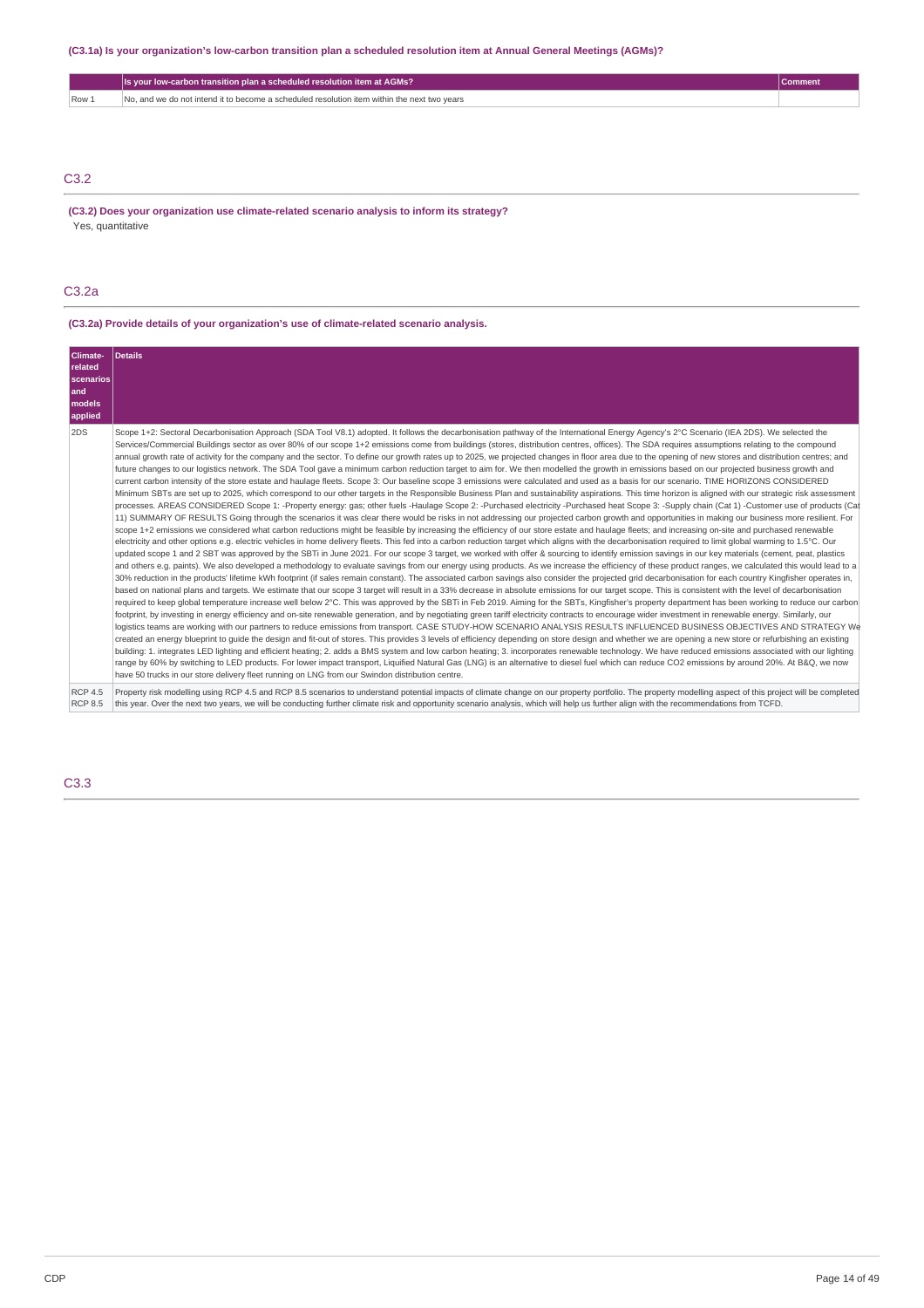### **(C3.3) Describe where and how climate-related risks and opportunities have influenced your strategy.**

|                                             | related risks<br>and<br>opportunities<br>influenced<br>your strategy<br>in this area? | Have climate-Description of influence                                                                                                                                                                                                                                                                                                                                                                                                                                                                                                                                                                                                                                                                                                                                                                                                                                                                                                                                                                                                                                                                                                                                                                                                                                                                                                                                                                                                                                                                                                                                                                                                                                                                                                                                                                                                                                                                                                                                                                                                                                                                                                                                                                                                                                                                                                                                                                                                                                                                                           |
|---------------------------------------------|---------------------------------------------------------------------------------------|---------------------------------------------------------------------------------------------------------------------------------------------------------------------------------------------------------------------------------------------------------------------------------------------------------------------------------------------------------------------------------------------------------------------------------------------------------------------------------------------------------------------------------------------------------------------------------------------------------------------------------------------------------------------------------------------------------------------------------------------------------------------------------------------------------------------------------------------------------------------------------------------------------------------------------------------------------------------------------------------------------------------------------------------------------------------------------------------------------------------------------------------------------------------------------------------------------------------------------------------------------------------------------------------------------------------------------------------------------------------------------------------------------------------------------------------------------------------------------------------------------------------------------------------------------------------------------------------------------------------------------------------------------------------------------------------------------------------------------------------------------------------------------------------------------------------------------------------------------------------------------------------------------------------------------------------------------------------------------------------------------------------------------------------------------------------------------------------------------------------------------------------------------------------------------------------------------------------------------------------------------------------------------------------------------------------------------------------------------------------------------------------------------------------------------------------------------------------------------------------------------------------------------|
| Products<br>and<br>services                 | Yes                                                                                   | The key targets from our Responsible Business Plan for products which address climate-related opportunities are: - 50% of group sales from products that help create a more<br>sustainable home (by 2020); - 100% responsibly sourced wood and paper (by 2020), we are now reviewing both these targets for 2025; - Become forest positive (by 2025). Around 73%<br>of global consumers would definitely or probably change consumption habits to reduce the impact on the environment (Source: Nielsen, Bain). We are currently developing and<br>extending our sustainable home product target to 2025. Our O&S team are focused on 9 core sustainability programs including energy, water efficiency, sustainable packaging. Our<br>businesses conduct regular product range reviews, which consider changing customer demands. In addition to our Sustainable Home Product Guidelines which are updated annually to<br>guide our sourcing team, we also created sustainability road maps to improve the sustainability of our key materials (ceramics, plaster, plastics, timber, cement, paint, peat alternatives)<br>in a way that meets changing customer preferences, including criteria driven by climate change impacts. In 2020/21, of our total sales, 7% came from energy-saving products, which<br>includes low-energy-use and insulating products. In total, our customers will save an estimated 38.2 billion kWh over the lifetime of these energy-saving products. Meanwhile 2% of total<br>sales came from water-saving products. Relating to our sustainability road maps for materials with high climate impacts (scope 3), this year 52% of our bagged compost sold in the UK,<br>France and Poland was peat-free (2019/20, 41%). We are committed to ensure the sustainable sourcing of 100% of our wood and paper. In 2020/21, we expanded our data collection to<br>include all our banners. 81% of the wood and paper used in products sourced during the year met our responsible purchasing criteria. 100% of cataloque paper was sustainably sourced.<br>We also began a new partnership with the Rainforest Alliance as a founding member of its Forest Allies initiative. In FY 21/22 we will start investing in projects to protect, restore and<br>enable the responsible management of tropical forests in key regions at most risk of deforestation, helping achieve our target to become Forest Positive by 2025.                                                                           |
| Supply<br>chain<br>and/or<br>value<br>chain | Yes                                                                                   | Our target for scope 3 emissions (key supply chain, and customers using products) is to achieve a 40% reduction per £million turnover by 2025 compared to a 2017 baseline. This will<br>affect the way we plan our ranges, engage with our suppliers, design and buy our goods and services, and market these offerings to customers. Some of the factories and production<br>facilities where our products are made might be affected by extreme weather and cause disruption in our supply chain. We are not aware of any instances where our supply chain has<br>been impacted by extreme weather events or changes in weather patterns. However, this is likely to occur in the next decade. We're also helping our suppliers to adopt low carbon<br>manufacturing techniques and have partnered with WWF and the Environmental Defence Fund to launch the Low Carbon Manufacturing Momentum Programme and Green Supply<br>Chain Programme.                                                                                                                                                                                                                                                                                                                                                                                                                                                                                                                                                                                                                                                                                                                                                                                                                                                                                                                                                                                                                                                                                                                                                                                                                                                                                                                                                                                                                                                                                                                                                                                 |
| Investment Yes<br>in R&D                    |                                                                                       | Product innovation is a key focus of our sustainability strategy. We have set a target to bring sustainable products into the mainstream, by achieving 50% of Group sales from products<br>and services that help create a more sustainable home. For example, we are exploring how we can reduce supply chain carbon emissions from our bagged cement products by<br>switching to lower carbon formulations, mostly based on a lower clinker to cement ratio (clinker is the reason for cement's very high GHG emissions). In 2020/21, we achieved 42% of<br>Group sales from sustainable home products. Relatedly, our sourcing team is working on setting itself a criteria to define what is the appropriate level of replacement or substitution of<br>clinker in cement, based on discussions with manufacturers and the best practices in place in the industry. Over the last three years we have developed our new high-quality 100% peat-<br>free compost, formulated using coir and other ingredients to replace peat. It was launched in B&Q and Castorama France in early 2020 under our GoodHome brand. Over time we aim<br>to move to 100% peat-free compost (peat harvesting has major climate impacts). B&Q has committed to becoming 100% peat free by 2023 across its bagged growing media range.                                                                                                                                                                                                                                                                                                                                                                                                                                                                                                                                                                                                                                                                                                                                                                                                                                                                                                                                                                                                                                                                                                                                                                                                            |
| Operations Yes                              |                                                                                       | We understand that sustainability and commercial success go hand in hand and are working to address climate change through our Responsible Business Strategy. This year we have<br>entered into a £550m three-year revolving credit facility agreement with a group of its relationship banks. The facility is linked to our ambitious sustainability and community-based<br>targets. As part of priorities on Planet, we set ourselves carbon-reduction targets, approved by the Science-Based Target Initiative in February 2019, in line with a 2 C degree reduction:<br>- Our target for scope 1 and 2 emissions (property and transport) is to achieve a 22% reduction in absolute terms by 2025 compared to a 2016 baseline. As of 2020/21, we have<br>reduced absolute scope 1 and 2 greenhouse gas emissions by 27%, meeting our original science-based carbon reduction target ahead of schedule. We have therefore reviewed our<br>plans and agreed new appropriate capital investment to now commit to a more ambitious reduction target. This has been approved by the Science Based Targets initiative confirming<br>that it aligns with a 1.5°C trajectory. Our target is to reduce our absolute greenhouse gas emissions from our direct operations by 38% by 2025 compared with a 2016/17 baseline (scope<br>1 and 2). We have established three-year banner energy plans which include renewable energy procurement reviews and renewable initiatives. We've installed solar PV panels on 24<br>stores, offices and distribution centres, have biomass boilers supplying two distribution centres and one head office building, and air source heat pump systems at 130 locations.<br>Alongside onsite renewable generation, we are sourcing 48% of our purchased electricity from renewable sources. We're working to improve efficiency and adopt new technologies so<br>we can reduce emissions from our transport and travel. Fully electric heavy goods vehicles are not yet sufficiently developed to meet our operational needs; however, Liquified Natural<br>Gas (LNG) is an alternative to diesel fuel which can reduce CO2 emissions by around 20%. At B&Q, we now have 50 trucks in our store delivery fleet running on LNG from our Swindon<br>distribution centre. We plan to expand our UK LNG fleet, adding a further 50 vehicles. This was delayed due to the pandemic and will now happen in 2021/22. We'll also be installing<br>another LNG fuel facility at a second distribution centre. |

# C3.4

**(C3.4) Describe where and how climate-related risks and opportunities have influenced your financial planning.**

|              | Financial<br>planning<br>elements<br>that have<br>been<br>influenced                                                    | <b>Description of influence</b>                                                                                                                                                                                                                                                                                                                                                                                                                                                                                                                                                                                                                                                                                                                                                                                                                                                                                                                                                                                                                                                                                                                                                                                                                                                                                                                                                                                                                                                                                                                                                                                                                                                                                                                                                                                                                                                                                                                                                                                                                                                                                                                                                                                                                                                                                                                                                                                                                                                                                                                                                                                                                                                                                                                                                                                                                                                                                                                                                                                                                                                                                                                                                                                                                                       |
|--------------|-------------------------------------------------------------------------------------------------------------------------|-----------------------------------------------------------------------------------------------------------------------------------------------------------------------------------------------------------------------------------------------------------------------------------------------------------------------------------------------------------------------------------------------------------------------------------------------------------------------------------------------------------------------------------------------------------------------------------------------------------------------------------------------------------------------------------------------------------------------------------------------------------------------------------------------------------------------------------------------------------------------------------------------------------------------------------------------------------------------------------------------------------------------------------------------------------------------------------------------------------------------------------------------------------------------------------------------------------------------------------------------------------------------------------------------------------------------------------------------------------------------------------------------------------------------------------------------------------------------------------------------------------------------------------------------------------------------------------------------------------------------------------------------------------------------------------------------------------------------------------------------------------------------------------------------------------------------------------------------------------------------------------------------------------------------------------------------------------------------------------------------------------------------------------------------------------------------------------------------------------------------------------------------------------------------------------------------------------------------------------------------------------------------------------------------------------------------------------------------------------------------------------------------------------------------------------------------------------------------------------------------------------------------------------------------------------------------------------------------------------------------------------------------------------------------------------------------------------------------------------------------------------------------------------------------------------------------------------------------------------------------------------------------------------------------------------------------------------------------------------------------------------------------------------------------------------------------------------------------------------------------------------------------------------------------------------------------------------------------------------------------------------------------|
| $\mathbf{1}$ | Row Revenues<br>Direct costs<br>Indirect<br>costs<br>Capital<br>Capital<br>allocation<br>Access to<br>capital<br>Assets | Revenues Global consumption has grown significantly while many of the resources remain fixed and finite. Consumers, governments and employees are paying for more attention to these<br>issues and taking far more action. Across Europe products marketed as sustainable grew 5.6 times faster than regular products. Around 73% of global consumers would definitely or probably<br>change consumption habits to reduce the impact on the environment. As ecommerce and digital changed the retail and product landscape, sustainability has the potential to create new<br>products and services that support reducing waste, enhancing wellbeing and minimising carbon emission. Covid acts as a catalyst for these trends. (Sources: Nielsen, Bain) Indirect costs,<br>capital expenditures We are working to reduce energy use and carbon emissions in our businesses - improving efficiency in our stores, offices and transport, and investing in renewable and low<br>expenditures carbon energy sources. These improvements will lower our energy operating costs and provide protection against the price volatility of energy markets. Our investment in renewables is thus far<br>generating 7.5 million kWh per year and delivering over £1.3m in financial benefit including energy cost reduction each year. These activities are part of our medium-term planning, supporting our<br>2025 carbon reduction target. We have reviewed our plans and agreed new appropriate capital investment to now commit to a more ambitious reduction target, approved by our board. This has<br>been approved by the Science Based Targets initiative confirming that it aligns with a 1.5°C trajectory. Access to capital Kingfisher recently entered into a three-year revolving credit facility<br>agreement linked to ambitious sustainability and community-based targets within our Responsible Business plan. We continue to incorporate ESG targets into management's remuneration<br>criteria. We participate in many external benchmarks and indices. In 2020/21, these included an 'AAA' rating from the MSCI; ISS ESG Corporate Rating of B-; maintaining our 'A-' leadership<br>status in CDP Climate Change; and 4.4 out of 5 in the FTSE4Good Index. Direct costs and Assets In recent years the number of extreme weather events (storms and floods) has been<br>increasing, causing damage to our stores, interrupting normal trading and our supply chain. We anticipate that the scale of the financial impact will continue to increase. Pensions - Investments<br>The Kingfisher Pension Scheme (KPS) manages the pensions of past and present employees. The Scheme is open to all UK employees with the same benefits offered to all. Reflecting our<br>commitment to sustainability, the KPS integrates responsible investment principles into its work The KPS Trustees have explored opportunities to invest in specific funds that support progress<br>on sustainability issues, such as renewable energy. Existing investments include a £15 million stake in a global farmland fund which invests in farmland operated according to sustainable<br>farming methods and a $E20$ million investment in a global renewable energy fund. |

# C3.4a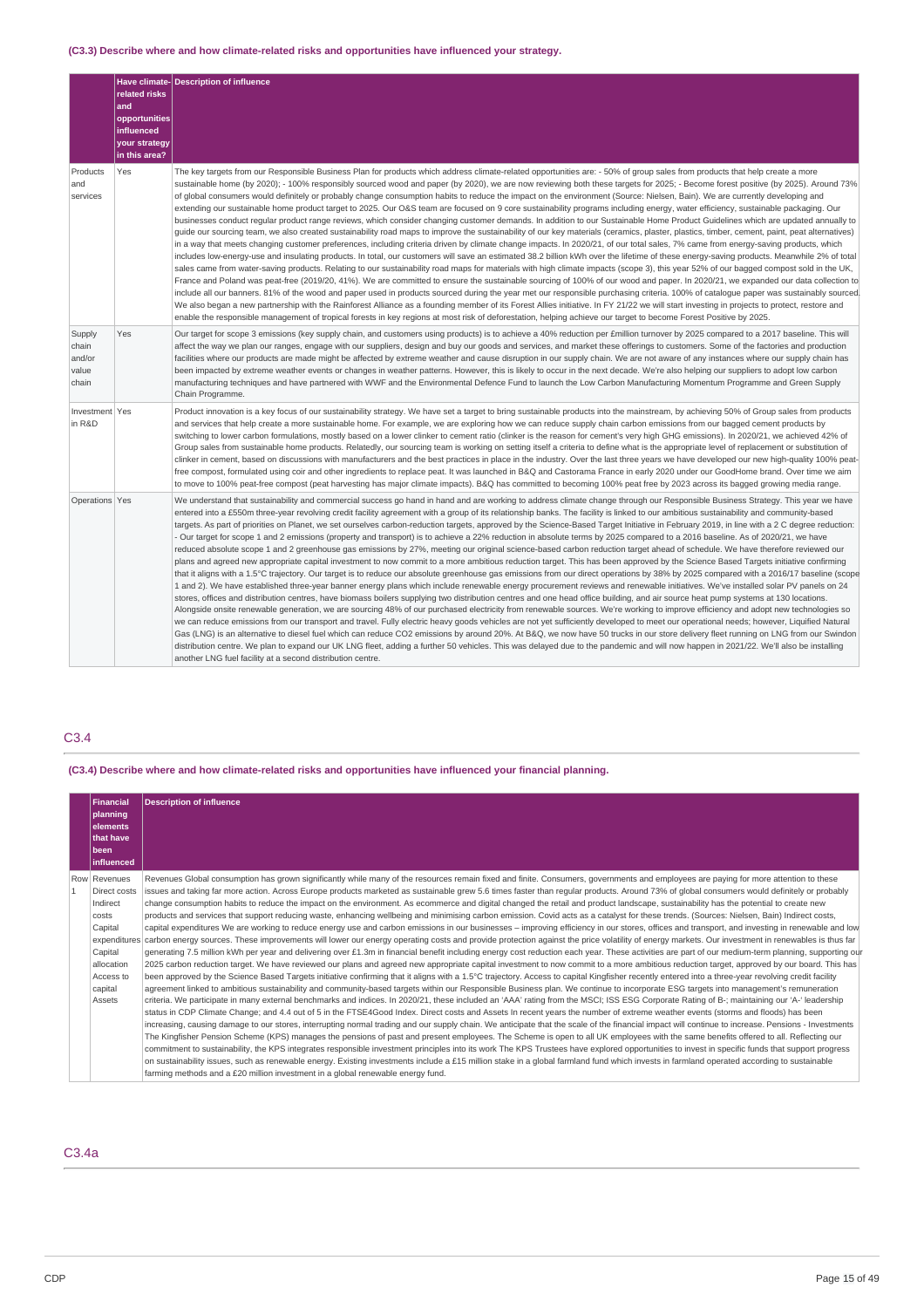#### (C3.4a) Provide any additional information on how climate-related risks and opportunities have influenced your strategy and financial planning (optional).

In June 2020 Kingfisher announced its new strategic direction for the business. Under the new strategic plan, 'Powered by Kingfisher' the business will utilise its core strengths and commercial assets, and 'power' its distinct retail banners to address the significant growth opportunities that exist within the home improvement market, returning the business to growth.

Two key climate-related issues have influenced our strategy

1) new market opportunity: We aim to tap into the growing market for energy efficient products and services, estimated to be worth €70 billion by 2020 across our key European markets (Boston Consulting Group report, commissioned by Kingfisher, 2011); and the sharing economy which is estimated to be worth \$335 worldwide by 2025 (PwC, Sharing Economy study).

2) mitigation of long-term business risks: Climate change poses a serious threat to long-term business viability and we are committed to playing our part (i) in decarbonising the global economy; (ii) through being restorative to the environment; (iii) wasting nothing.

In addition, we launched our new Responsible Business Plan in 2019/20. The plan focuses on four key priority areas where we believe we can most help bring about positive change on some of the big challenges facing society, these are Colleagues: working towards being an inclusive company, Customers: helping to make greener, healthier homes affordable, Planet: We will be Forest positive by creating more forests than we use and we will tackle climate change and create more forests than we use, and, Communities: fighting to fix bad housing.

We understand that sustainability and commercial success go hand in hand and are working to address climate change we have set ourselves carbon-reduction targets, approved by the Science-Based Target Initiative in 2021, in line with a 1.5 C degree reduction:

- Our new target for scope 1 and 2 emissions (property and transport) is to achieve a 38% reduction in absolute terms by 2025 compared to a 2016 baseline. As of this year, we have achieved a 27% reduction

- Our target for scope 3 emissions (key supply chain, and customers using products) is to achieve a 40% reduction per £million turnover by 2025 compared to a 2017 baseline. This will affect the way we plan our ranges, engage with our suppliers, design and buy our goods and services, and market these offerings to customers.

Our commitment to reducing carbon emissions, and our science-based target, sits within our Planet priority area.

We support the Task Force on Climate related Financial Disclosures (TCFD) and are currently undertaking work to review our approach against their frameworks and requirements. Over the next two years, we will be conducting climate risk and opportunity scenario analysis, which will help us further align with its recommendations.

Identification and management of climate risks and opportunities is incorporated in our strategic risk assessment processes. The most material opportunity is from the growing market for energy efficient products and services in a low carbon economy. The most material risks include the potential impact of rising energy and insurance costs on our business and supply chain. Other risks include the potential difficulty in sourcing raw materials. For all our risks, including aspects of our climate-related risks, we assess the recurring or one-off impact on (i) like-for-like sales, (ii) our net margin or (iii) cost. We have set numerical thresholds for each of these metrics to define 'substantive financial impact'.

Our other key targets which help address climate change are :

- As part of our commitment to be 'forest positive' by 2025, we have formed a partnership with the Rainforest Alliance to become a founding member of its 'Forest Allies' initiative. In FY 21/22 we will start investing in projects to protect, restore, and enable the responsible management of tropical forests in some of the countries at most risk of deforestation.

- 50% of group sales from products that help create a more sustainable home (by 2020), we are now working to update our target for 2025;

- 100% responsibly sourced wood and paper and peat-free bagged growing media (by 2020), we are now working to update our target for 2025;
- Zero waste to landfill (by 2020);
- 90% of wasted recycled (by 2025);
- Help more than two million people whose housing needs are greatest by 2025;
- Ensure suppliers meet our ethical and environmental standards (by 2020);

Our current performance against these targets and more detailed information on the initiatives we are undertaking can be found in our Responsible Business Report (https://www.kingfisher.com/en/responsible-business.html) and Performance data appendix, as well as section C4 of this disclosure.

#### C4. Targets and performance

### C4.1

**(C4.1) Did you have an emissions target that was active in the reporting year?** Both absolute and intensity targets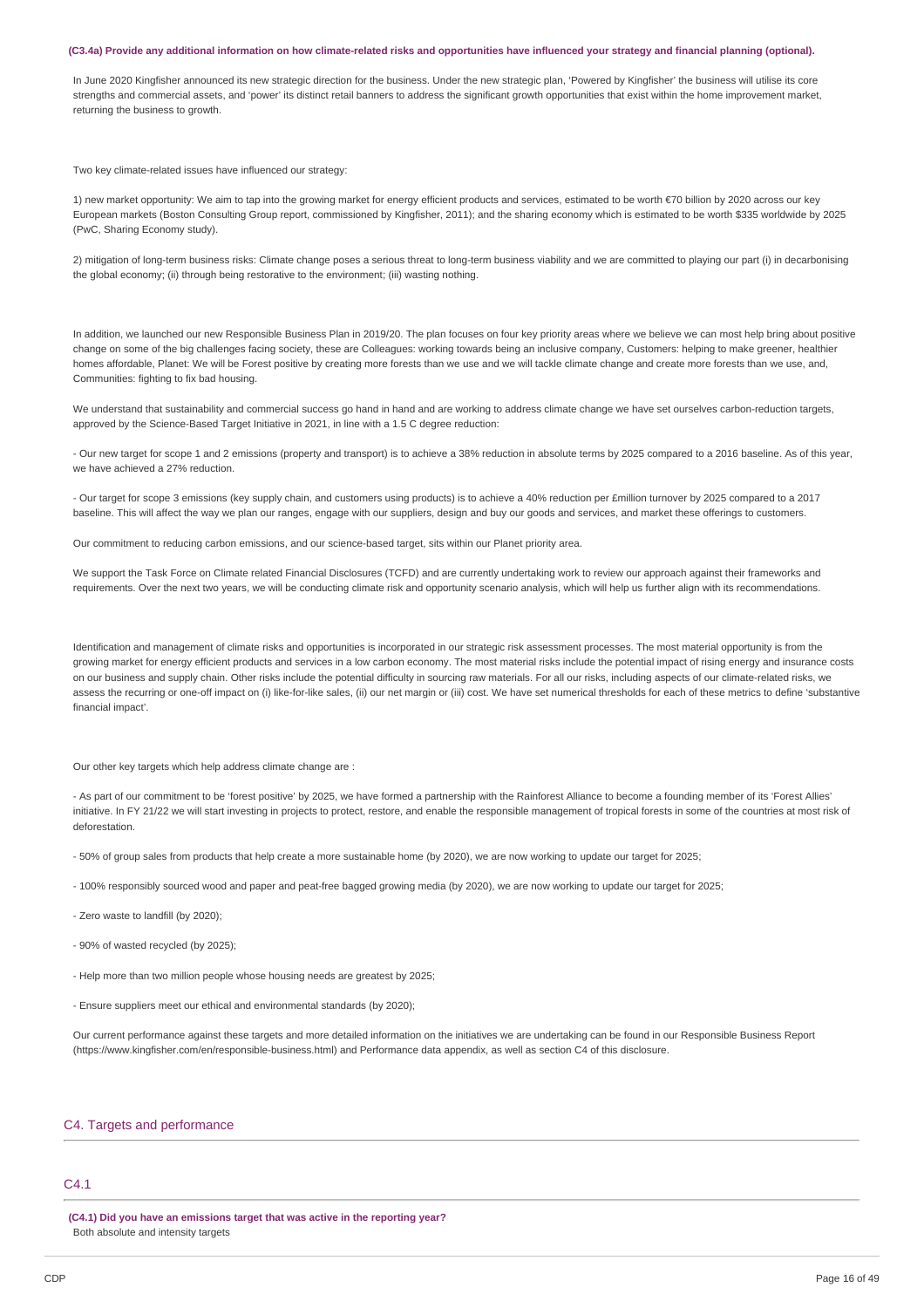### $C4.1a$

**(C4.1a) Provide details of your absolute emissions target(s) and progress made against those targets.**

**Target reference number** Abs 1

**Year target was set** 2021

**Target coverage** Company-wide

**Scope(s) (or Scope 3 category)** Scope 1+2 (market-based)

**Base year** 2016

**Covered emissions in base year (metric tons CO2e)** 283696.28

Covered emissions in base year as % of total base year emissions in selected Scope(s) (or Scope 3 category) 97

**Target year** 2025

**Targeted reduction from base year (%)** 38

**Covered emissions in target year (metric tons CO2e) [auto-calculated]** 175891.6936

**Covered emissions in reporting year (metric tons CO2e)** 205766.69

**% of target achieved [auto-calculated]** 72.2878242961285

**Target status in reporting year** New

**Is this a science-based target?** Yes, and this target has been approved by the Science-Based Targets initiative

**Target ambition** 1.5°C aligned

#### **Please explain (including target coverage)**

Our original carbon targets were approved by the Science Based Targets initiative in 2019 and aligned to a 2°C trajectory. As we met our operational scope 1 and 2 target this year, we have therefore reviewed our plans and agreed new appropriate capital investment to now commit to a more ambitious 1.5°C aligned reduction target. This has been approved by the Science Based Targets initiative in June 2021. Our science-based target for scope 1 and 2 is to "reduce absolute scope 1 & 2 GHG emissions by 38% by 2025, from a 2016 baseline." The target covers 97% of our scope 1 and 2 emissions (emissions from purchased and consumed electricity and heat; property gas and other fuels; and haulage from dedicated delivery fleets). In 2018, we took the decision to no longer report our emissions from business travel in company cars; this represents 3% of our total scope 1 and 2 emissions and therefore is below our materiality threshold. We achieved a 27% reduction in 2020/21 from our 2016/17 baseline, which is equivalent to 72% of our target achieved i.e. ((27.4/38)\*100). This is a large movement from the previous year (FY 19/20: 18%), driven in part by the temporary closure of stores due to Covid as well as strong underlying improvements Note that this target replaces our previous science-based target to achieve a 22% reduction in scope 1 and 2 carbon footprint (baseline 2016; target year 2025), see further details under target reference Abs 2. Our carbon reduction target is based on market-based emissions. With the sale of our Castorama Russia business, we have removed emissions associated with that business from previous years, including our 2016/17 baseline.

**Target reference number**

Abs 2

**Year target was set** 2016

**Target coverage** Company-wide

**Scope(s) (or Scope 3 category)** Scope 1+2 (market-based)

**Base year** 2016

**Covered emissions in base year (metric tons CO2e)** 283696.28

Covered emissions in base year as % of total base year emissions in selected Scope(s) (or Scope 3 category) 97

**Target year** 2025

**Targeted reduction from base year (%)**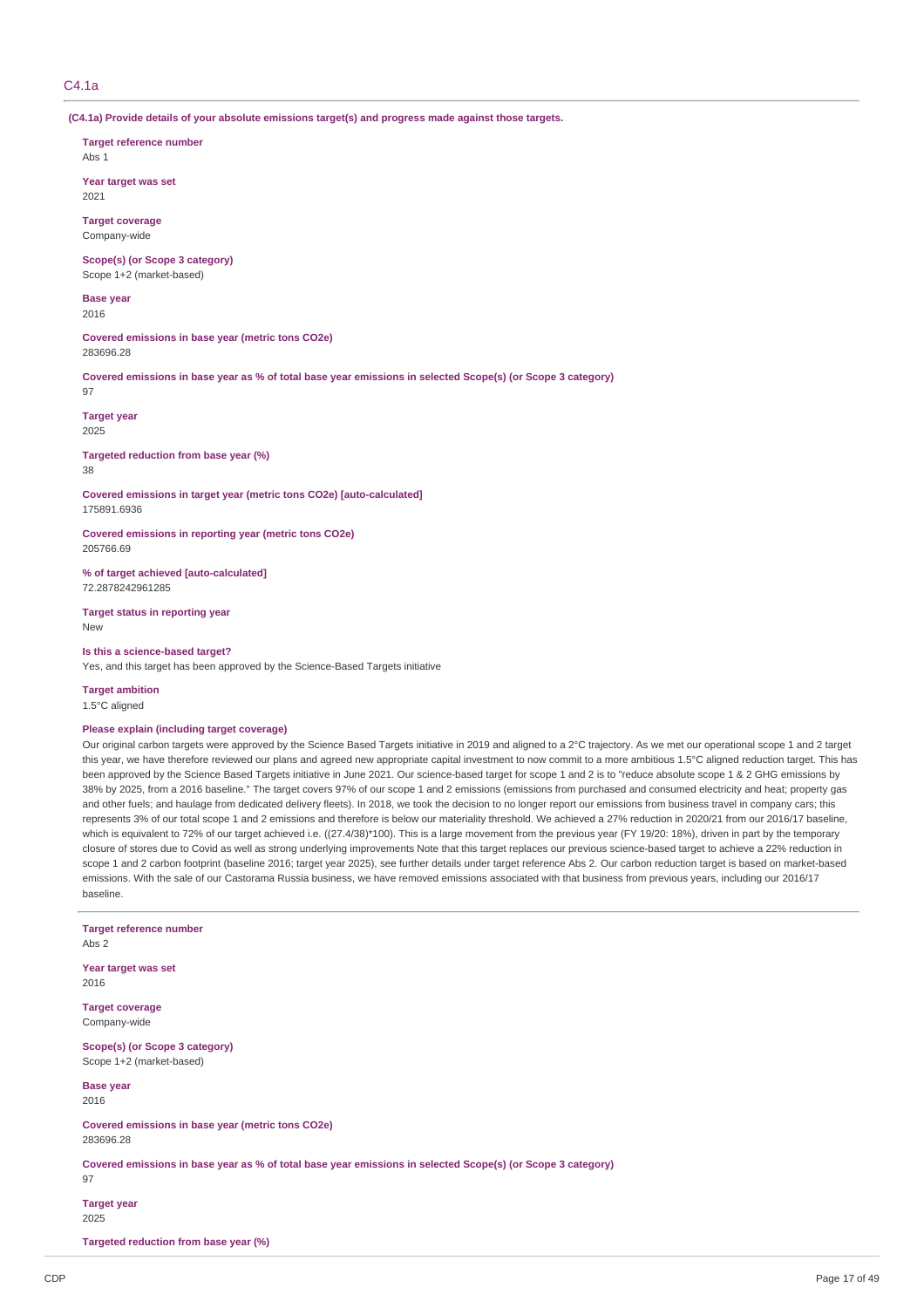#### $22$

**Covered emissions in target year (metric tons CO2e) [auto-calculated]** 221283.0984

**Covered emissions in reporting year (metric tons CO2e)** 205766.69

**% of target achieved [auto-calculated]** 124.860787420586

**Target status in reporting year** Achieved

### **Is this a science-based target?**

Yes, and this target has been approved by the Science-Based Targets initiative

**Target ambition** 2°C aligned

### **Please explain (including target coverage)**

We developed market-based carbon targets that were approved by the Science-Based Targets Initiative in February 2019. Our previous science-based target for scope 1 and 2 was to "reduce absolute scope 1 & 2 GHG emissions by 22% by 2025, from a 2016 baseline." The target covered 97% of our scope 1 and 2 emissions (emissions from purchased and consumed electricity and heat; property gas and other fuels; and haulage from dedicated delivery fleets). We achieved a 27% reduction in 2020/21 from our 2016/17 baseline, meeting our original science-based carbon reduction target ahead of schedule. This is a large movement from the previous year (FY 19/20: 18%), driven in part by the temporary closure of stores due to Covid as well as strong underlying improvements. Note that this target has now been replaced with a 1.5 degree aligned target approved by SBTi. Our carbon reduction target is based on the market-based emissions. With the sales of our Castorama Russia business, we have removed emissions associated with that business from previous years, including our 2016/17 baseline. In 2018, we took the decision to no longer report our emissions from business travel by road; these represent less than 5% of our total scope 1 and 2 emissions and therefore are below our materiality threshold.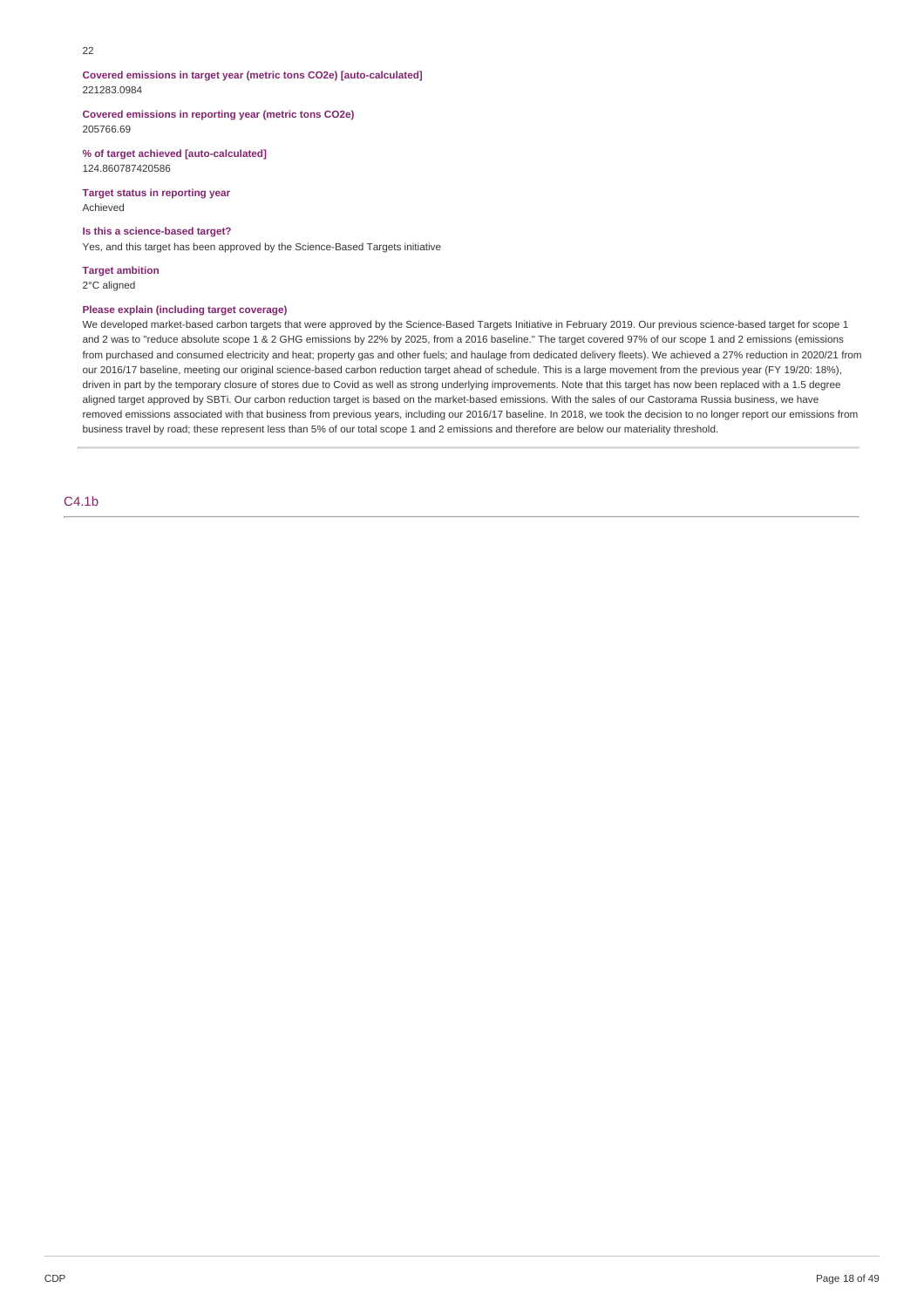#### **(C4.1b) Provide details of your emissions intensity target(s) and progress made against those target(s).**

**Target reference number** Int 1

**Year target was set** 2019

**Target coverage** Company-wide

#### **Scope(s) (or Scope 3 category)**

Other, please specify (Scope 3: purchased goods and services and use of sold products)

**Intensity metric**

Metric tons CO2e per unit revenue

**Base year** 2017

**Intensity figure in base year (metric tons CO2e per unit of activity)** 1054.104790685

% of total base year emissions in selected Scope(s) (or Scope 3 category) covered by this intensity figure 100

**Target year** 2025

**Targeted reduction from base year (%)**

 $40$ 

**Intensity figure in target year (metric tons CO2e per unit of activity) [auto-calculated]** 632.462874411

**% change anticipated in absolute Scope 1+2 emissions**  $\theta$ 

**% change anticipated in absolute Scope 3 emissions**

33

**Intensity figure in reporting year (metric tons CO2e per unit of activity)** 863

**% of target achieved [auto-calculated]** 45.3239545948777

**Target status in reporting year** Underway

**Is this a science-based target?**

Yes, and this target has been approved by the Science Based Targets initiative

**Target ambition** Well-below 2°C aligned

### **Please explain (including target coverage)**

We have developed a scope 3 carbon target that has been approved by the Science-Based Targets Initiative as of February 2019. It was re-evaluated with Castorama Russia removed and passed re-submission in 2021. Our science-based target for scope 3 is to "reduce scope 3 GHG emissions from purchased goods and services and use of sold products by 40% per £million turnover by 2025 from a 2017 baseline." Our carbon intensity target covers scope 3 emissions from category 1 (purchased goods and services) and category 11 (use of sold products). Our base year emissions are 11,859,733 tCO2e; annual turnover in 2017/18 was £11,251 million. Our estimated emissions for 2020/21 are 10,493,157 tCO2e and annual turnover £12,154 million. We have reduced emissions from energy using products by 1.7 million tonnes of CO2e since 2017/18. This takes account of a product's estimated lifetime carbon emissions from energy use. This improvement in energy efficiency has reduced our scope 3 footprint by 18% against our target of a 40% reduction per £ million turnover. We have been working with suppliers to develop lower carbon materials and products and we are also helping our suppliers to adopt low carbon manufacturing techniques (we have partnered with WWF and the Environmental Defence Fund to launch the Low Carbon Manufacturing Momentum Programme and Green Supply Chain Programme). These measures will take a few years to come into full effect and therefore we are not yet able to report progress on carbon savings in our supply chain, but our approach to capturing carbon emission savings in our supply chain is being reviewed this year.

### C4.2

**(C4.2) Did you have any other climate-related targets that were active in the reporting year?** Net-zero target(s) Other climate-related target(s)

 $C<sub>4</sub>$ .2h

**(C4.2b) Provide details of any other climate-related targets, including methane reduction targets.**

**Target reference number** Oth 1

**Year target was set**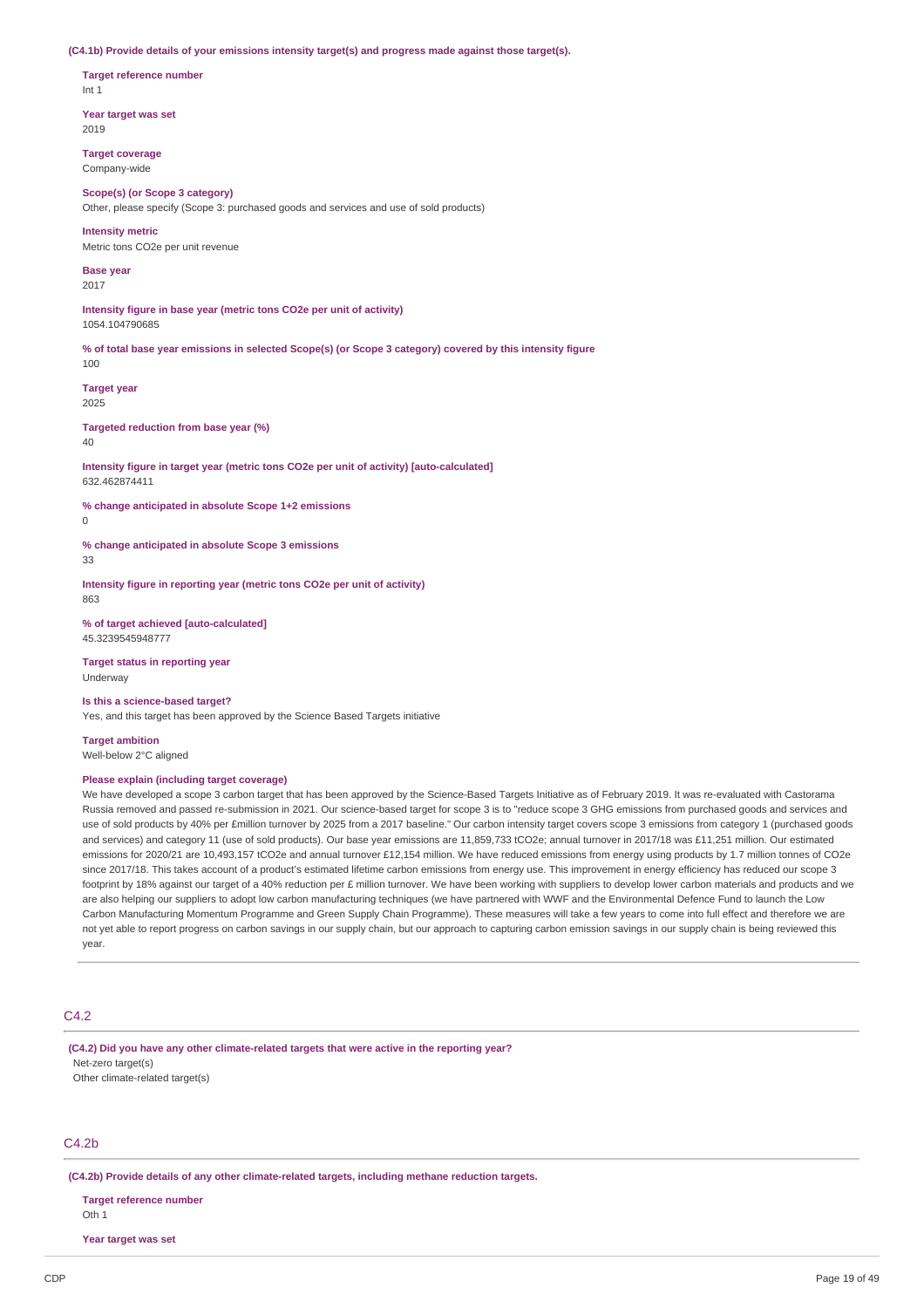**Target coverage** Company-wide

**Target type: absolute or intensity** Absolute

### **Target type: category & Metric (target numerator if reporting an intensity target)**

Waste management **Communistion Communisties** Other, please specify (Percentage of waste diverted from landfill)

**Target denominator (intensity targets only)** <Not Applicable>

**Base year** 2016

**Figure or percentage in base year** 90

**Target year** 2020

**Figure or percentage in target year** 100

**Figure or percentage in reporting year** 85

**% of target achieved [auto-calculated]** -50

**Target status in reporting year** Expired

**Is this target part of an emissions target?** No

**Is this target part of an overarching initiative?** No, it's not part of an overarching initiative

### **Please explain (including target coverage)**

Waste is a cost to our business and the environment. For this target we aim to reach zero waste to landfill by 2020/21. The scope of this target covers our direct operations. In 2020/21, we generated 176,600 tonnes of waste, a decrease of 4% year on year, compared to an increase in like-for-like sales of over 7%. This reduction in waste generated is partly due to store closures in 2020 as a result of the pandemic. We diverted 85% of waste from landfill (2019/20: 87%). We were disappointed not to meet our zero waste to landfill target by our target date of 2020 but will keep working towards this commitment going forwards. We expect to see improvements in 2021/22 as we increase engagement with our waste management contractors and update our waste contracts in other markets. We will continue to work towards a 90% recycling rate. although we will be removing our 2025/26 target. From 2021/22, our commitments relating to waste and recycling will be embedded into our policies and will no longer be included in our list of targets. We are still working hard in these areas and will continue to report progress on our key performance indicators (KPIs). Note these figures exclude Castorama Russia due to the sale of the business in 2020.

| <b>Target reference number</b><br>Oth <sub>2</sub>                                 |                                                      |  |  |  |  |  |
|------------------------------------------------------------------------------------|------------------------------------------------------|--|--|--|--|--|
| Year target was set<br>2016                                                        |                                                      |  |  |  |  |  |
| <b>Target coverage</b><br>Company-wide                                             |                                                      |  |  |  |  |  |
| Target type: absolute or intensity<br>Absolute                                     |                                                      |  |  |  |  |  |
| Target type: category & Metric (target numerator if reporting an intensity target) |                                                      |  |  |  |  |  |
| Waste management                                                                   | Percentage of total waste generated that is recycled |  |  |  |  |  |
| <b>Target denominator (intensity targets only)</b><br><not applicable=""></not>    |                                                      |  |  |  |  |  |
| <b>Base year</b><br>2016                                                           |                                                      |  |  |  |  |  |
| Figure or percentage in base year<br>77                                            |                                                      |  |  |  |  |  |
| <b>Target year</b><br>2025                                                         |                                                      |  |  |  |  |  |
| Figure or percentage in target year<br>90                                          |                                                      |  |  |  |  |  |
| Figure or percentage in reporting year<br>69                                       |                                                      |  |  |  |  |  |
| % of target achieved [auto-calculated]                                             |                                                      |  |  |  |  |  |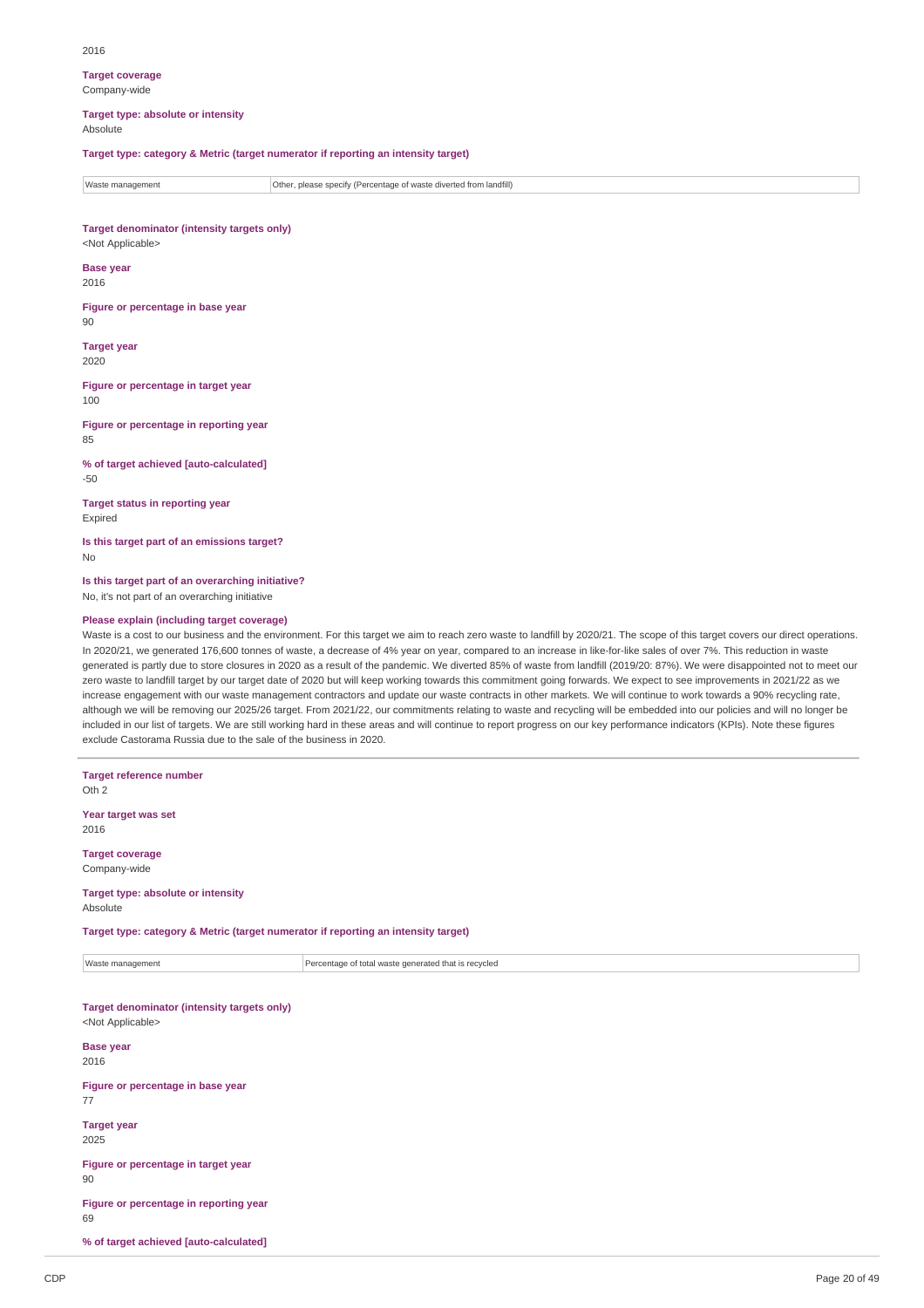#### -61.5384615384615

#### **Target status in reporting year** Underway

**Is this target part of an emissions target?** No

### **Is this target part of an overarching initiative?**

No, it's not part of an overarching initiative

#### **Please explain (including target coverage)**

We aim to use resources carefully, reducing the waste we produce, finding new ways to reuse and recycle, Our target is 90% of waste recycled by 2025. This target covers our direct operations. In 2020/21, our recycling rate was 69% (2019/20: 70%). We are not currently on track to meet our targets of 90% recycling. While we are pleased that overall waste volumes fell during the year, more work is needed to reverse the slight drop in our recycling rate. We are engaging our stores and waste management contractors to improve recycling rates and reduce waste. Our updated contracts with waste management contractors in the UK and France now include our waste reduction and recycling commitments. From 2021, we will hold quarterly meetings with contractors to review progress against these. In France, we have monthly waste scorecards for our stores to encourage improvements.

### C4.2c

**(C4.2c) Provide details of your net-zero target(s).**

**Target reference number** NZ1

**Target coverage** Company-wide

**Absolute/intensity emission target(s) linked to this net-zero target**

Abs1 Abs2

**Target year for achieving net zero** 2050

#### **Is this a science-based target?**

Yes, and this target has been approved by the Science-Based Targets initiative

#### **Please explain (including target coverage)**

Climate change is one of the biggest challenges of our time and we are committed to supporting global efforts to reach net zero emissions by 2050 at the latest. Through our commitment to the SBTi, we are progressing on a trajectory to net zero carbon by 2050. We have already made significant reductions in emissions from our operations and have committed to strengthen our science-based carbon reduction target covering our business, products and supply chains. Over the next two years, we will be conducting climate risk and opportunity scenario analysis, to further develop our understanding of the activities needed to meet this commitment. We are a member of the British Retail Consortium's Climate Action Roadmap, a ground-breaking decarbonisation plan that will guide the industry on the steps necessary to accelerate progress to a Net Zero UK, ahead of the Government's 2050 target.

### $C4.3$

(C4.3) Did you have emissions reduction initiatives that were active within the reporting year? Note that this can include those in the planning and/or **implementation phases.**

Yes

### C4.3a

(C4.3a) Identify the total number of initiatives at each stage of development, and for those in the implementation stages, the estimated CO2e savings.

|                           | Number of initiatives | Total estimated annual CO2e savings in metric tonnes CO2e (only for rows marked *) |
|---------------------------|-----------------------|------------------------------------------------------------------------------------|
| Under investigation       | 41                    |                                                                                    |
| To be implemented*        |                       |                                                                                    |
| Implementation commenced* |                       |                                                                                    |
| Implemented*              | 224                   | 3369                                                                               |
| Not to be implemented     |                       |                                                                                    |

### $C4.3<sub>b</sub>$

**(C4.3b) Provide details on the initiatives implemented in the reporting year in the table below.**

#### **Initiative category & Initiative type**

Energy efficiency in buildings Lighting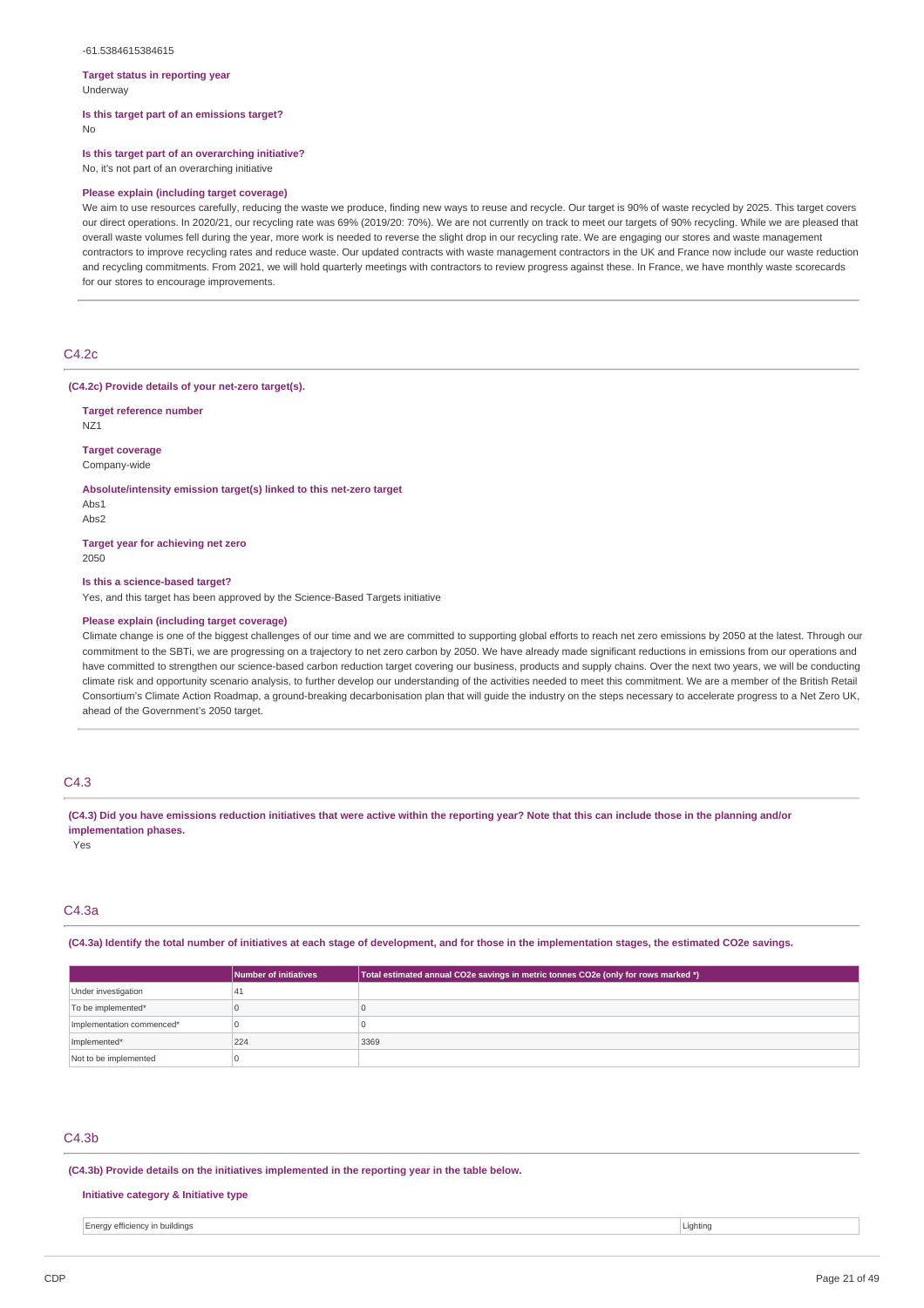#### **Estimated annual CO2e savings (metric tonnes CO2e)** 1643.01

#### **Scope(s)** Scope 2 (location-based)

Scope 2 (market-based)

### **Voluntary/Mandatory** Voluntary

**Annual monetary savings (unit currency – as specified in C0.4)** 983144

# **Investment required (unit currency – as specified in C0.4)** 6458319

# **Payback period**

4-10 years

### **Estimated lifetime of the initiative** 6-10 years

**Comment** LED store installations completed in 2020/21

### **Initiative category & Initiative type**

Energy efficiency in buildings **Building Energy Management Systems (BEMS)** Building Energy Management Systems (BEMS)

# **Estimated annual CO2e savings (metric tonnes CO2e)**

### 1384.01

### **Scope(s)**

Scope 1 Scope 2 (location-based) Scope 2 (market-based)

# **Voluntary/Mandatory**

Voluntary

**Annual monetary savings (unit currency – as specified in C0.4)** 432819

**Investment required (unit currency – as specified in C0.4)** 922023

### **Payback period** 1-3 years

**Estimated lifetime of the initiative**

3-5 years

### **Comment**

Building management systems installed in stores in 2020/21

### **Initiative category & Initiative type**

Energy efficiency in buildings **Energy efficiency** in buildings and the maintenance program

**Estimated annual CO2e savings (metric tonnes CO2e)**

312.75

# **Scope(s)** Scope 1

Scope 2 (location-based) Scope 2 (market-based)

### **Voluntary/Mandatory** Voluntary

**Annual monetary savings (unit currency – as specified in C0.4)** 28568

**Investment required (unit currency – as specified in C0.4)** 332248

**Payback period** 11-15 years

**Estimated lifetime of the initiative** 6-10 years

### **Comment**

Includes heating upgrades for Screwfix and heat/cooling system update in Brico Depot Romania.

**Initiative category & Initiative type**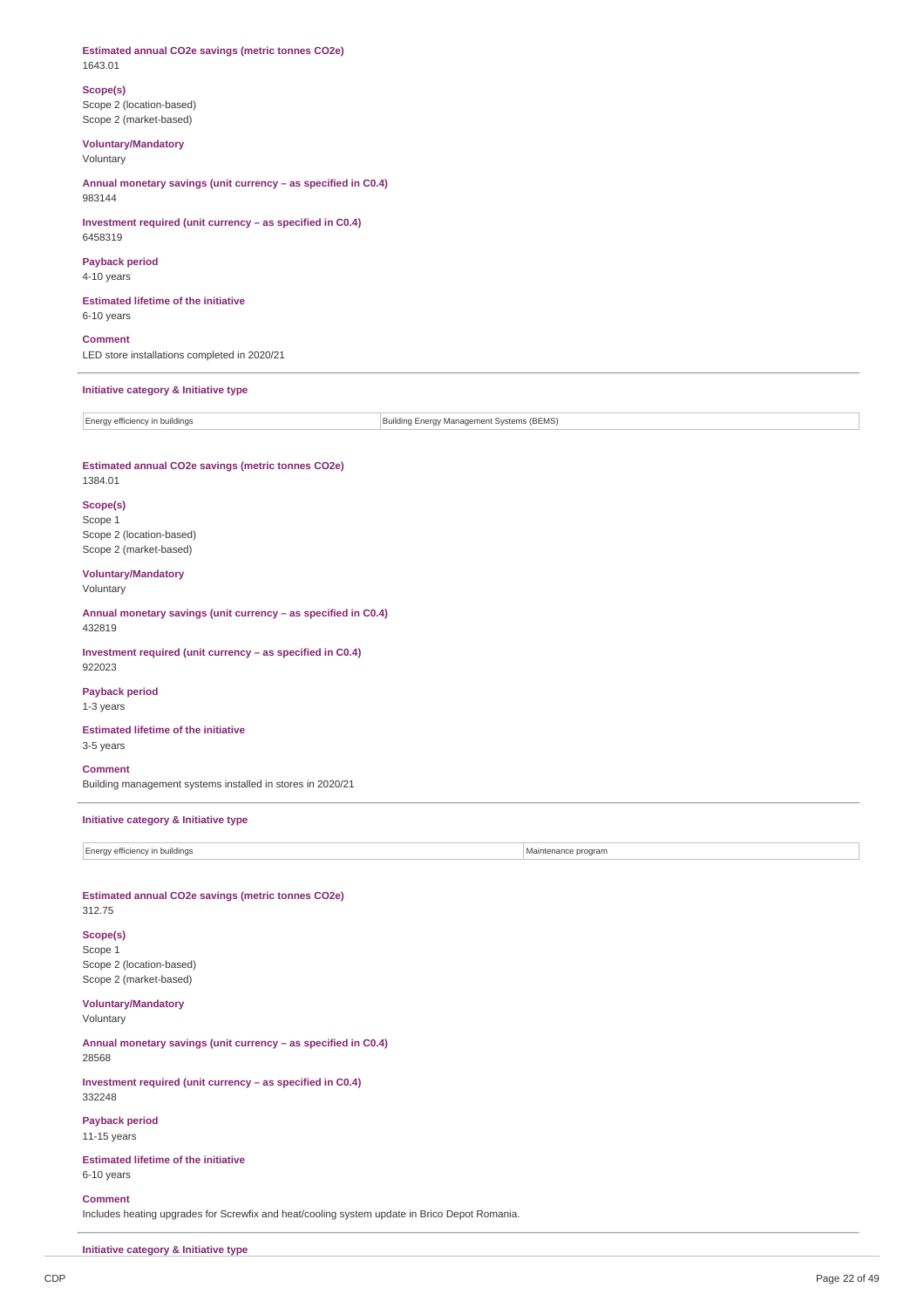#### **Estimated annual CO2e savings (metric tonnes CO2e)** 5.41

# **Scope(s)**

Scope 2 (location-based) Scope 2 (market-based)

### **Voluntary/Mandatory** Voluntary

**Annual monetary savings (unit currency – as specified in C0.4)** 3881

**Investment required (unit currency – as specified in C0.4)** 20326

**Payback period** 4-10 years

**Estimated lifetime of the initiative** 21-30 years

**Comment** Solar PV installations in stores

#### **Initiative category & Initiative type**

Low-carbon energy generation **Constrained Construction** Other, please specify (Heat pumps on renewable electricity tariff)

**Estimated annual CO2e savings (metric tonnes CO2e)** 23.65

**Scope(s)** Scope 1

**Voluntary/Mandatory** Voluntary

**Annual monetary savings (unit currency – as specified in C0.4)** 3550

**Investment required (unit currency – as specified in C0.4)** 46965

**Payback period** 11-15 years

**Estimated lifetime of the initiative** 21-30 years

#### **Comment**

Switching to heat pumps on renewable electricity tariff.

### C4.3c

**(C4.3c) What methods do you use to drive investment in emissions reduction activities?**

| <b>Method</b>                                                            | <b>Comment</b>                                                                                                                                                                                                                                                                                                                                                                                                                                                                                                                                                                                                                                                                                                                            |
|--------------------------------------------------------------------------|-------------------------------------------------------------------------------------------------------------------------------------------------------------------------------------------------------------------------------------------------------------------------------------------------------------------------------------------------------------------------------------------------------------------------------------------------------------------------------------------------------------------------------------------------------------------------------------------------------------------------------------------------------------------------------------------------------------------------------------------|
| Dedicated<br>budget for<br>energy<br>efficiency                          | Currently investing in LED lighting and BMS across our store portfolio (see details of investment made in C4.3b - section on lighting and BEMS). Our businesses are also investing in renewable<br>technologies including solar PV, biomass heating systems and battery storage. We're making energy efficiency a top priority in the design of our new stores, using our energy blueprint to quide the<br>design and fit-out. LED lighting is now in place across 91% of our stores (2019/20: 85%), including all stores in Poland and France. Our 10 net zero energy stores at Screwfix generate more energy<br>than they consume thanks to a solar PV installation, energy efficient design, an air source heat pump and LED lighting. |
| Employee<br>engagement                                                   | Our businesses run specific employee engagement campaigns.                                                                                                                                                                                                                                                                                                                                                                                                                                                                                                                                                                                                                                                                                |
| Dedicated<br>budget for<br>other<br>emissions<br>reduction<br>activities | We have a programme investing in the right energy saving and renewable energy projects, these are based on paybacks taking into account the long-term life of the products/ initiatives. Energy<br>initiatives generally provide strong payback certainty and way the paybacks are sufficient can measure up well against other investment decisions the Group may be making.                                                                                                                                                                                                                                                                                                                                                             |

### C4.5

(C4.5) Do you classify any of your existing goods and/or services as low-carbon products or do they enable a third party to avoid GHG emissions? Yes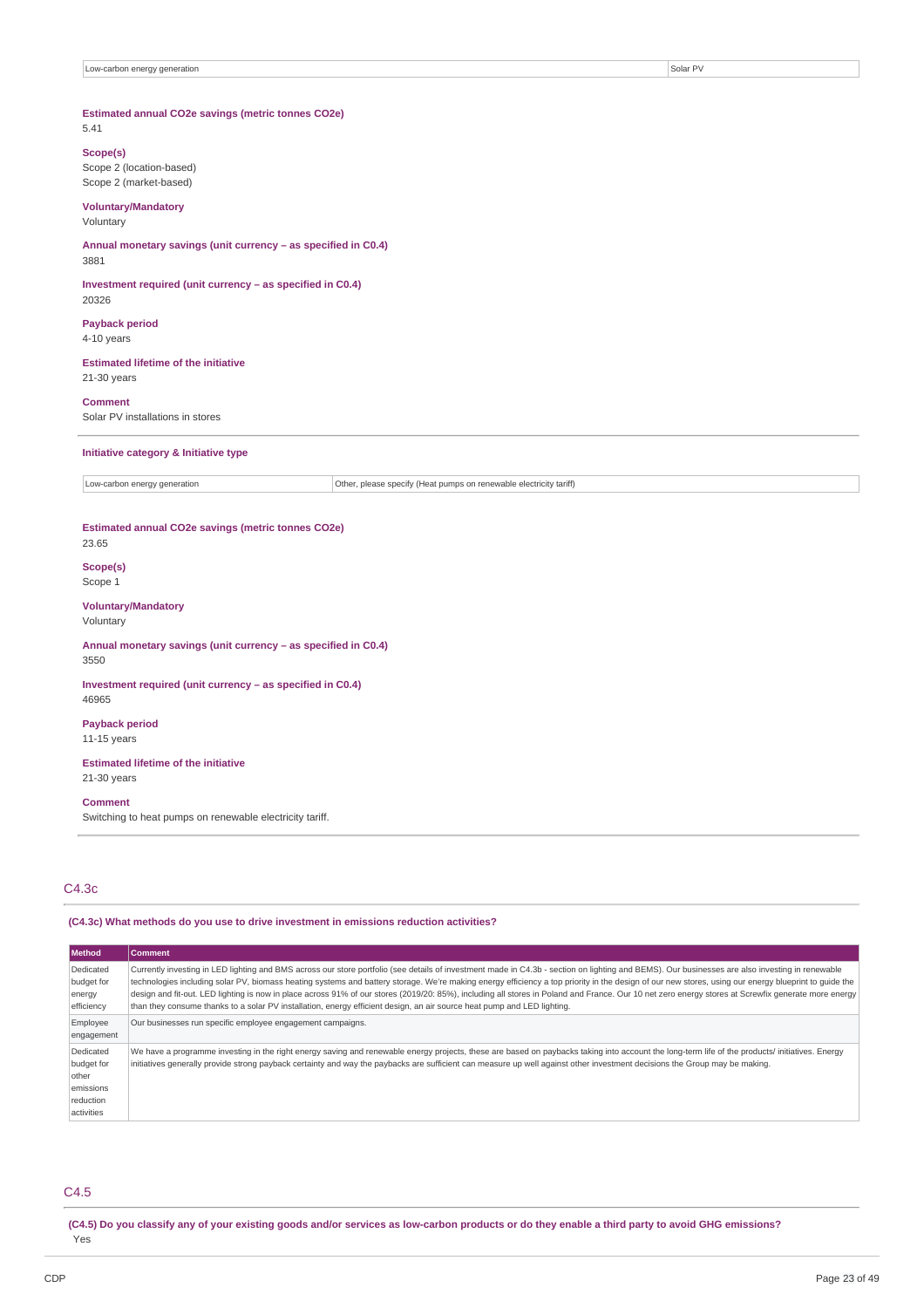### C4.5a

(C4.5a) Provide details of your products and/or services that you classify as low-carbon products or that enable a third party to avoid GHG emissions.

### **Level of aggregation**

Group of products

**Description of product/Group of products** Energy-saving products: products that help customers save energy

**Are these low-carbon product(s) or do they enable avoided emissions?** Low-carbon product and avoided emissions

**Taxonomy, project or methodology used to classify product(s) as low-carbon or to calculate avoided emissions** Other, please specify (Customer energy savings model developed)

**% revenue from low carbon product(s) in the reporting year**

7.1

**% of total portfolio value**

<Not Applicable>

**Asset classes/ product types** <Not Applicable>

#### **Comment**

Criteria for products that enable customers to save energy in the home, such as insulation, LED lighting and energy-efficient appliances, has been developed by sustainability experts Bioregional. The sales of products that meet this 'Save Energy' criteria are monitored each year, to track the proportion of energy saving products in the full range. Additionally, a model has been developed by Bioregional to estimate the energy saving from the different products that meet the 'Save Energy' criteria against a baseline scenario. This is used to determine the overall lifetime energy savings achieved from all products sold. For further details on these calculations, please refer to our Data Collection Methodology Report, pg. 9. (https://www.kingfisher.com/content/dam/kingfisher/Corporate/Images/Sustainability/new-rb/documents- /Kingfisher%20plc%20Data%20Collection%20Methodology%202020-21.pdf)

### C5. Emissions methodology

### C5.1

**(C5.1) Provide your base year and base year emissions (Scopes 1 and 2).**

### **Scope 1**

**Base year start** February 1 2016

**Base year end** January 31 2017

**Base year emissions (metric tons CO2e)** 143359.832

#### **Comment**

Our target is to achieve a 38% reduction in our scope 1 and 2 absolute emissions by 2025, from a 2016/17 baseline.

### **Scope 2 (location-based)**

**Base year start**

**Base year end**

**Base year emissions (metric tons CO2e)**

### **Comment**

**Scope 2 (market-based)**

**Base year start** February 1 2016

**Base year end** January 31 2017

**Base year emissions (metric tons CO2e)** 140336.447

#### **Comment**

Our target is to achieve a 38% reduction in our scope 1 and 2 absolute emissions by 2025, from a 2016/17 baseline.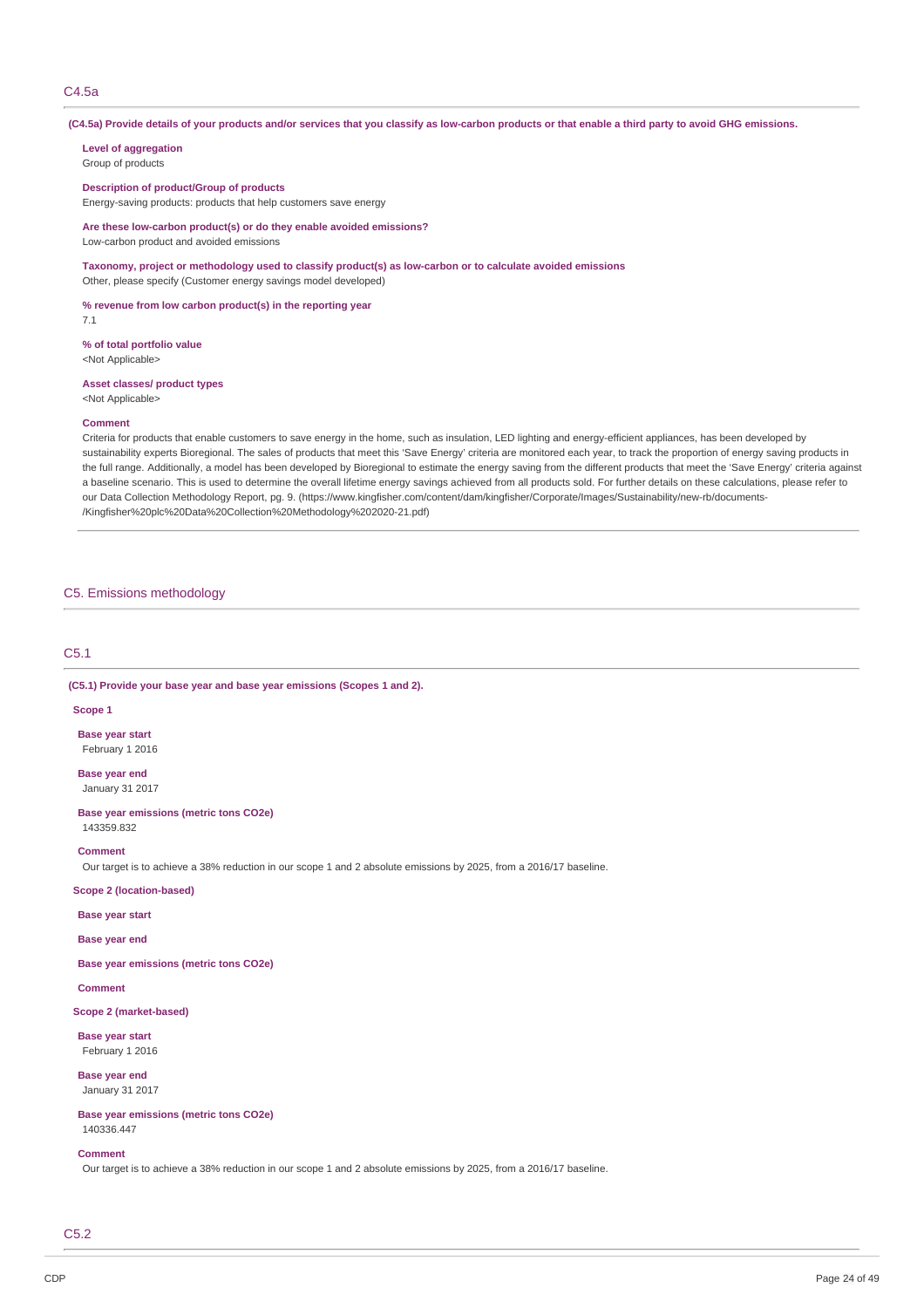(C5.2) Select the name of the standard, protocol, or methodology you have used to collect activity data and calculate emissions.

- Defra Environmental Reporting Guidelines: Including streamlined energy and carbon reporting guidance, 2019
- The Greenhouse Gas Protocol: A Corporate Accounting and Reporting Standard (Revised Edition)
- The Greenhouse Gas Protocol: Scope 2 Guidance

Other, please specify (IEA & AIB conversion factors (see C5.2a))

### C5.2a

#### (C5.2a) Provide details of the standard, protocol, or methodology you have used to collect activity data and calculate emissions.

Note: We have our own internal data collection tool. The data is reported in line with both the WRI / WBCSD Greenhouse Gas (GHG) Protocol and the BEIS/DEFRA guidelines, which identify three categories of greenhouse gas emissions: scope 1 (direct emissions), scope 2 (energy indirect emissions i.e. electricity) and scope 3 (other indirect emissions). We have used the CO2 equivalent emission factors in the BEIS/DEFRA quidelines where available.

- We calculate our carbon emissions using the CO2e emission factors published annually by the UK Government (BEIS/DEFRA), except where indicated below. The data for 2020/21 is calculated using the '2020 UK Government Conversion Factors for Company Reporting', version 1.0 (expiry 1 June 2021). We record activity data (e.g. electricity consumption, gas consumption) and multiply by the relevant emission factors.

- The CO2e includes the following greenhouse gases: carbon dioxide (CO2), methane (CH4) and nitrous oxide (N2O).

- We do not restate CO2e emissions for past years unless the change in emission factors is material to our data. Our materiality threshold is 5% although we will assess any errors in the full context and if appropriate we may restate emissions if they fall under this threshold.

- Details of emission factors regarding electricity: We use country-specific (i.e. location-based) emission factors, which are based on the different energy mixes used to generate electricity in each country. For our UK operations, these are obtained from BEIS/DEFRA. Since 2016, BEIS/DEFRA no longer provide emission factors for countries outside the UK. For all our non-UK operations, we therefore obtain the emission factors from the IEA (source: IEA CO2 Emissions from Fuel Combustion, 2020 edition). We calculate transmission and distribution emissions from electricity in our scope 3 data.

We also publish a market-based scope 2 CO2 total since 2015/16, for which we have used a combination of conversion factors according to the data hierarchy (as defined under the WRI/WBCSD GHG Protocol):

- zero or low carbon conversion factors for renewable energy products/tariffs where Guarantees of Origin are available;

- supplier-specific residual mix emission rates where available;

- supplier-specific overall emission rates where a breakdown of tariff-specific information is not available;

- national residual mix emission rates (available for European countries from Association of Issuing Bodies. The data for 2020/21 is calculated using the 'European Residual Mixes 2019, Version 1.1, 8 September 2020');

- Location-based emission rates, for countries outside Europe and for district heating. For electricity, we use the IEA emissions factors; for district heating, we use the DEFRA/BEIS emission factors.

#### C6. Emissions data

### C6.1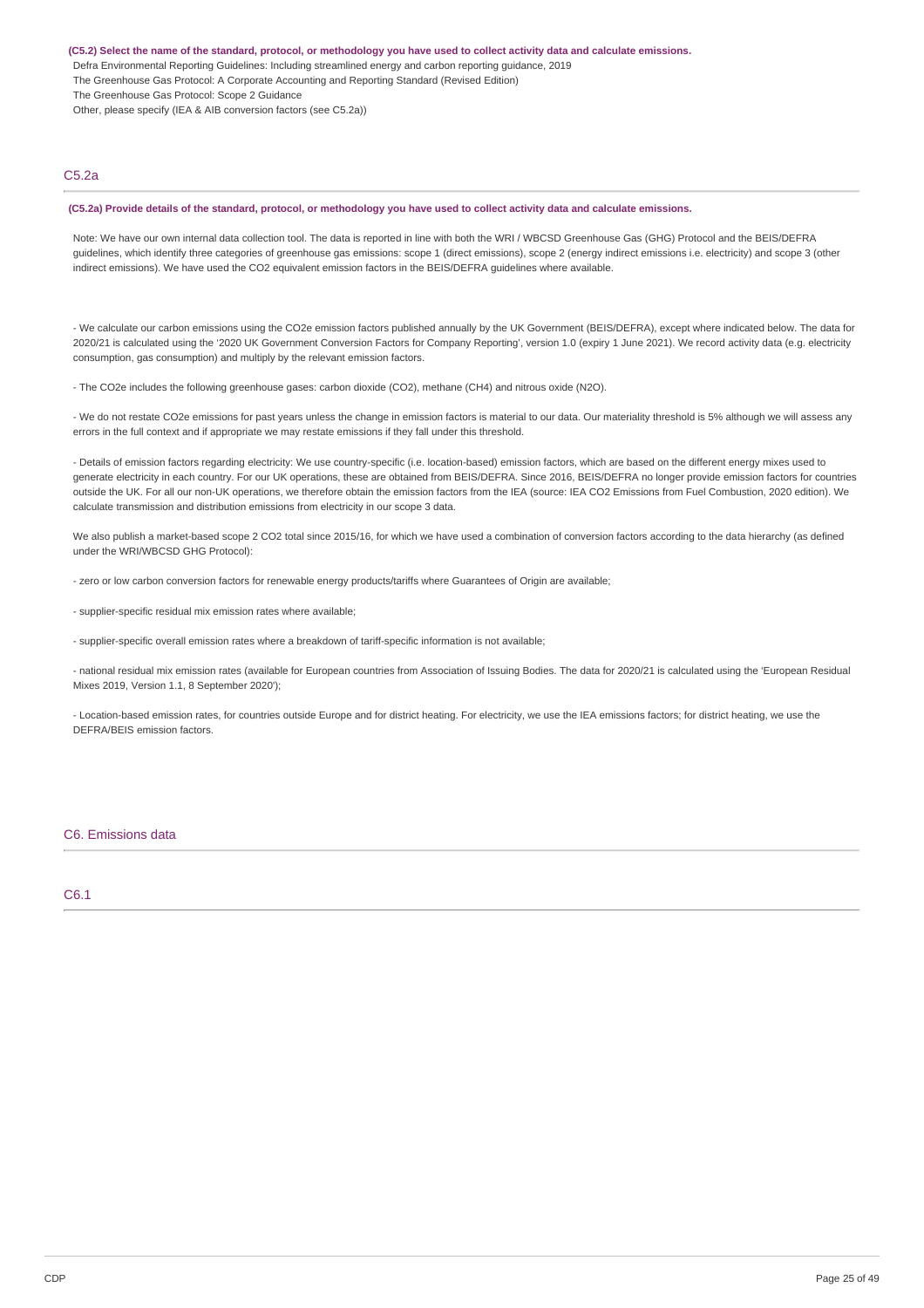#### **(C6.1) What were your organization's gross global Scope 1 emissions in metric tons CO2e?**

### **Reporting year**

**Gross global Scope 1 emissions (metric tons CO2e)** 139326.158

# **Start date**

February 1 2020

### **End date**

January 31 2021

#### **Comment**

The total scope 1 emissions include property (gas and other fuels) and haulage (dedicated store and home deliveries). Please note with the sale of our Castorama Russia business we no longer report on this and we have removed emissions associated with that business from previous years, including our 2016/17 baseline.

#### **Past year 1**

**Gross global Scope 1 emissions (metric tons CO2e)**

145688.384

**Start date** February 1 2019

#### **End date**

January 31 2020

#### **Comment**

The total scope 1 emissions include property (gas and other fuels) and haulage (dedicated store and home deliveries). Please note with the sale of our Castorama Russia business we no longer report on this and we have removed emissions associated with that business from previous years, including our 2016/17 baseline.

#### **Past year 2**

#### **Gross global Scope 1 emissions (metric tons CO2e)**

153215.034

#### **Start date**

February 1 2018

#### **End date**

January 31 2019

### **Comment**

The total scope 1 emissions include property (gas and other fuels) and haulage (dedicated store and home deliveries). Please note with the sale of our Castorama Russia business we no longer report on this and we have removed emissions associated with that business from previous years, including our 2016/17 baseline.

#### **Past year 3**

#### **Gross global Scope 1 emissions (metric tons CO2e)**

146334.858 **Start date**

February 1 2017

# **End date**

January 31 2018

### **Comment**

The total scope 1 emissions include property (gas and other fuels) and haulage (dedicated store and home deliveries). Please note with the sale of our Castorama Russia business we no longer report on this and we have removed emissions associated with that business from previous years, including our 2016/17 baseline.

### C6.2

**(C6.2) Describe your organization's approach to reporting Scope 2 emissions.**

#### **Row 1**

### **Scope 2, location-based**

We are reporting a Scope 2, location-based figure

### **Scope 2, market-based**

We are reporting a Scope 2, market-based figure

#### **Comment**

We publicly report on our scope 2 emissions, using both location-based and market-based methodologies. Our 2025 science-based target for scope 1 and 2, approved by the SBTi in June 2021 (base year of 2016/17) is market-based. Please note with the sale of our Castorama Russia business we no longer report on this and we have removed emissions associated with that business from previous years, including our 2016/17 baseline.

# C6.3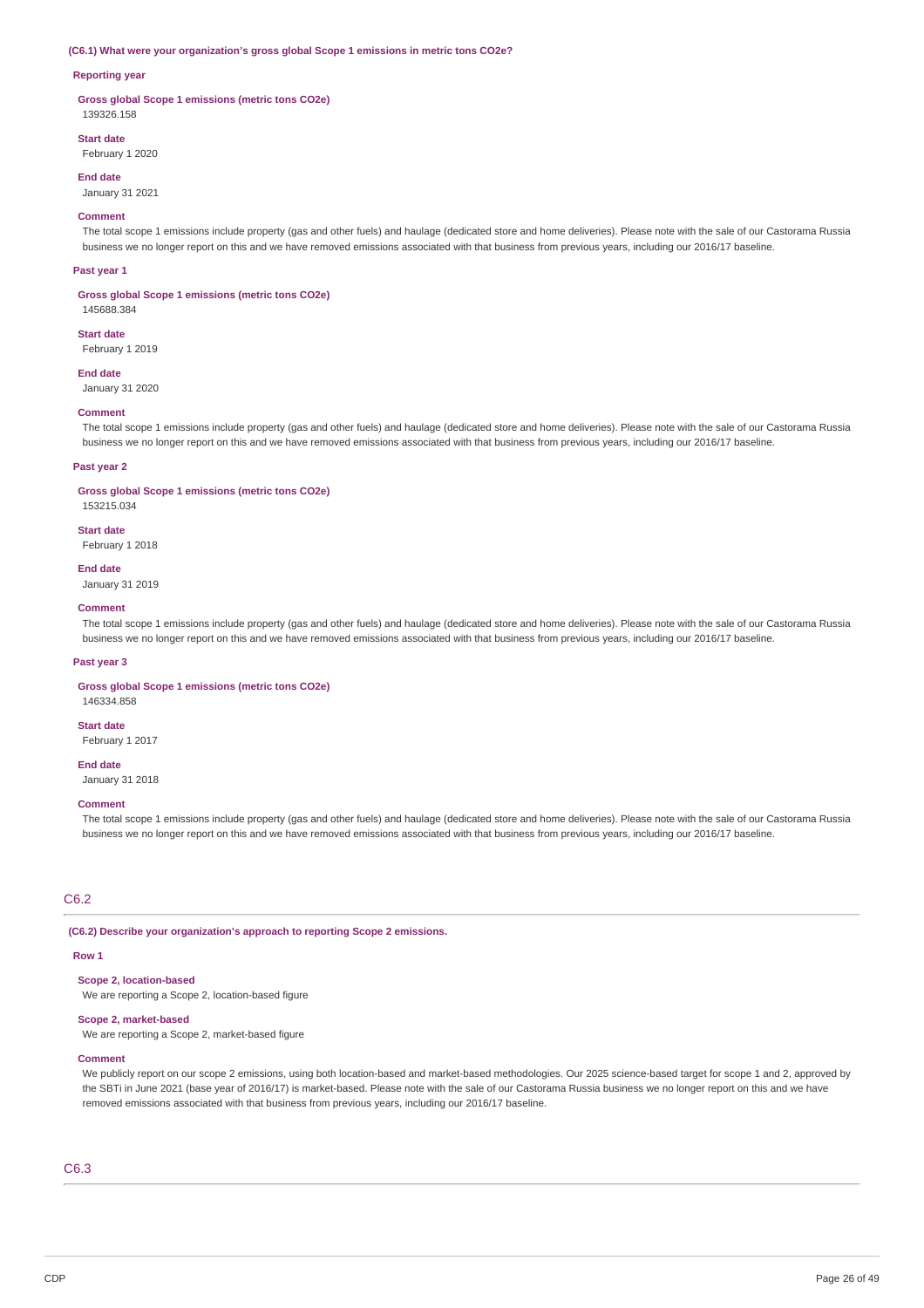# **(C6.3) What were your organization's gross global Scope 2 emissions in metric tons CO2e?**

### **Reporting year**

**Scope 2, location-based** 110604.163

**Scope 2, market-based (if applicable)** 66440.535

**Start date** February 1 2020

**End date** January 31 2021

**Comment**

Our total scope 2 emissions include all emissions from purchased electricity and heat.

**Past year 1**

**Scope 2, location-based** 126154.46

**Scope 2, market-based (if applicable)** 82457.249

**Start date** February 1 2019

**End date** January 31 2020

**Comment**

Our total scope 2 emissions include all emissions from purchased electricity and heat.

### **Past year 2**

**Scope 2, location-based** 138204.276

**Scope 2, market-based (if applicable)** 79627.464

**Start date** February 1 2018

**End date** January 31 2019

**Comment**

Our total scope 2 emissions include all emissions from purchased electricity and heat.

**Past year 3**

**Scope 2, location-based** 162609.421

**Scope 2, market-based (if applicable)** 105298.908

**Start date** February 1 2017

**End date**

January 31 2018

### **Comment**

Our total scope 2 emissions include all emissions from purchased electricity and heat.

# C6.4

(C6.4) Are there any sources (e.g. facilities, specific GHGs, activities, geographies, etc.) of Scope 1 and Scope 2 emissions that are within your selected reporting **boundary which are not included in your disclosure?**

Yes

C6.4a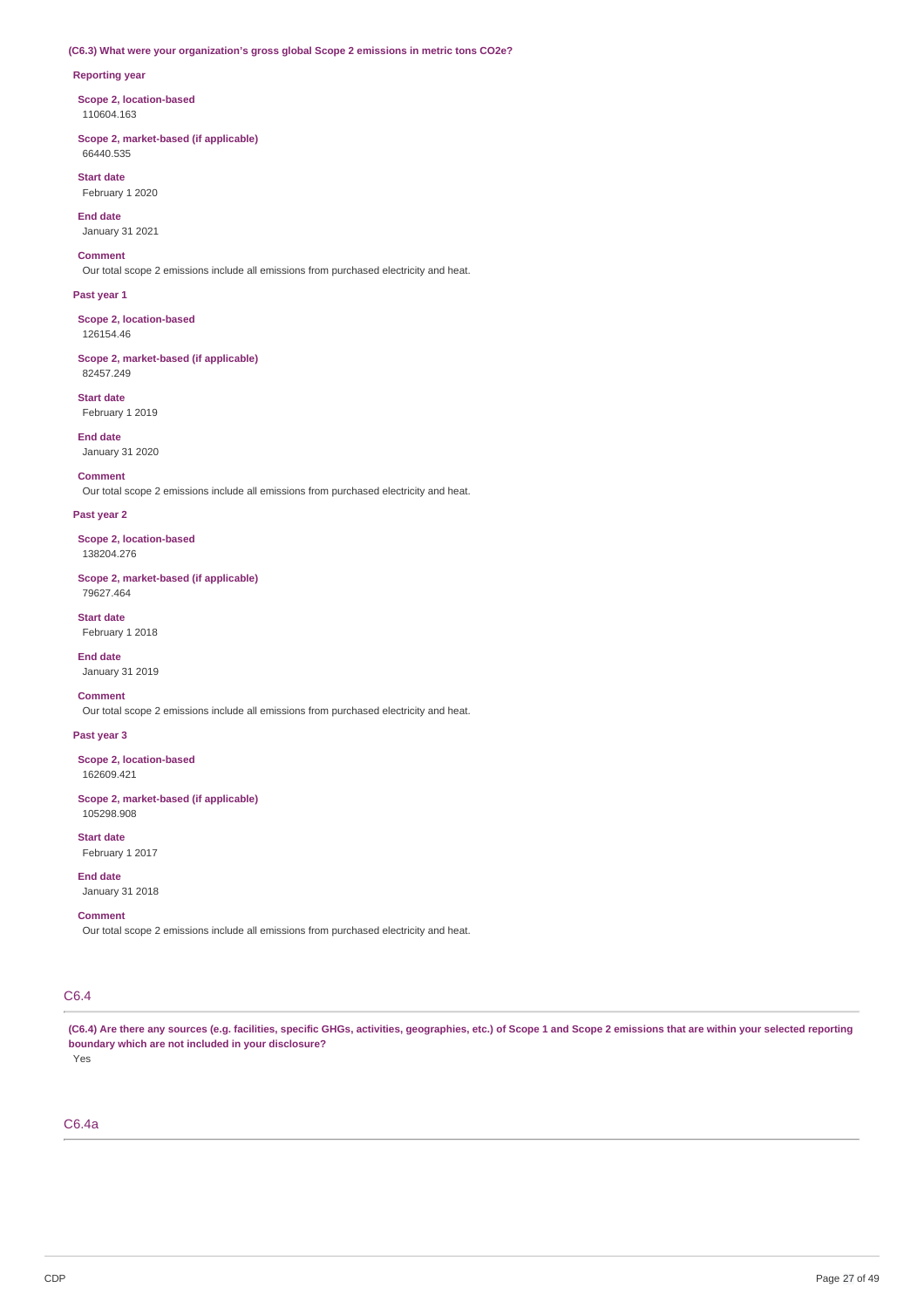(C6.4a) Provide details of the sources of Scope 1 and Scope 2 emissions that are within your selected reporting boundary which are not included in your **disclosure.**

#### **Source**

Business travel by road is now excluded from our scope 1 emissions.

#### **Relevance of Scope 1 emissions from this source**

Emissions are not relevant

**Relevance of location-based Scope 2 emissions from this source**

No emissions from this source

**Relevance of market-based Scope 2 emissions from this source (if applicable)**

No emissions from this source

#### **Explain why this source is excluded**

Business travel by road represented 3% of scope 1 and 2 emissions combined in both 2016/17 and 2017/18 data reporting. We therefore took the decision in 2018 to no longer report our scope 1 emissions from business travel by road, as this falls under our 5% materiality threshold.

### C6.5

**(C6.5) Account for your organization's gross global Scope 3 emissions, disclosing and explaining any exclusions.**

#### **Purchased goods and services**

**Evaluation status**

Relevant, calculated

### **Metric tonnes CO2e**

7974513.558

### **Emissions calculation methodology**

Methodologies: - Primary data collection method from Kingfisher's banners used to calculate water-use emissions. - Spend-based method used to calculate supply chain emissions for all goods for resale, using goods for resale spend data. - Primary data collection method from Kingfisher's banners used to calculate construction waste emissions. - Spend-based method used to calculate supply chain emissions for all goods not for resale, using goods not for resale spend data.

#### **Percentage of emissions calculated using data obtained from suppliers or value chain partners**

 $\Omega$ 

#### **Please explain**

Includes emissions from water-use, suppliers, construction waste and embedded emissions from goods not for resale (other than those listed in category 2 below). Data from 2016/17 obtained as part of scope 3 inventory exercise.

#### **Capital goods**

**Evaluation status**

Relevant, calculated

#### **Metric tonnes CO2e** 54447.487

### **Emissions calculation methodology**

Methodology: - Spend-based method used to calculate supply chain emissions for goods not for resale (see goods listed above), using goods not for resale spend data.

### **Percentage of emissions calculated using data obtained from suppliers or value chain partners**

**Please explain**

0

### Includes embedded emissions from goods not for resale for construction, machinery, company-owned vehicles, heating, ventilation, air conditioning, lifts & freight elevators, travelators and IT hardware. Data from 2016/17 obtained as part of scope 3 inventory exercise.

#### **Fuel-and-energy-related activities (not included in Scope 1 or 2)**

**Evaluation status** Relevant, calculated

# **Metric tonnes CO2e**

36679.251

### **Emissions calculation methodology**

Methodology: - Primary data collection method from Kingfisher's banners used to calculate emissions from fuel-and-energy-related activities (not included in Scope 1 or 2).

**Percentage of emissions calculated using data obtained from suppliers or value chain partners**

### 100

#### **Please explain**

Data is for 2020/21. Includes emissions from transmission and distribution of purchased electricity and district heating, and well-to-tank emissions.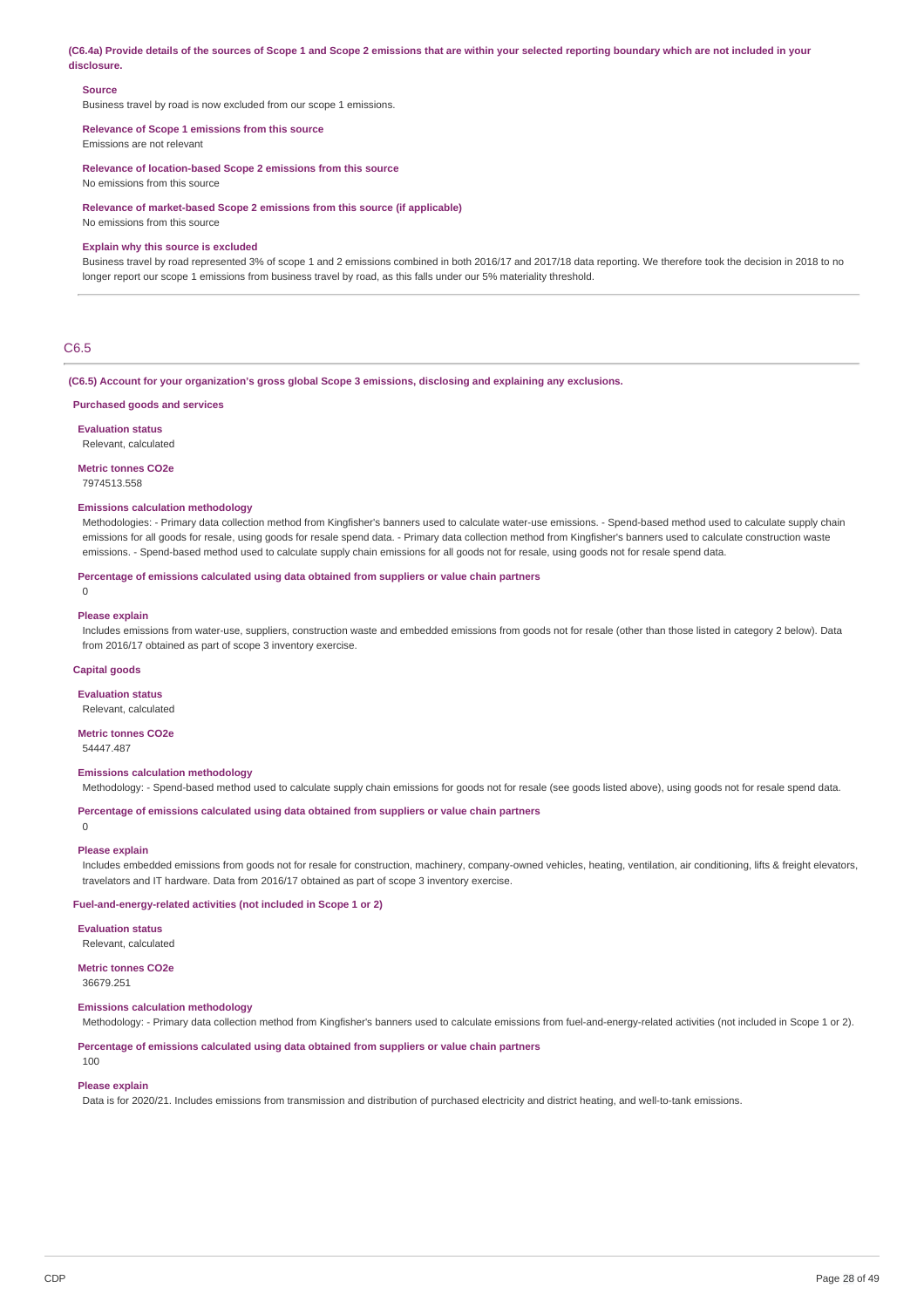**Evaluation status** Relevant, calculated

**Metric tonnes CO2e** 148288.614

#### **Emissions calculation methodology**

Methodologies: - Primary data collection method from Kingfisher's buying offices used to calculate emissions from sea and air freight. - Primary data collection method from Kingfisher's banners used to calculate emissions from rail deliveries and third-party road deliveries to stores and / or distribution centres. - Distance-based method used to calculate emissions from third-party road deliveries to customer homes - note that data was available for one banner, therefore data was extrapolated to group-level using sales data.

#### **Percentage of emissions calculated using data obtained from suppliers or value chain partners**

70

#### **Please explain**

Includes emissions from sea and air freight; from transport from port to distribution centres and / or stores; and from third-party deliveries to customer homes. Data is for 2016/17 for third-party road deliveries to customer homes obtained as part of scope 3 inventory exercise. Data is for 2020/21 for sea & air freight and transport from port to distribution centres and / or stores.

#### **Waste generated in operations**

**Evaluation status**

Relevant, calculated

### **Metric tonnes CO2e**

15174.983

### **Emissions calculation methodology**

Methodologies: - Primary data collection method from Kingfisher's banners used to calculate emissions from waste (landfill, incineration and recycling). - DEFRA/BEIS emissions factor for landfill significantly increased for 2020/21 reporting due to remodelling by Defra based on the most up to date 2017 compositional analysis of landfill waste.

**Percentage of emissions calculated using data obtained from suppliers or value chain partners**

100

#### **Please explain**

Data is for 2020/21. Includes emissions from waste.

#### **Business travel**

#### **Evaluation status**

Relevant, calculated

### **Metric tonnes CO2e**

20793.482

#### **Emissions calculation methodology**

Methodologies: - Primary data collection method from Kingfisher's banners used to calculate emissions from business travel by air, non-company cars and hire cars. -Spend-based method used to calculate emissions from taxis and other travel bookings done via travel agencies.

**Percentage of emissions calculated using data obtained from suppliers or value chain partners**

39.59

#### **Please explain**

Includes emissions from business travel (air and road). Data is for 2016/17 for other business travel. Data is for 2017/18 for road and air business travel.

**Employee commuting**

#### **Evaluation status**

Relevant, calculated

**Metric tonnes CO2e**

# 65435.605

### **Emissions calculation methodology**

Methodology: - Average-data method used to calculate emissions from employee commuting.

**Percentage of emissions calculated using data obtained from suppliers or value chain partners**

#### $\Omega$

### **Please explain**

Includes emissions from employee commuting. Data from 2016/17 obtained as part of scope 3 inventory exercise.

### **Upstream leased assets**

**Evaluation status** Relevant, calculated

**Metric tonnes CO2e** 21941.998

# **Emissions calculation methodology**

Methodology: - Spend-based method used to calculate emissions from rented properties.

**Percentage of emissions calculated using data obtained from suppliers or value chain partners**

#### $\Omega$

### **Please explain**

Includes emissions from properties leased by Kingfisher (lessee) not included in scope 1. Data from 2016/17 obtained as part of scope 3 inventory exercise.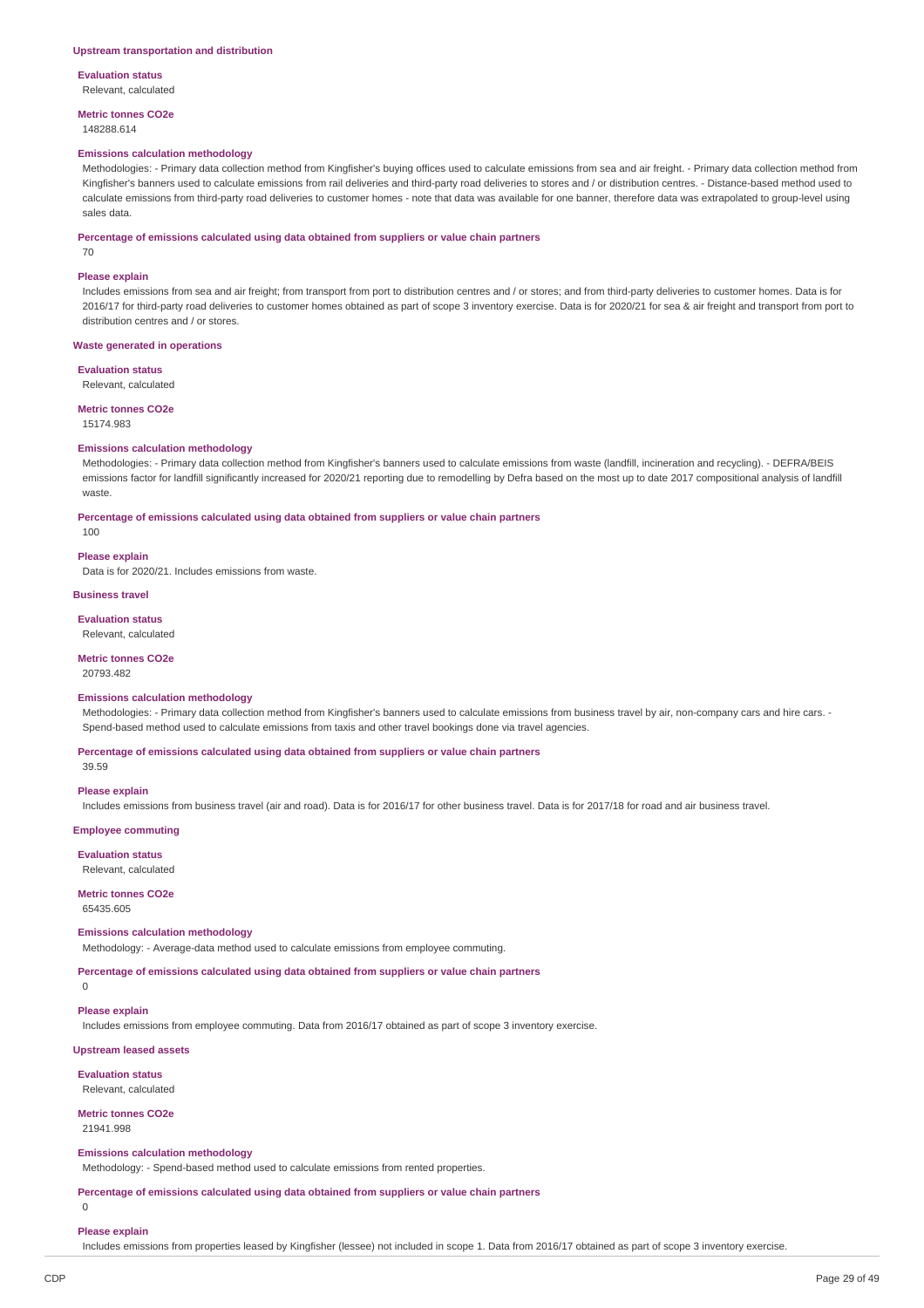#### **Downstream transportation and distribution**

**Evaluation status** Relevant, calculated

**Metric tonnes CO2e**

1494876.605

### **Emissions calculation methodology**

Methodology: - Distance-based method used to calculate emissions from customer travel from home to stores - note that data was available for one banner, therefore data was extrapolated to group-level using sales data

**Percentage of emissions calculated using data obtained from suppliers or value chain partners**

0

#### **Please explain**

Includes emissions from customer travel to stores. Data from 2016/17 obtained as part of scope 3 inventory exercise.

**Processing of sold products**

#### **Evaluation status**

Not relevant, explanation provided

# **Metric tonnes CO2e**

<Not Applicable>

### **Emissions calculation methodology**

<Not Applicable>

**Percentage of emissions calculated using data obtained from suppliers or value chain partners**

<Not Applicable>

#### **Please explain**

Kingfisher sells products to end-users, therefore none of the sold products are further processed.

### **Use of sold products**

**Evaluation status** Relevant, calculated

**Metric tonnes CO2e** 6088352

### **Emissions calculation methodology**

Methodology: - Methodology and tool developed by Bioregional. Based on best available research, each 'energy using product' type was assigned an average annual kWh consumption figure and an average lifetime in years. For each product type, a lifetime energy consumption figure is calculated by multiplying the annual energy by the number of lifetime years. This was developed at three levels: (i) best in class and (ii) compliant – the most energy efficient products based on the Sustainable Home Product Guidelines, and (iii) non-best practice – the average of the least efficient products on the market. Using sales data of Kingfisher's products in 2020/21, the lifetime energy footprint of products sold was established by multiplying the number of units sold of an energy using product by its assigned lifetime energy consumption figure. The model also enables calculation of associated carbon emissions, which takes into account actual grid carbon intensities for the current year and contains projections for future years based on countries' decarbonisation pathways.

**Percentage of emissions calculated using data obtained from suppliers or value chain partners**

100

### **Please explain**

Includes emissions from energy-using products sold by Kingfisher. Data from 2020/21 obtained as part of scope 3 reporting update.

### **End of life treatment of sold products**

**Evaluation status**

Relevant, calculated

#### **Metric tonnes CO2e** 144439.181

### **Emissions calculation methodology**

Methodologies: - Primary data collection method from Kingfisher's banners used to calculate emissions from packaging waste. - Spend-based method to calculate emissions from waste of sold products (see list above).

**Percentage of emissions calculated using data obtained from suppliers or value chain partners** 14.14

### **Please explain**

Includes emissions from packaging waste and waste of sold products (only includes waste from our largest product categories, such as electronics, paint and cement). Data from 2016/17 obtained as part of scope 3 inventory exercise.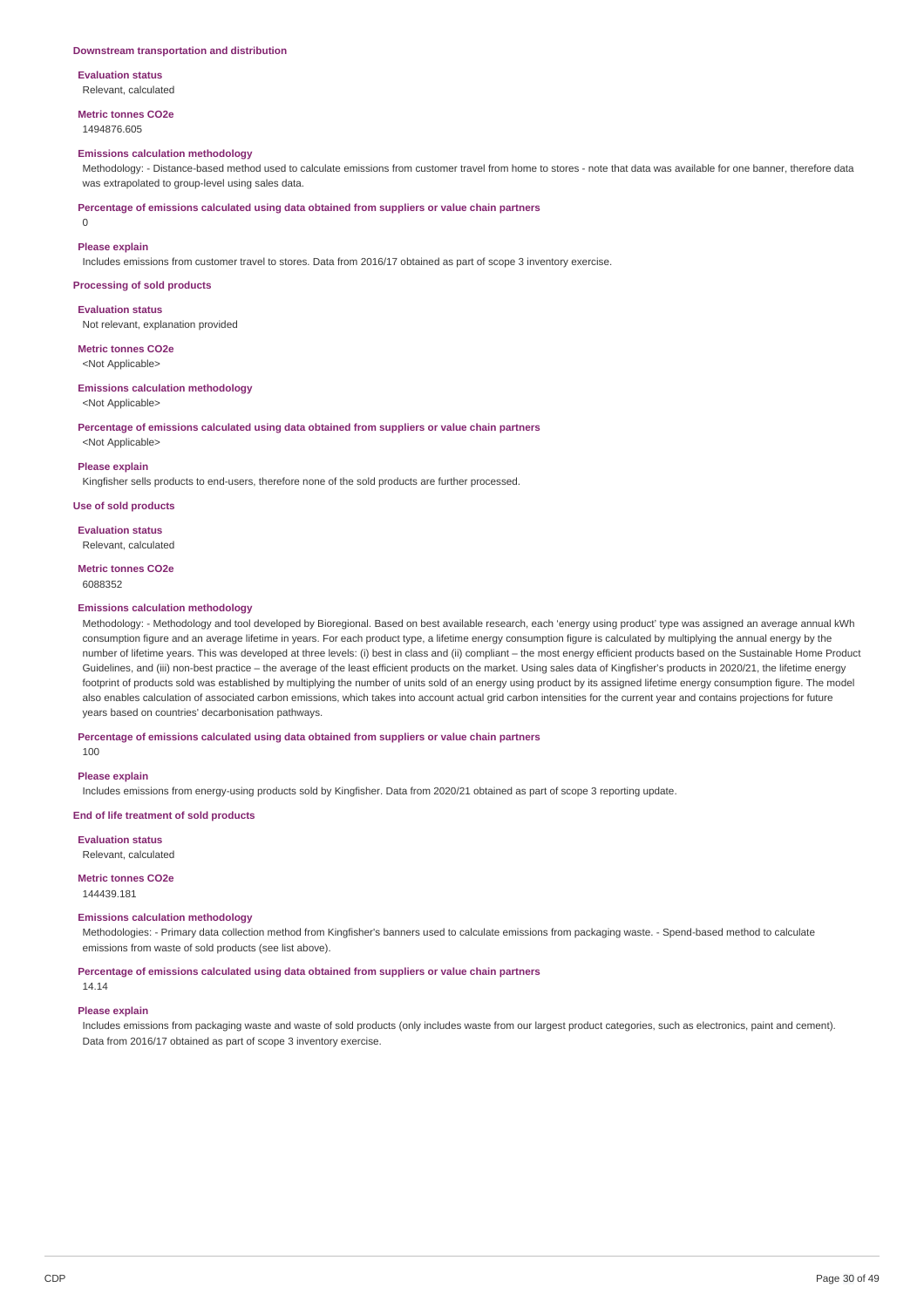#### **Downstream leased assets**

**Evaluation status** Relevant, calculated

**Metric tonnes CO2e** 4534.167

#### **Emissions calculation methodology**

Methodology: - Average-data method used to calculate energy-use emissions from leased assets.

**Percentage of emissions calculated using data obtained from suppliers or value chain partners**

#### $\Omega$

**Please explain**

Includes emissions from properties leased by Kingfisher (lessor) not included in scope 1. Data from 2016/17 obtained as part of scope 3 inventory exercise.

#### **Franchises**

**Evaluation status** Not relevant, explanation provided

**Metric tonnes CO2e** <Not Applicable>

#### **Emissions calculation methodology**

<Not Applicable>

<Not Applicable>

**Percentage of emissions calculated using data obtained from suppliers or value chain partners**

**Please explain**

Kingfisher does not own any franchises.

#### **Investments**

**Evaluation status** Relevant, calculated

**Metric tonnes CO2e** 6323.183

#### **Emissions calculation methodology**

Methodology: - Primary data collection method from Koçtaş used to calculate their scope 1 and 2 emissions.

**Percentage of emissions calculated using data obtained from suppliers or value chain partners** 100

#### **Please explain**

Data is for 2020/21. Includes 50% of scope 1 and 2 emissions from our joint venture Koçtaş, in line with Kingfisher's 50% ownership.

#### **Other (upstream)**

**Evaluation status** Please select

**Metric tonnes CO2e**

<Not Applicable>

#### **Emissions calculation methodology**

<Not Applicable>

**Percentage of emissions calculated using data obtained from suppliers or value chain partners**

# <Not Applicable> **Please explain**

#### **Other (downstream)**

**Evaluation status** Please select

**Metric tonnes CO2e**

<Not Applicable>

### **Emissions calculation methodology**

<Not Applicable>

**Percentage of emissions calculated using data obtained from suppliers or value chain partners** <Not Applicable>

#### **Please explain**

# C6.7

**(C6.7) Are carbon dioxide emissions from biogenic carbon relevant to your organization?**

Yes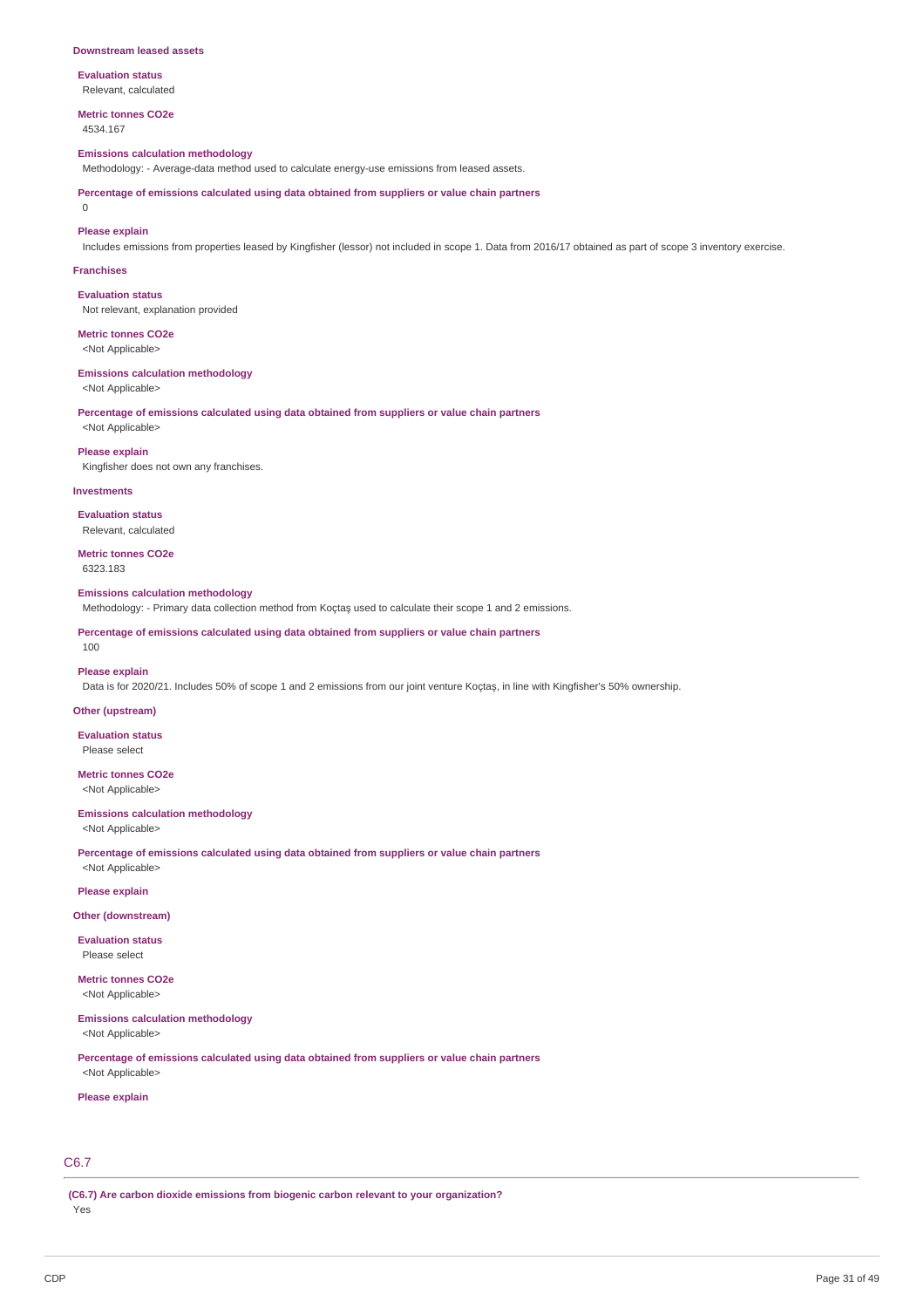### **(C6.7a) Provide the emissions from biogenic carbon relevant to your organization in metric tons CO2.**

|      | CO2 emissions from biogenic carbon (metric tons CO2) | Comment                                                                                                    |
|------|------------------------------------------------------|------------------------------------------------------------------------------------------------------------|
| Row: | 7252.19                                              | Data is from 2020/21. It covers biomethane; biofuel; and UK and France forecourt fuels containing biofuel. |

### C6.10

(C6.10) Describe your gross global combined Scope 1 and 2 emissions for the reporting year in metric tons CO2e per unit currency total revenue and provide any **additional intensity metrics that are appropriate to your business operations.**

### **Intensity figure**

16.9295708164

**Metric numerator (Gross global combined Scope 1 and 2 emissions, metric tons CO2e)** 205766.69

**Metric denominator** unit total revenue

**Metric denominator: Unit total** 12154.28

**Scope 2 figure used** Market-based

**% change from previous year** 16.91

**Direction of change** Decreased

### **Reason for change**

Our total scope 1 and 2 (market based) emissions relative to sales (tonnes CO2e per £ retail sales) decreased by 17% over the past year (from 2019/20 to 2020/21). In 2020/21, at B&Q, we have 50 trucks in our store delivery fleet running on LNG from our Swindon distribution centre. currently the biggest LNG fleet in the UK. The emissions intensity per £ also reduced partly due to building energy efficiency measures, such as: - continued rollout of LED lighting across our portfolio in 2020/21. LED lighting is now in place across 91% of our stores (2019/20: 85%), including all stores in Poland and France. We also made carbon reductions in the energy we use in our buildings, such as: - Extending solar PV panels to more stores (total now 24 stores). - Our energy blueprint ensures that energy efficiency is prioritised in the design and fitout of new stores. - Extending air source heat pumps to more locations (now at 130 of our locations) - Purchasing certified renewable electricity in the UK, Spain, Portugal and Romania. As a result, zero-carbon renewable electricity and on-site renewable generation accounted for circa 49.6% of total electricity consumed in 2020/21 (2019/20: 47%).

### **Intensity figure**

0.026724827

**Metric numerator (Gross global combined Scope 1 and 2 emissions, metric tons CO2e)** 205766.69

**Metric denominator** square meter

**Metric denominator: Unit total** 7699458.37

**Scope 2 figure used** Market-based

**% change from previous year** 9.78

**Direction of change** Decreased

#### **Reason for change**

Our scope 1 and 2 (market based) emissions relative to floor space (tonnes CO2e per m2) decreased by 9.78% over the past year (from 2019/20 to 2020/21). This is partly due to building energy efficiency measures, such as: - continued rollout of LED lighting across our portfolio in 2020/21. LED lighting is now in place across 91% of our stores (2019/20: 85%), including all stores in Poland and France. The 9.78% reduction was also supported by carbon reductions in the energy we use in our buildings, such as: - Extending solar PV panels to more stores (total now 24 stores). - Our energy blueprint that ensures energy efficiency is prioritised in the design and fit-out of new stores. - Extending air source heat pumps to more locations (now at 130 of our locations) - Purchasing certified renewable electricity in the UK, Spain, Portugal and Romania. As a result, zero-carbon renewable electricity and on-site renewable generation accounted for circa 49.6% of total electricity consumed in 2020/21 (2019/20: 47%).

### C7. Emissions breakdowns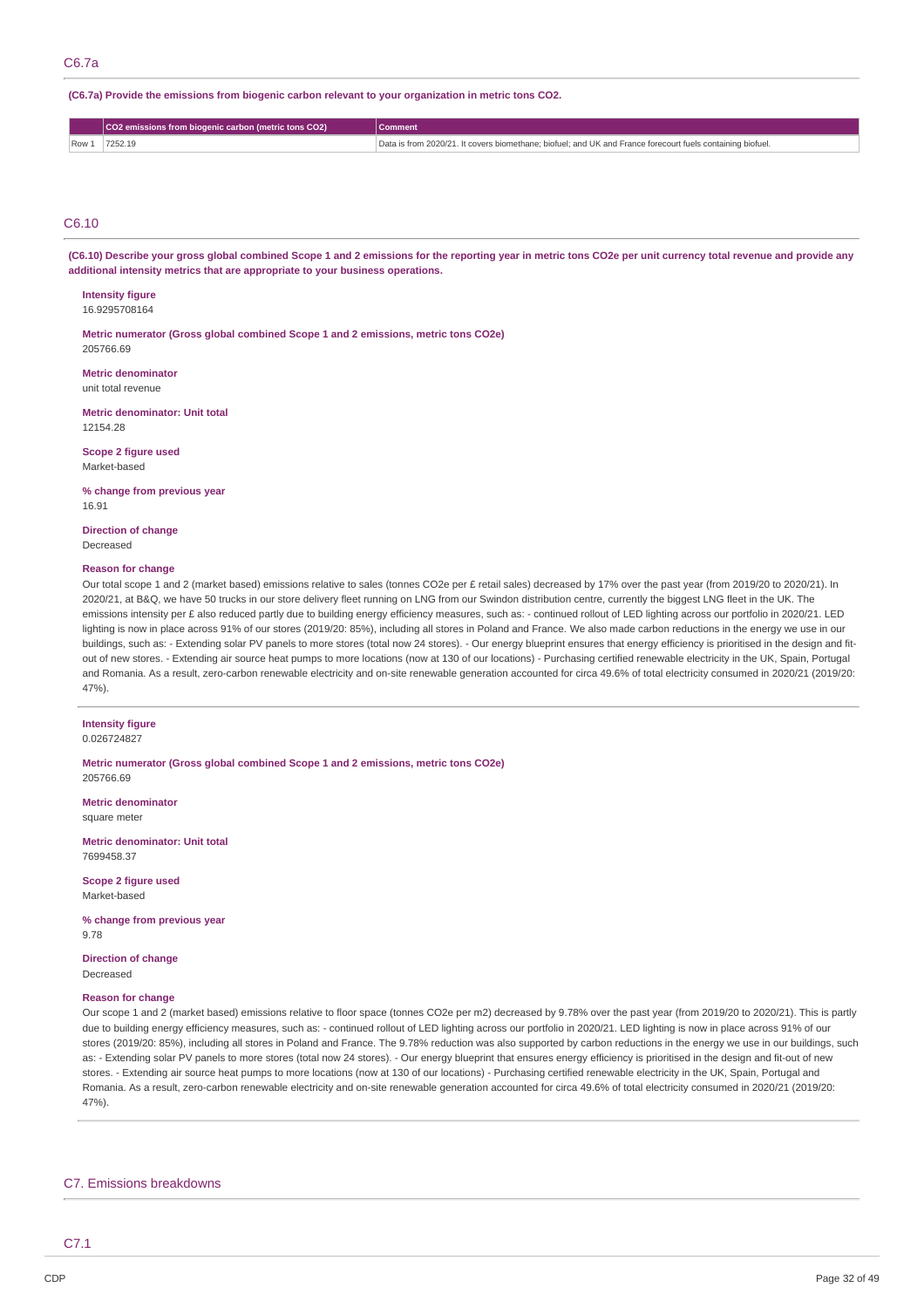### C7.1a

(C7.1a) Break down your total gross global Scope 1 emissions by greenhouse gas type and provide the source of each used greenhouse warming potential **(GWP).**

| Scope 1 emissions (metric tons of CO2e)<br>Greenhouse gas |            | <b>IGWP Reference</b>                                 |
|-----------------------------------------------------------|------------|-------------------------------------------------------|
| CO2                                                       | 138384.807 | <b>IPCC Fourth Assessment Report (AR4 - 100 year)</b> |
| CH4                                                       | 127,221    | IPCC Fourth Assessment Report (AR4 - 100 year)        |
| N2O                                                       | 814.13     | IPCC Fourth Assessment Report (AR4 - 100 year)        |

# C7.2

### **(C7.2) Break down your total gross global Scope 1 emissions by country/region.**

| Country/Region                                       | Scope 1 emissions (metric tons CO2e) |
|------------------------------------------------------|--------------------------------------|
| United Kingdom of Great Britain and Northern Ireland | 94375.352                            |
| France                                               | 20863.118                            |
| Other, please specify (Rest of world)                | 24088.687                            |

### C7.3

**(C7.3) Indicate which gross global Scope 1 emissions breakdowns you are able to provide.** By activity

### C7.3c

**(C7.3c) Break down your total gross global Scope 1 emissions by business activity.**

| <b>Activity</b>                              | Scope 1 emissions (metric tons CO2e) |
|----------------------------------------------|--------------------------------------|
| Property energy: gas and other fuels         | 84910                                |
| Haulage: dedicated store and home deliveries | 54416                                |

### C7.5

### **(C7.5) Break down your total gross global Scope 2 emissions by country/region.**

| Country/Region                                          | (metric tons CO2e) | (metric tons CO2e) | Scope 2, location-based Scope 2, market-based Purchased and consumed electricity,<br>heat, steam or cooling (MWh) | <b>Purchased and consumed low-carbon electricity, heat, steam or cooling</b><br>accounted for in Scope 2 market-based approach (MWh) |
|---------------------------------------------------------|--------------------|--------------------|-------------------------------------------------------------------------------------------------------------------|--------------------------------------------------------------------------------------------------------------------------------------|
| United Kingdom of Great<br>Britain and Northern Ireland | 40560              | 735                | 173971.61                                                                                                         | 171309.59                                                                                                                            |
| France                                                  | 7889               | 6258               | 141646.99                                                                                                         |                                                                                                                                      |
| Other, please specify (Rest of 62155<br>world)          |                    | 59448              | 116921.81                                                                                                         | 31947.64                                                                                                                             |

# C7.6

**(C7.6) Indicate which gross global Scope 2 emissions breakdowns you are able to provide.** By activity

### C7.6c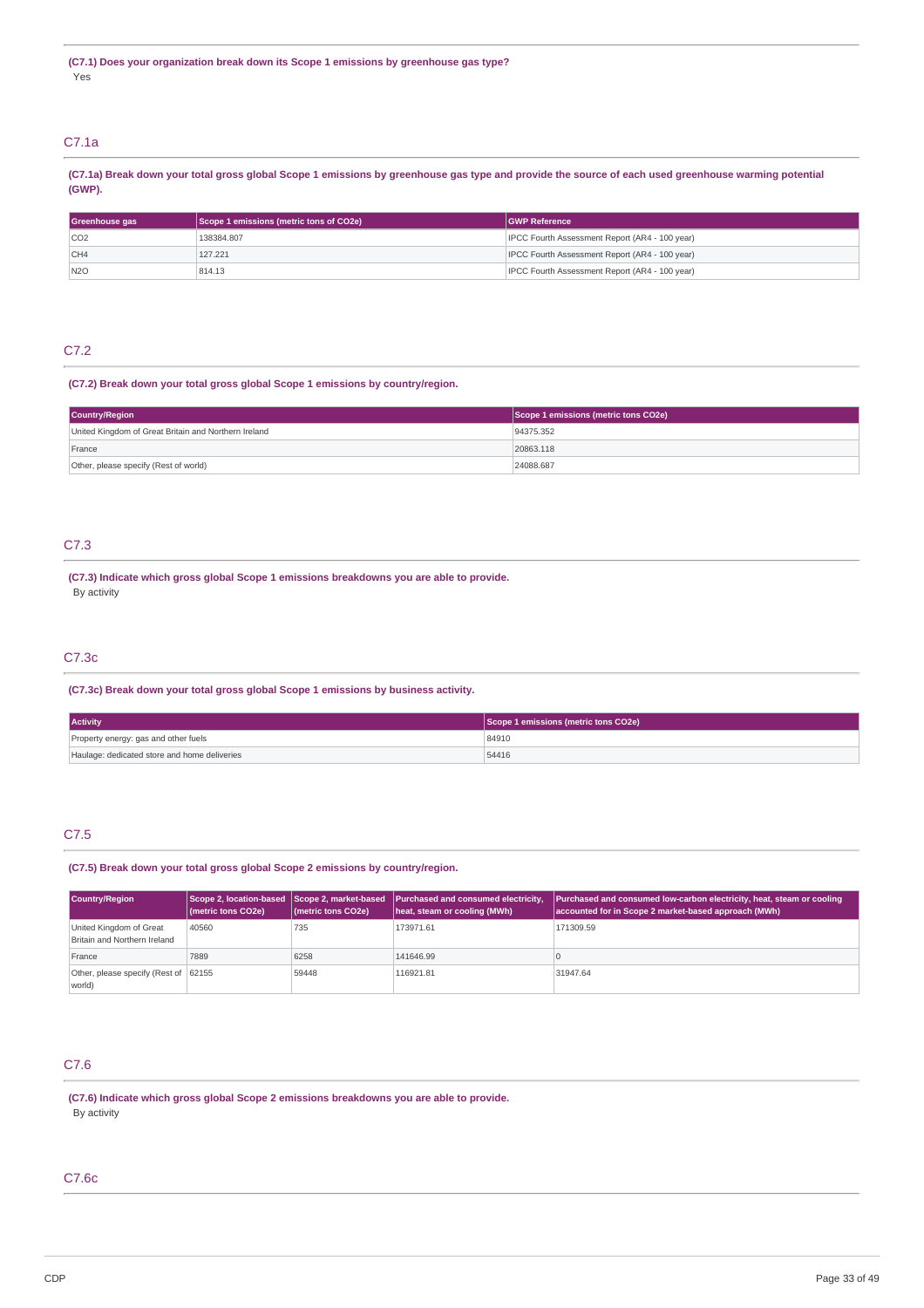**(C7.6c) Break down your total gross global Scope 2 emissions by business activity.**

| <b>Activity</b>                 | Scope 2, location-based (metric tons CO2e) | Scope 2, market-based (metric tons CO2e) |  |
|---------------------------------|--------------------------------------------|------------------------------------------|--|
| Property: purchased electricity | 108361                                     | 64198                                    |  |
| Property: purchased heat        | 2243                                       | 2243                                     |  |

### C7.9

(C7.9) How do your gross global emissions (Scope 1 and 2 combined) for the reporting year compare to those of the previous reporting year? Decreased

### C7.9a

(C7.9a) Identify the reasons for any change in your gross global emissions (Scope 1 and 2 combined), and for each of them specify how your emissions compare **to the previous year.**

|                                                  | Change in Direction<br>emissions of change<br>(metric<br>tons<br>CO <sub>2e</sub> ) |                  | <b>Emissions</b><br>value<br>(percentage) | Please explain calculation                                                                                                                                                                                                                                                                                                                                                                                                                                                                                                                                                                                                                                                                                                                                                                                                                                       |
|--------------------------------------------------|-------------------------------------------------------------------------------------|------------------|-------------------------------------------|------------------------------------------------------------------------------------------------------------------------------------------------------------------------------------------------------------------------------------------------------------------------------------------------------------------------------------------------------------------------------------------------------------------------------------------------------------------------------------------------------------------------------------------------------------------------------------------------------------------------------------------------------------------------------------------------------------------------------------------------------------------------------------------------------------------------------------------------------------------|
| Change in<br>renewable<br>energy<br>consumption  | 5573.2                                                                              | Decreased 2.4    |                                           | This is a combination of an increase in renewable electricity consumption in stores as well as an increase in biofuels used in our transport fleet. Stores: our<br>renewable electricity consumption increased to 50% (47% in 2019/20). This resulted in a 0.9% reduction in our emissions. (2,059 / 228,146) * 100 = 0.9%.<br>Haulage: we introduced bio-LNG in our B&Q store fleet, this led to a 6% reduction in emissions from haulage compared to 2019/20. This resulted in a 1.5%<br>reduction in our emissions. $(3,514/228,146)*100 = 1.5%$ . Overall this resulted in a 2.4% reduction in our emissions. $(5,573/228,146)*100 = 2.4%$                                                                                                                                                                                                                   |
| Other<br>emissions<br>reduction<br>activities    | 7614.4                                                                              | Decreased 3.3    |                                           | This is a combination of improved property energy efficiency and improved GHG emissions of non-renewable electricity. Energy efficiency: our energy<br>efficiency improved by 2% compared to 2019/20, through activities such as the continuation of the LED roll-out programme, energy efficient design in our<br>stores and distribution centres and implementation of Energy Resilience Plans. This resulted in a 0.7% reduction in our emissions. $(1,673/228,146)*100 =$<br>0.7%. Non-renewable power: there was a further decrease in average GHG emissions per kWh of non-renewable power, this was 0.31 kgCO2e per kWh in<br>2020/21 (compared to 0.33 kgCO2e/kWh in 2019/20). This resulted in a 2.6% reduction in our emissions. (5,941 / 228,146) * 100 = 2.6% Overall this resulted in<br>a 3.3% reduction emissions. (7,614 / 228,146) * 100 = 3.3% |
| Divestment                                       | 23220                                                                               | Decreased 9.2    |                                           | The sale of our business in Russia was completed on 30 September 2020. Castorama Russia emissions accounted for 23,220 tCO2e in 2019/20. In cases<br>where we sell a subsidiary, our approach is to exclude its performance in the year of sale and to restate the data from prior years, to enable a comparison of<br>trends over time. During 2020, we sold Castorama Russia; for the 2020/21 reporting year, we have therefore rebaselined our data from 2016/17 onwards, to<br>exclude all past activity and emissions data from this retail banner.                                                                                                                                                                                                                                                                                                         |
| Acquisitions 0                                   |                                                                                     | Please<br>select |                                           | n/a                                                                                                                                                                                                                                                                                                                                                                                                                                                                                                                                                                                                                                                                                                                                                                                                                                                              |
| Mergers                                          | $\Omega$                                                                            | Please<br>select |                                           | n/a                                                                                                                                                                                                                                                                                                                                                                                                                                                                                                                                                                                                                                                                                                                                                                                                                                                              |
| Change in<br>output                              | 7040.7                                                                              | Decreased 3.1    |                                           | This is a combination of a small reduction in haulage emissions and a large decrease in store emissions. Haulage: even though emissions from home deliveries<br>increased, there was a decrease increase in emissions from store deliveries due to temporary store closures due to Covid. This resulted in a 0.3% reduction in<br>our emissions. (698 / 228,146) * 100 = 0.3%. Store: this is the estimated emission reduction from temporary store closures due to Covid. this resulted in a 2.8%<br>reduction in our emissions: (6,343 / 228,146) * 100 = 2.8% Together these impacts accounted for 3.1% decrease in emissions: (7,041 / 228,146) * 100 = 3.1%                                                                                                                                                                                                 |
| Change in<br>methodology                         | O                                                                                   | Please<br>select |                                           | n/a                                                                                                                                                                                                                                                                                                                                                                                                                                                                                                                                                                                                                                                                                                                                                                                                                                                              |
| Change in<br>boundary                            | $\circ$                                                                             | Please<br>select |                                           | n/a                                                                                                                                                                                                                                                                                                                                                                                                                                                                                                                                                                                                                                                                                                                                                                                                                                                              |
| Change in<br>physical<br>operating<br>conditions | 2150.616                                                                            | Decreased 0.9    |                                           | There was a small (0.9%) reduction in emissions from property gas and other fuels. This is a combination of temporary store closures due to Covid and weather<br>impacts. Because the reduction is relatively small, no further analysis was carried out on the split between the impacts from weather and temporary store<br>closures. Together these impacts accounted for a 0.9% decrease in emissions: $(2,151/228,146)*100 = 0.9\%$                                                                                                                                                                                                                                                                                                                                                                                                                         |
| Unidentified 0                                   |                                                                                     | Please<br>select |                                           | n/a                                                                                                                                                                                                                                                                                                                                                                                                                                                                                                                                                                                                                                                                                                                                                                                                                                                              |
| Other                                            | $\Omega$                                                                            | Please<br>select |                                           | n/a                                                                                                                                                                                                                                                                                                                                                                                                                                                                                                                                                                                                                                                                                                                                                                                                                                                              |

### C7.9b

(C7.9b) Are your emissions performance calculations in C7.9 and C7.9a based on a location-based Scope 2 emissions figure or a market-based Scope 2 **emissions figure?**

Market-based

### C8. Energy

# C8.1

**(C8.1) What percentage of your total operational spend in the reporting year was on energy?** More than 0% but less than or equal to 5%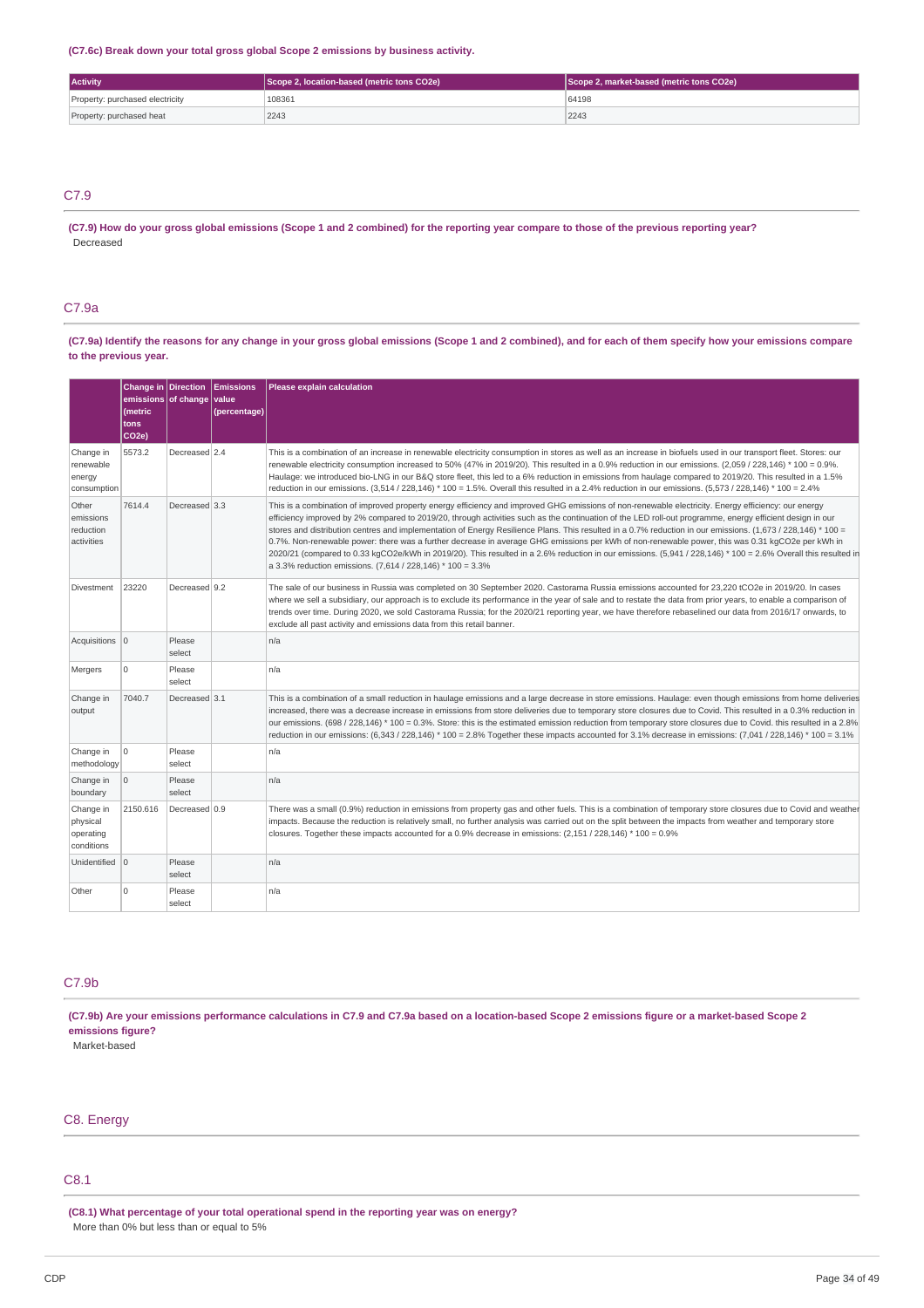### **(C8.2) Select which energy-related activities your organization has undertaken.**

|                                                    | Indicate whether your organization undertook this energy-related activity in the reporting year |
|----------------------------------------------------|-------------------------------------------------------------------------------------------------|
| Consumption of fuel (excluding feedstocks)         | Yes                                                                                             |
| Consumption of purchased or acquired electricity   | Yes                                                                                             |
| Consumption of purchased or acquired heat          | Yes                                                                                             |
| Consumption of purchased or acquired steam         | <b>No</b>                                                                                       |
| Consumption of purchased or acquired cooling       | <b>No</b>                                                                                       |
| Generation of electricity, heat, steam, or cooling | Yes                                                                                             |

### C8.2a

**(C8.2a) Report your organization's energy consumption totals (excluding feedstocks) in MWh.**

|                                                         | <b>Heating value</b>       |                           | MWh from renewable sources MWh from non-renewable sources | Total (renewable and non-renewable) MWh |
|---------------------------------------------------------|----------------------------|---------------------------|-----------------------------------------------------------|-----------------------------------------|
| Consumption of fuel (excluding feedstock)               | HHV (higher heating value) | 1203.89                   | 451788.35                                                 | 452992.24                               |
| Consumption of purchased or acquired electricity        | <not applicable=""></not>  | 203257.24                 | 216290.99                                                 | 419548.23                               |
| Consumption of purchased or acquired heat               | <not applicable=""></not>  |                           | 12992.19                                                  | 12992.19                                |
| Consumption of purchased or acquired steam              | <not applicable=""></not>  | <not applicable=""></not> | <not applicable=""></not>                                 | <not applicable=""></not>               |
| Consumption of purchased or acquired cooling            | <not applicable=""></not>  | <not applicable=""></not> | <not applicable=""></not>                                 | <not applicable=""></not>               |
| Consumption of self-generated non-fuel renewable energy | <not applicable=""></not>  | 9515.26                   | <not applicable=""></not>                                 | 9515.26                                 |
| Total energy consumption                                | <not applicable=""></not>  | 213976.38                 | 681071.53                                                 | 895047.92                               |

# C8.2b

### **(C8.2b) Select the applications of your organization's consumption of fuel.**

|                                                         | Indicate whether your organization undertakes this fuel application |
|---------------------------------------------------------|---------------------------------------------------------------------|
| Consumption of fuel for the generation of electricity   | l No                                                                |
| Consumption of fuel for the generation of heat          | Yes                                                                 |
| Consumption of fuel for the generation of steam         | I No                                                                |
| Consumption of fuel for the generation of cooling       | l No                                                                |
| Consumption of fuel for co-generation or tri-generation | <b>No</b>                                                           |

### C8.2c

**(C8.2c) State how much fuel in MWh your organization has consumed (excluding feedstocks) by fuel type.**

**Fuels (excluding feedstocks)** Diesel

**Heating value** HHV (higher heating value)

**Total fuel MWh consumed by the organization** 166.07

**MWh fuel consumed for self-generation of electricity** <Not Applicable>

**MWh fuel consumed for self-generation of heat** <Not Applicable>

**MWh fuel consumed for self-generation of steam** <Not Applicable>

**MWh fuel consumed for self-generation of cooling** <Not Applicable>

**MWh fuel consumed for self-cogeneration or self-trigeneration**

<Not Applicable> **Emission factor**

2.68787 **Unit**

kg CO2e per liter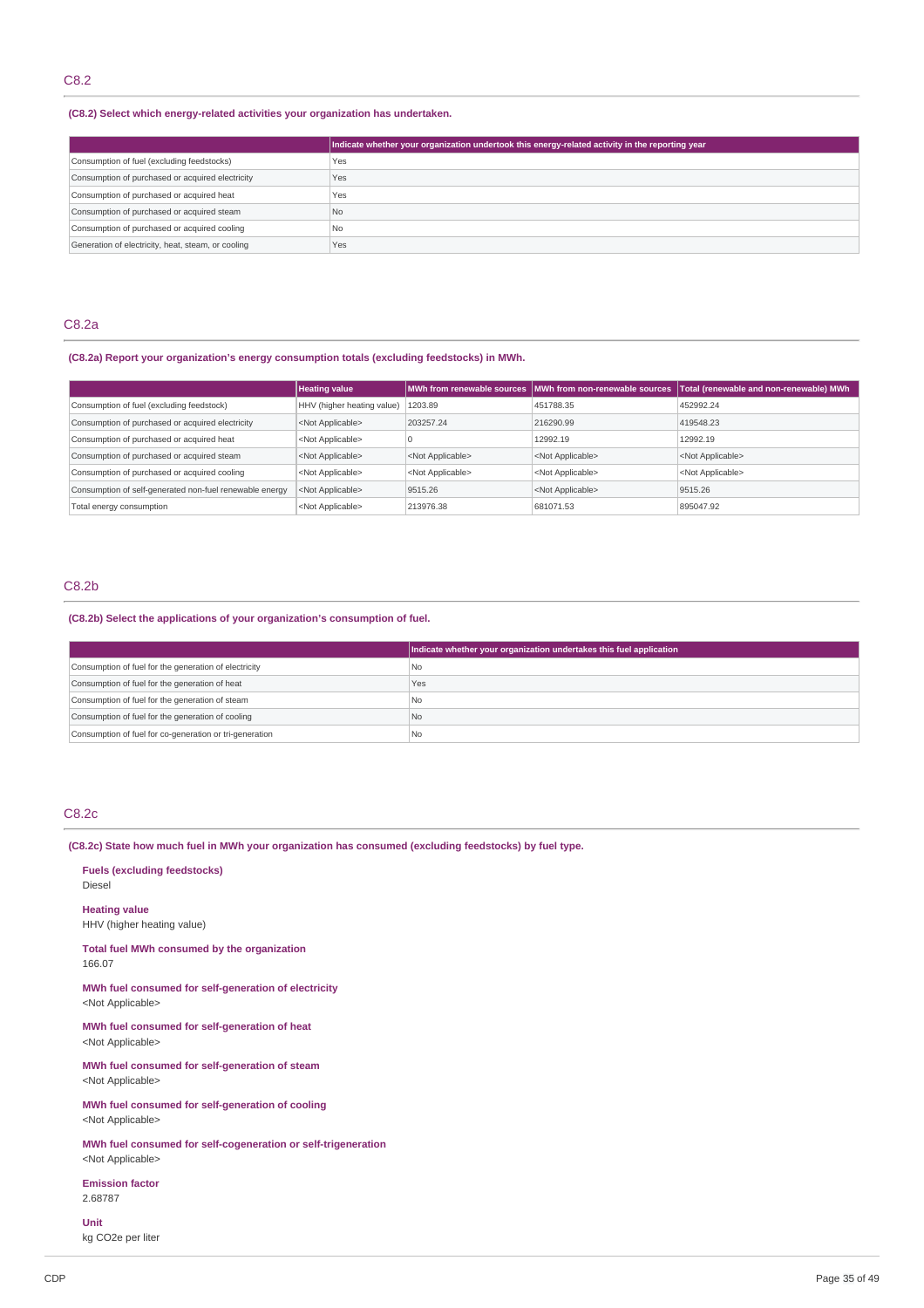#### **Emissions factor source**

DEFRA/BEIS 2020 GHG conversion factors for company reporting.

#### **Comment**

See section: Fuels (scope 1). See table: liquid fuels - diesel (100% mineral diesel). Conversion from litres to kgCO2e.

**Fuels (excluding feedstocks)** Gas Oil

**Heating value** HHV (higher heating value)

**Total fuel MWh consumed by the organization** 3923.58

**MWh fuel consumed for self-generation of electricity** <Not Applicable>

**MWh fuel consumed for self-generation of heat** <Not Applicable>

**MWh fuel consumed for self-generation of steam** <Not Applicable>

**MWh fuel consumed for self-generation of cooling** <Not Applicable>

**MWh fuel consumed for self-cogeneration or self-trigeneration** <Not Applicable>

#### **Emission factor**

2.75776

**Unit** kg CO2e per liter

**Emissions factor source**

DEFRA/BEIS 2020 GHG conversion factors for company reporting.

#### **Comment**

See section: Fuels (scope 1). See table: liquid fuels - gas oil. Conversion from litres to kgCO2e.

**Fuels (excluding feedstocks)** Liquefied Petroleum Gas (LPG)

**Heating value** HHV (higher heating value)

**Total fuel MWh consumed by the organization** 40723.26

**MWh fuel consumed for self-generation of electricity** <Not Applicable>

**MWh fuel consumed for self-generation of heat** <Not Applicable>

**MWh fuel consumed for self-generation of steam** <Not Applicable>

**MWh fuel consumed for self-generation of cooling** <Not Applicable>

**MWh fuel consumed for self-cogeneration or self-trigeneration** <Not Applicable>

**Emission factor** 1.55537

**Unit** kg CO2e per liter

### **Emissions factor source**

DEFRA/BEIS 2020 GHG conversion factors for company reporting.

#### **Comment**

See section: Fuels (scope 1). See table: gaseous fuels - LPG. Conversion from litres to kgCO2e.

**Fuels (excluding feedstocks)** Natural Gas

**Heating value** HHV (higher heating value)

**Total fuel MWh consumed by the organization** 406975.45

**MWh fuel consumed for self-generation of electricity** <Not Applicable>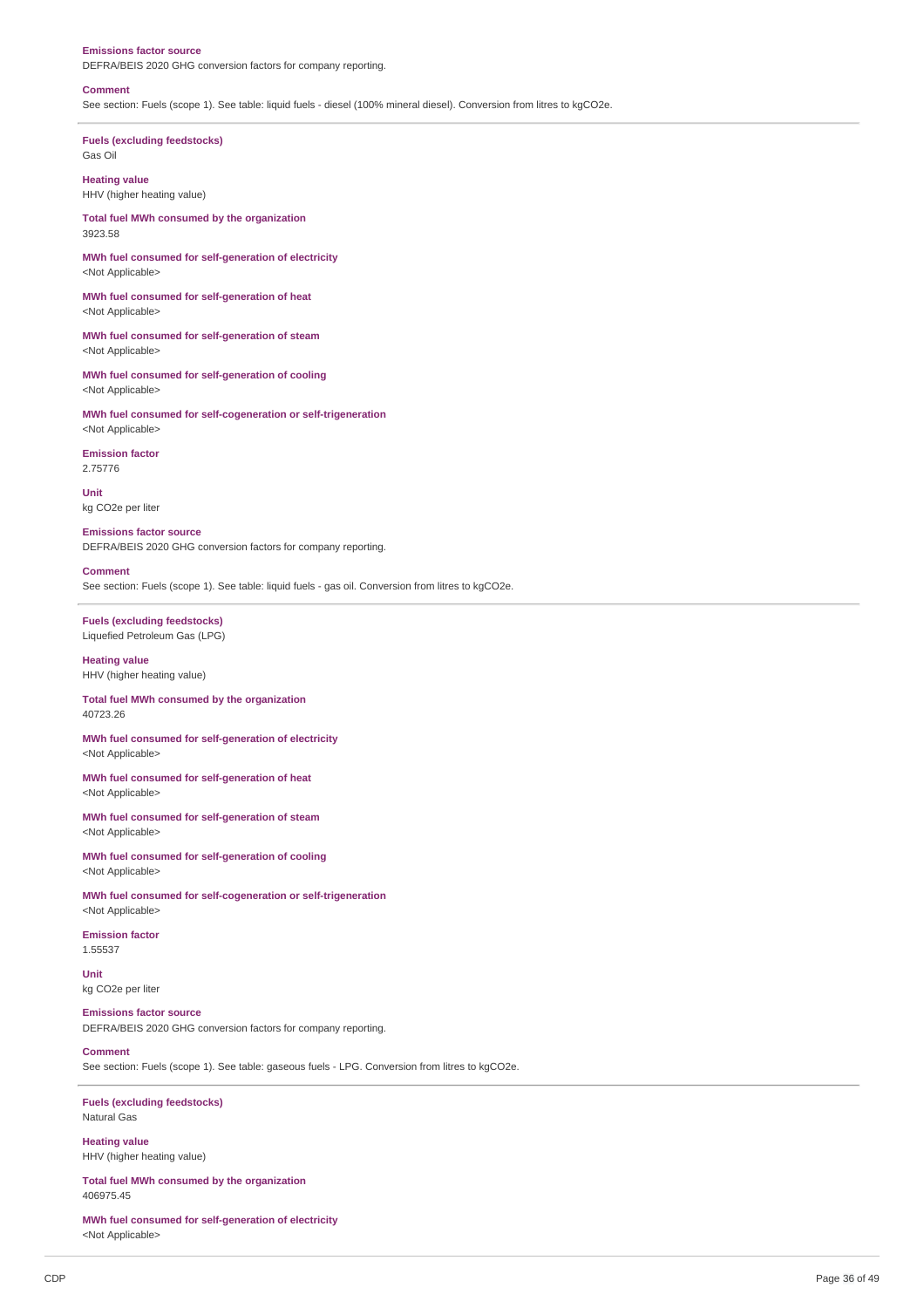**MWh fuel consumed for self-generation of heat** <Not Applicable>

#### **MWh fuel consumed for self-generation of steam** <Not Applicable>

### **MWh fuel consumed for self-generation of cooling** <Not Applicable>

**MWh fuel consumed for self-cogeneration or self-trigeneration** <Not Applicable>

**Emission factor** 0.18455

**Unit** kg CO2e per KWh

**Emissions factor source** DEFRA/BEIS 2020 GHG conversion factors for company reporting.

#### **Comment**

See section: Fuels (scope 1). See table: gaseous fuels - natural gas (gross CV). Conversion from kWh to kgCO2e.

**Fuels (excluding feedstocks)** Wood Pellets

**Heating value** HHV (higher heating value)

**Total fuel MWh consumed by the organization** 1203.89

**MWh fuel consumed for self-generation of electricity** <Not Applicable>

**MWh fuel consumed for self-generation of heat** <Not Applicable>

**MWh fuel consumed for self-generation of steam** <Not Applicable>

**MWh fuel consumed for self-generation of cooling** <Not Applicable>

**MWh fuel consumed for self-cogeneration or self-trigeneration** <Not Applicable>

**Emission factor** 0.01545

**Unit** kg CO2e per KWh

### **Emissions factor source**

DEFRA/BEIS 2020 GHG conversion factors for company reporting.

### **Comment**

See section: Bioenergy. See table: Biomass - wood pellets. Note: guidelines were updated and from 2015 emissions from biomass should be included in scope 1 - the Scope 1 conversion factors presented in this listing contain values for N2O and CH4 emissions (which are not absorbed during growth).

### C8.2d

(C8.2d) Provide details on the electricity, heat, steam, and cooling your organization has generated and consumed in the reporting year.

|                     | $ $ (MWh)      | Total Gross generation   Generation that is consumed by the<br>organization (MWh) | (MWh)   | Gross generation from renewable sources Generation from renewable sources that is consumed by the<br>organization (MWh) |
|---------------------|----------------|-----------------------------------------------------------------------------------|---------|-------------------------------------------------------------------------------------------------------------------------|
| Electricity 9568.45 |                | 9515.26                                                                           | 9568.45 | 9515.26                                                                                                                 |
| Heat                | $\overline{0}$ |                                                                                   |         |                                                                                                                         |
| Steam               |                |                                                                                   |         |                                                                                                                         |
| Cooling 0           |                |                                                                                   |         |                                                                                                                         |

# C8.2e

(C8.2e) Provide details on the electricity, heat, steam, and/or cooling amounts that were accounted for at a zero emission factor in the market-based Scope 2 **figure reported in C6.3.**

#### **Sourcing method**

Green electricity products (e.g. green tariffs) from an energy supplier, supported by energy attribute certificates

#### **Low-carbon technology type**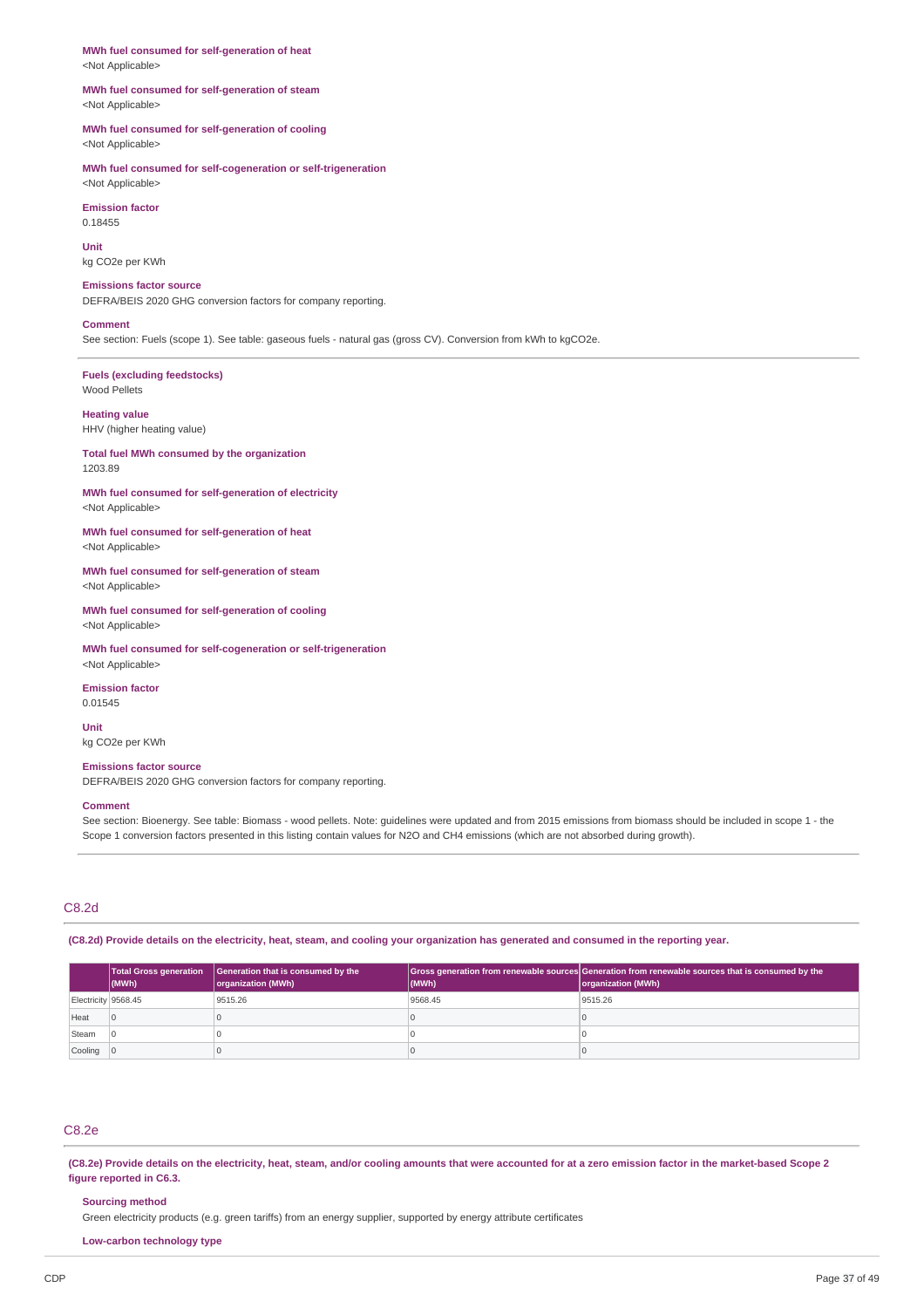#### Wind

#### **Country/area of consumption of low-carbon electricity, heat, steam or cooling** United Kingdom of Great Britain and Northern Ireland

#### **MWh consumed accounted for at a zero emission factor**

135035.02

### **Comment**

Supplier report provides an overview of B&Q renewable electricity supply for the period April 2019 to March 2020, provided by way of Renewable Energy Guarantee of Origin (REGO) backed power. From report provided energy supply is from offshore wind. 2020/21 report available in October 2021, supplier confirmed no changes to tariff, still REGO backed.

#### **Sourcing method**

Green electricity products (e.g. green tariffs) from an energy supplier, not supported by energy attribute certificates

#### **Low-carbon technology type**

Low-carbon energy mix

**Country/area of consumption of low-carbon electricity, heat, steam or cooling** United Kingdom of Great Britain and Northern Ireland

#### **MWh consumed accounted for at a zero emission factor**

2623.53

#### **Comment**

Renewable electricity supply from supplier's own portfolio of wind farms and PPAs for wind and solar.

#### **Sourcing method**

Green electricity products (e.g. green tariffs) from an energy supplier, supported by energy attribute certificates

#### **Low-carbon technology type**

Low-carbon energy mix

### **Country/area of consumption of low-carbon electricity, heat, steam or cooling**

United Kingdom of Great Britain and Northern Ireland

### **MWh consumed accounted for at a zero emission factor**

2644.04

### **Comment**

Supplier has confirmed 100% renewable electricity for the contract 2020/21, REGO backed supply through wind farm in Northern Ireland.

#### **Sourcing method**

Green electricity products (e.g. green tariffs) from an energy supplier, not supported by energy attribute certificates

#### **Low-carbon technology type**

Low-carbon energy mix

**Country/area of consumption of low-carbon electricity, heat, steam or cooling** Spair

#### **MWh consumed accounted for at a zero emission factor**

190.9

**Comment** Supply contract confirms 100% renewables

#### **Sourcing method**

Green electricity products (e.g. green tariffs) from an energy supplier, supported by energy attribute certificates

#### **Low-carbon technology type**

Low-carbon energy mix

**Country/area of consumption of low-carbon electricity, heat, steam or cooling**

### Spain

**MWh consumed accounted for at a zero emission factor** 12220.54

# **Comment**

Supply contract confirms 100% renewables. GO certificates provided per store for 2020.

### **Sourcing method**

Green electricity products (e.g. green tariffs) from an energy supplier, not supported by energy attribute certificates

### **Low-carbon technology type**

Low-carbon energy mix

**Country/area of consumption of low-carbon electricity, heat, steam or cooling**

Portugal

### **MWh consumed accounted for at a zero emission factor**

1115.82

### **Comment**

Supply contract confirms 100% renewable electricity.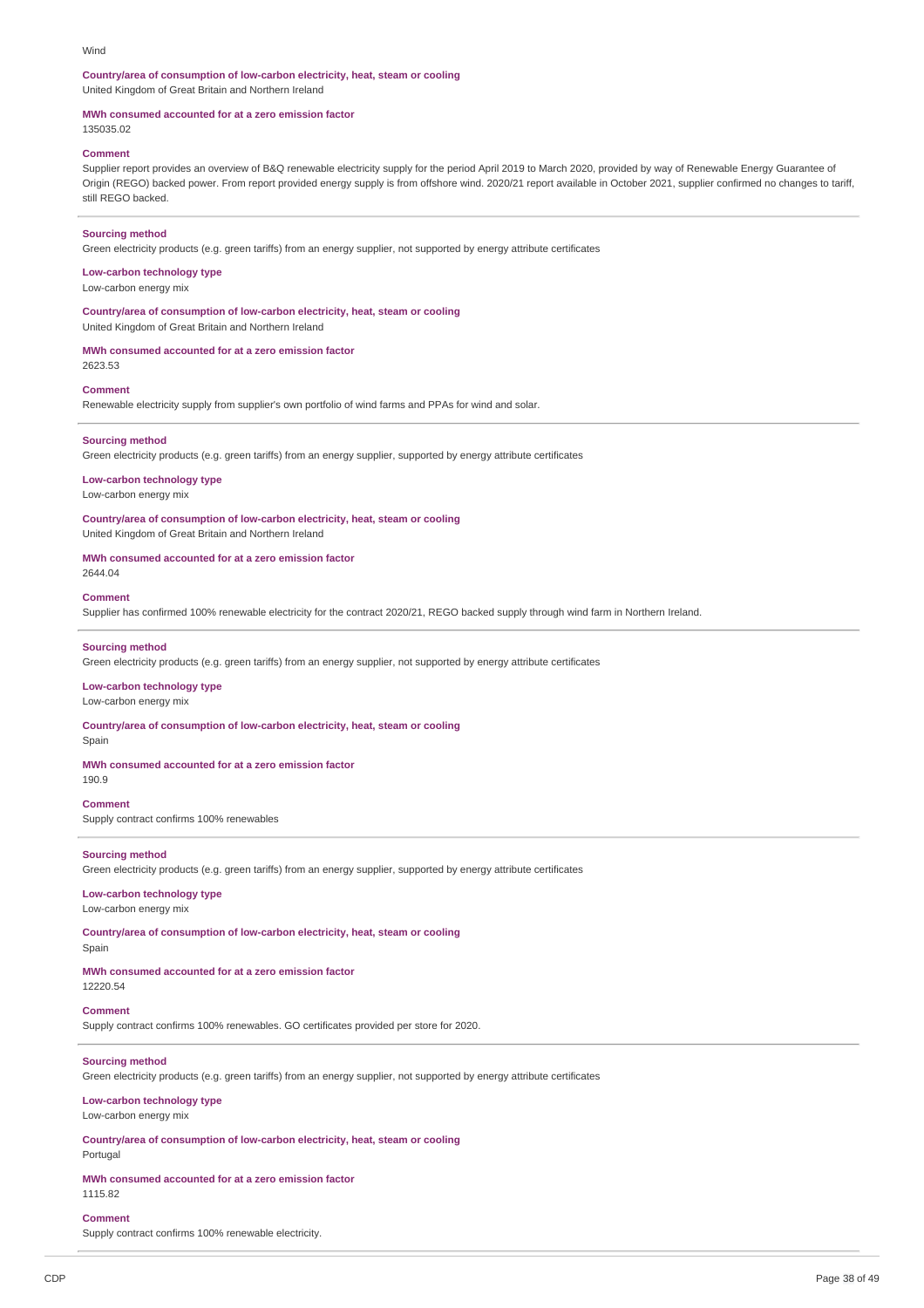#### **Sourcing method**

Green electricity products (e.g. green tariffs) from an energy supplier, supported by energy attribute certificates

# **Low-carbon technology type**

Low-carbon energy mix

**Country/area of consumption of low-carbon electricity, heat, steam or cooling**

Romania

**MWh consumed accounted for at a zero emission factor**

# 18420.38 **Comment**

Supplier report confirms 100% renewable electricity and includes GO certificate numbers for 01 Jan 2020 - 31 Dec 2020.

#### **Sourcing method**

Green electricity products (e.g. green tariffs) from an energy supplier, supported by energy attribute certificates

#### **Low-carbon technology type Wind**

#### **Country/area of consumption of low-carbon electricity, heat, steam or cooling** United Kingdom of Great Britain and Northern Ireland

### **MWh consumed accounted for at a zero emission factor**

2529.92

### **Comment**

Supplier report provides an overview of renewable electricity supply for the period April 2019 to March 2020, provided by way of Renewable Energy Guarantee of Origin (REGO) backed power. From report provided energy supply is from offshore wind. 2020/21 report available in October 2021, supplier confirmed no changes to tariff, still REGO backed.

#### **Sourcing method**

Green electricity products (e.g. green tariffs) from an energy supplier, supported by energy attribute certificates

**Low-carbon technology type**

Wind

### **Country/area of consumption of low-carbon electricity, heat, steam or cooling**

United Kingdom of Great Britain and Northern Ireland

#### **MWh consumed accounted for at a zero emission factor**

28403.6

#### **Comment**

Supplier report provides an overview of Screwfix renewable electricity supply for the period April 2019 to March 2020, provided by way of Renewable Energy Guarantee of Origin (REGO) backed power. From report provided energy supply is from offshore wind. 2020/21 report available in September 2021, supplier confirmed no changes to tariff, still REGO backed.

#### **Sourcing method**

Green electricity products (e.g. green tariffs) from an energy supplier, not supported by energy attribute certificates

### **Low-carbon technology type**

Low-carbon energy mix

**Country/area of consumption of low-carbon electricity, heat, steam or cooling** United Kingdom of Great Britain and Northern Ireland

#### **MWh consumed accounted for at a zero emission factor**

30.2

#### **Comment**

Renewable electricity supply from supplier's own portfolio of wind farms and PPAs for wind and solar.

#### **Sourcing method**

Green electricity products (e.g. green tariffs) from an energy supplier, not supported by energy attribute certificates

#### **Low-carbon technology type** Low-carbon energy mix

**Country/area of consumption of low-carbon electricity, heat, steam or cooling** United Kingdom of Great Britain and Northern Ireland

### **MWh consumed accounted for at a zero emission factor**

25.6

# **Comment**

Supplier invoice confirms 100% renewable electricity.

### **Sourcing method**

Green electricity products (e.g. green tariffs) from an energy supplier, not supported by energy attribute certificates

**Low-carbon technology type** Low-carbon energy mix

**Country/area of consumption of low-carbon electricity, heat, steam or cooling** United Kingdom of Great Britain and Northern Ireland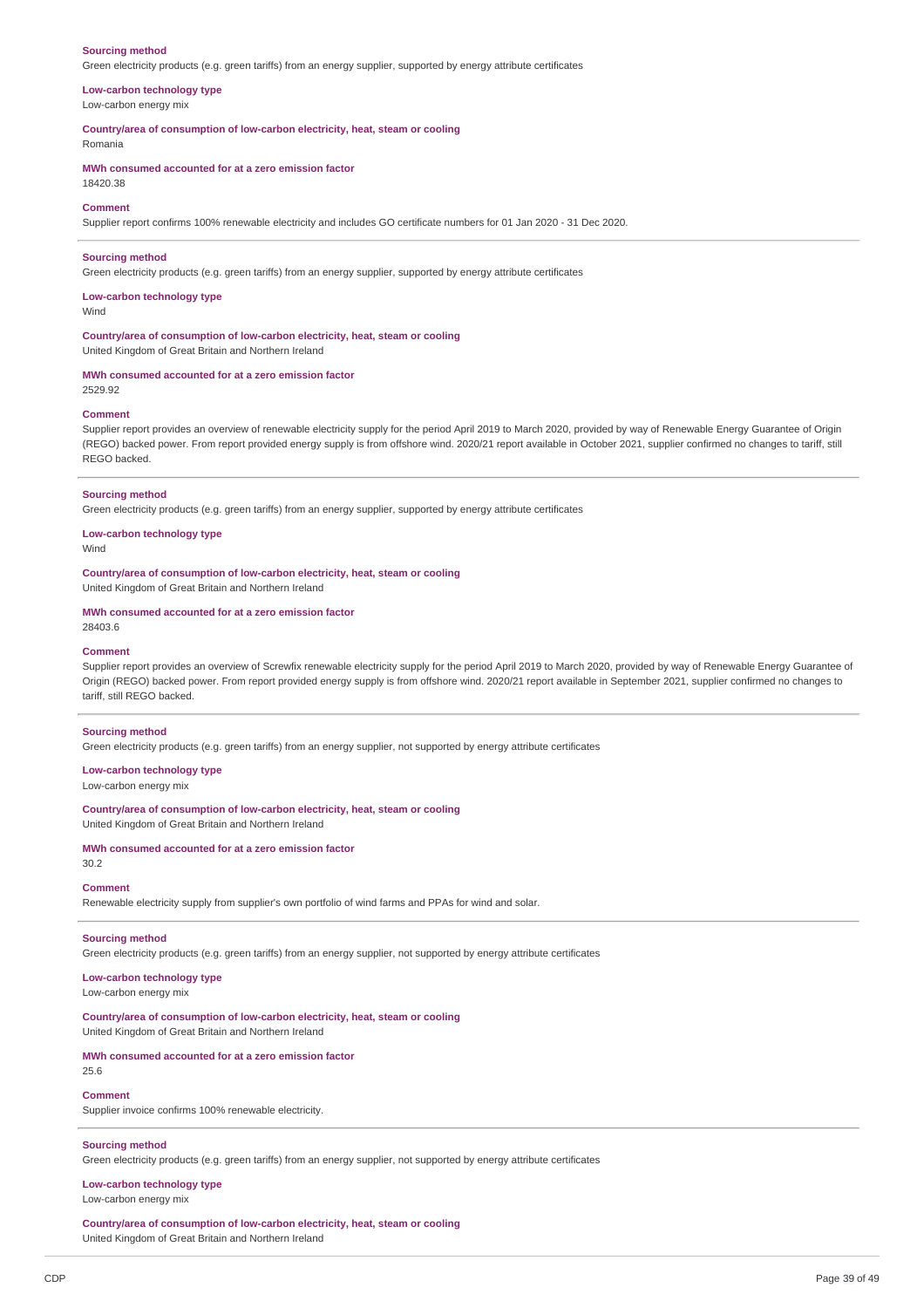**MWh consumed accounted for at a zero emission factor** 17.68

#### **Comment**

Supplier invoice confirms 100% renewable electricity.

### C9. Additional metrics

### C9.1

**(C9.1) Provide any additional climate-related metrics relevant to your business.**

**Description** Waste

**Metric value** 176601.86

**Metric numerator** metric tonnes

**Metric denominator (intensity metric only)** n/a

**% change from previous year**

4

**Direction of change** Decreased

#### **Please explain**

In 2020/21, we generated 176,600 tonnes of waste, a decrease of 4% year on year, compared to an increase in like-for-like sales of over 7%. This reduction in waste generated is partly due to store closures in 2020 as a result of the pandemic. Our recycling rate was 69% (2019/20: 70%) and we diverted 85% of waste from landfill (2019/20: 87%).

#### **Description**

Other, please specify (Peat in bagged growing media)

**Metric value**

320.4

### **Metric numerator**

million litres

#### **Metric denominator (intensity metric only)**

n/a

**% change from previous year** 14

**Direction of change** Decreased

#### **Please explain**

Peat-free ingredients accounted for 52% of all bagged growing media ranges in 2020/21 (2019/20: 41%). In 2021/22, we expect to see an improvement in the peat-free content of our own exclusive brand composts, as we introduce new peat-free combinations whilst selling through existing OEB peat-containing composts. In 2023 B&Q, the banner selling by far the largest volume of growing media (77% of total sales sold by all banners), will become 100% peat-free across its bagged growing media range.

### C10. Verification

#### C10.1

**(C10.1) Indicate the verification/assurance status that applies to your reported emissions.**

|                                          | Verification/assurance status                          |
|------------------------------------------|--------------------------------------------------------|
| Scope 1                                  | Third-party verification or assurance process in place |
| Scope 2 (location-based or market-based) | Third-party verification or assurance process in place |
| Scope 3                                  | Third-party verification or assurance process in place |

### C10.1a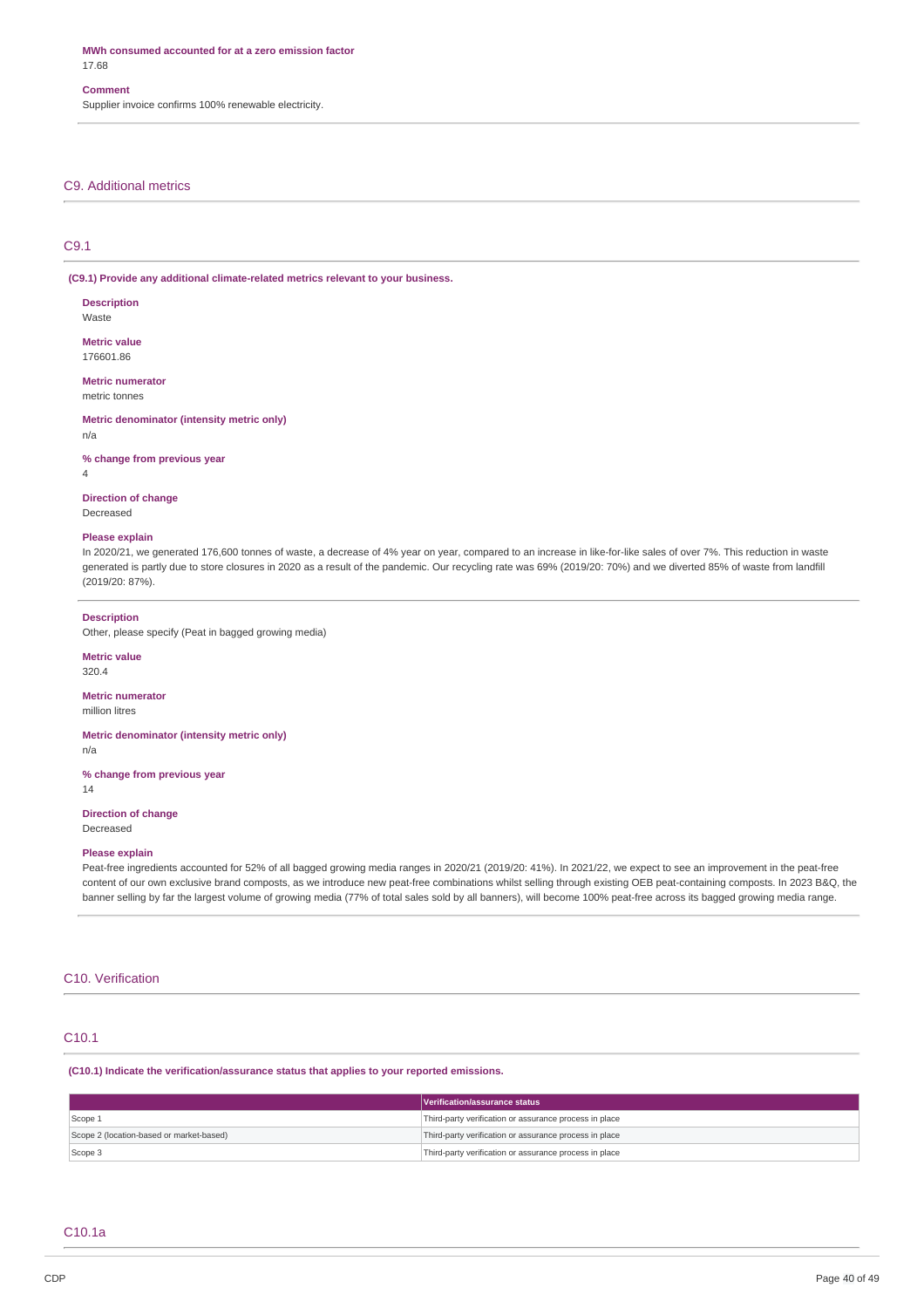#### (C10.1a) Provide further details of the verification/assurance undertaken for your Scope 1 emissions, and attach the relevant statements.

**Verification or assurance cycle in place** Annual process

**Status in the current reporting year**

Complete

**Type of verification or assurance**

Limited assurance

### **Attach the statement**

Kingfisher plc Responsible Business Report - 2020-21\_Assurance statement pg.62-63.pdf

### **Page/ section reference**

DNV provided independent assurance of selected aspects of our 2020/21 data. The statement provides details on the scope of the audit work. The independent assurance statement from DNV is available in Kingfisher's Responsible Business Report (page 62) and the Performance Data Appendix (page 37) (www.kingfisher.com/responsiblebusiness).

#### **Relevant standard** ISAE3000

**Proportion of reported emissions verified (%)**

100

# C10.1b

(C10.1b) Provide further details of the verification/assurance undertaken for your Scope 2 emissions and attach the relevant statements.

**Scope 2 approach** Scope 2 market-based

**Verification or assurance cycle in place** Annual process

**Status in the current reporting year** Complete

**Type of verification or assurance** Limited assurance

#### **Attach the statement**

Kingfisher plc Responsible Business Report - 2020-21\_Assurance statement pg.62-63.pdf

#### **Page/ section reference**

DNV provided independent assurance of selected aspects of our 2020/21 data. The statement provides details on the scope of the audit work. The independent assurance statement from DNV is available in Kingfisher's Responsible Business Report (page 62) and the Performance Data Appendix (page 37) (www.kingfisher.com/responsiblebusiness).

### **Relevant standard**

ISAE3000

### **Proportion of reported emissions verified (%)**

100

C10.1c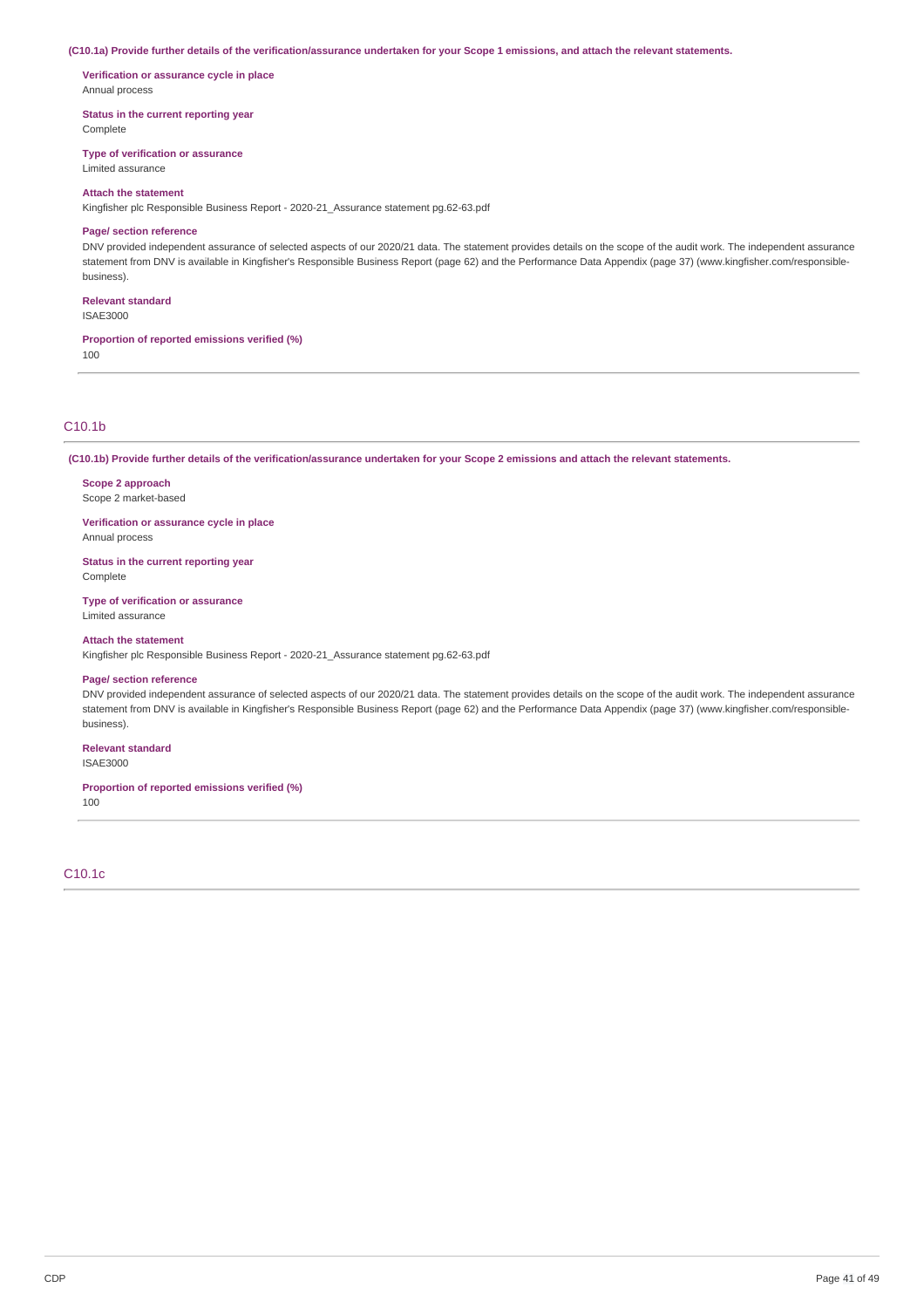#### (C10.1c) Provide further details of the verification/assurance undertaken for your Scope 3 emissions and attach the relevant statements.

**Scope 3 category** Scope 3: Use of sold products

**Verification or assurance cycle in place** Annual process

**Status in the current reporting year**

Complete

**Type of verification or assurance** Limited assurance

#### **Attach the statement**

Kingfisher plc Responsible Business Report - 2020-21\_Assurance statement pg.62-63.pdf

#### **Page/section reference**

DNV provided independent assurance of selected aspects of our 2020/21 data. The statement provides details on the scope of the audit work. The independent assurance statement from DNV is available in Kingfisher's Responsible Business Report (page 62) and the Performance Data Appendix (page 37) (www.kingfisher.com/responsiblebusiness).

#### **Relevant standard**

ISAE3000

### **Proportion of reported emissions verified (%)**

38

### C10.2

(C10.2) Do you verify any climate-related information reported in your CDP disclosure other than the emissions figures reported in C6.1, C6.3, and C6.5? Yes

#### C10.2a

(C10.2a) Which data points within your CDP disclosure have been verified, and which verification standards were used?

| Disclosure module verification relates to Data verified |                                                             | standard        | Verification   Please explain                                                                                                                                                                                                                                                                                                              |
|---------------------------------------------------------|-------------------------------------------------------------|-----------------|--------------------------------------------------------------------------------------------------------------------------------------------------------------------------------------------------------------------------------------------------------------------------------------------------------------------------------------------|
| C4. Targets and performance                             | Progress against<br>emissions reduction<br>target           | <b>ISAE3000</b> | The DNV assurance includes a review of our progress towards our Responsible Business Targets, and if a target is on track/ not on<br>track, which we assess using internal interim targets and the updates provided in our responsible business targets questionnaire.<br>See Responsible Business Report page 62 for assurance statement. |
| C6. Emissions data                                      | Year on year<br>change in<br>emissions (Scope 1<br>and $2)$ | <b>ISAE3000</b> | The DNV assurance includes a review of our annual market-based scope 1 and 2 emissions from property and dedicated logistics.<br>See Responsible Business Report page 62 for assurance statement.                                                                                                                                          |
| C6. Emissions data                                      | Energy<br>consumption                                       | <b>ISAE3000</b> | The DNV assurance covers our property energy consumption and subsequent emissions. See page 62 of Responsible Business<br>report for assurance statement.                                                                                                                                                                                  |
| C8. Energy                                              | Energy<br>consumption                                       | <b>ISAE3000</b> | The DNV assurance covers our property energy consumption and subsequent emissions. See page 62 of Responsible Business<br>report for assurance statement.                                                                                                                                                                                  |

Kingfisher plc Responsible

Business Report - 2020-

21 Assurance statement pg.62-

63.pdf

### C11. Carbon pricing

# C11.1

(C11.1) Are any of your operations or activities regulated by a carbon pricing system (i.e. ETS, Cap & Trade or Carbon Tax)? Yes

### C11.1a

**(C11.1a) Select the carbon pricing regulation(s) which impacts your operations.** Other carbon tax, please specify (Climate Change Levy)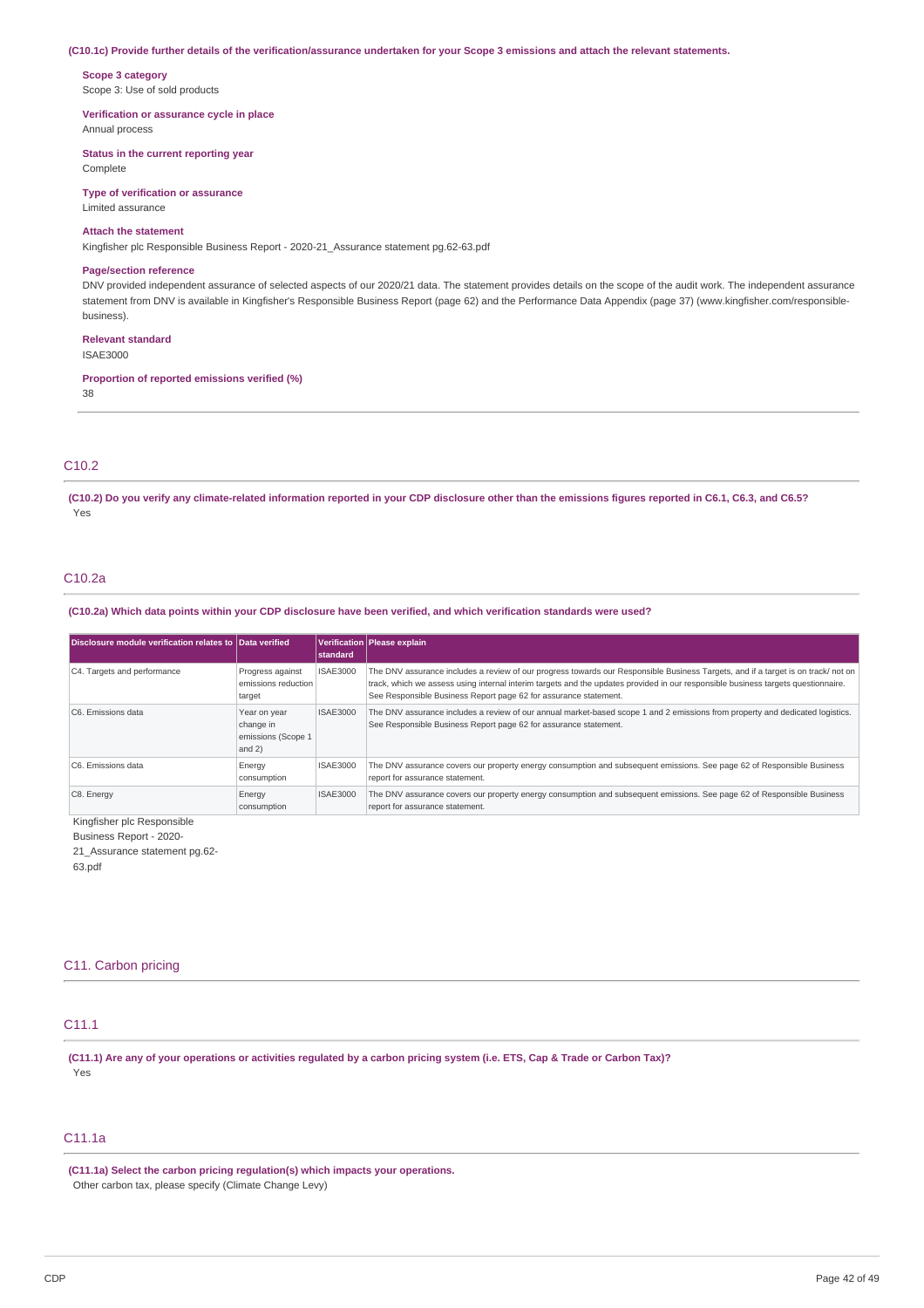### C11.1c

**(C11.1c) Complete the following table for each of the tax systems you are regulated by.**

**Other carbon tax, please specify**

**Period start date** February 1 2020

**Period end date** January 31 2021

**% of total Scope 1 emissions covered by tax** 35

**Total cost of tax paid** 2420000

#### **Comment**

Kingfisher pays the Climate Change Levy (CCL) on all its UK operations (except Southern Ireland, Isle of Man and the Channel Islands). It is a charge related to units of energy used and billed for. CCL is charged on all non-domestic utility bills. The rate is set by the UK Government and rises each year. There's a rate for gas (£/kWh), electricity (£/kWh), LPG (£/kg) and any other taxable commodity (£/kg). Gas and electricity affect Kingfisher. We have paid £2.4 million in tax. Our UK gas emissions represent roughly 35% of our total scope 1 emissions. Electricity and gas emissions covered by the CCL represent 43% of our total scope 1 and 2 emissions.

### C11.1d

(C11.1d) What is your strategy for complying with the systems you are regulated by or anticipate being regulated by?

DESCRIPTION OF STRATEGY FOR COMPLYING: The Climate Change Levy (CCL) only applies to our UK operations. CCL is charged on all non-domestic utility bills. The rate is set by the UK Government and rises each year. There's a rate for gas (£/kWh), electricity (£/kWh), LPG (£/kg) and any other taxable commodity (£ per kg). Only gas and electricity affect Kingfisher.

In order to comply, we calculate kWh from electricity and gas, and kg from LPG for the year from all our UK operations. Our property teams at head office and in our banners calculate the amount of tax they need to pay and make projections on predicted future increases.

The aim of the CCL is to provide an incentive to increase energy efficiency and to reduce carbon emissions. Kingfisher needs to find ways to reduce its emissions from electricity and gas, as well as minimise the financial burden of increasing carbon taxes. We have therefore set ourselves a reduction target as part of our Sustainable Growth Plan.

EXAMPLE OF APPLICATION OF THE STRATEGY:

To reduce emissions from electricity, Kingfisher is investing in on‑site renewable generation. In the UK, these include recent projects:

- Our 10 net zero energy stores at Screwfix generate more energy than they consume thanks to a solar PV installation, energy efficient design, an air source heat pump and LED lighting.

- We've installed solar PV panels on 24 stores, offices and distribution centres, have biomass boilers supplying two distribution centres and one head office building, and air source heat pump systems at 130 locations. We've installed a commercial battery system at one of our distribution centres which is enabling us to use more of the solar energy generated.

### C11.2

**(C11.2) Has your organization originated or purchased any project-based carbon credits within the reporting period?** No

# C11.3

### **(C11.3) Does your organization use an internal price on carbon?**

No, and we do not currently anticipate doing so in the next two years

### C12. Engagement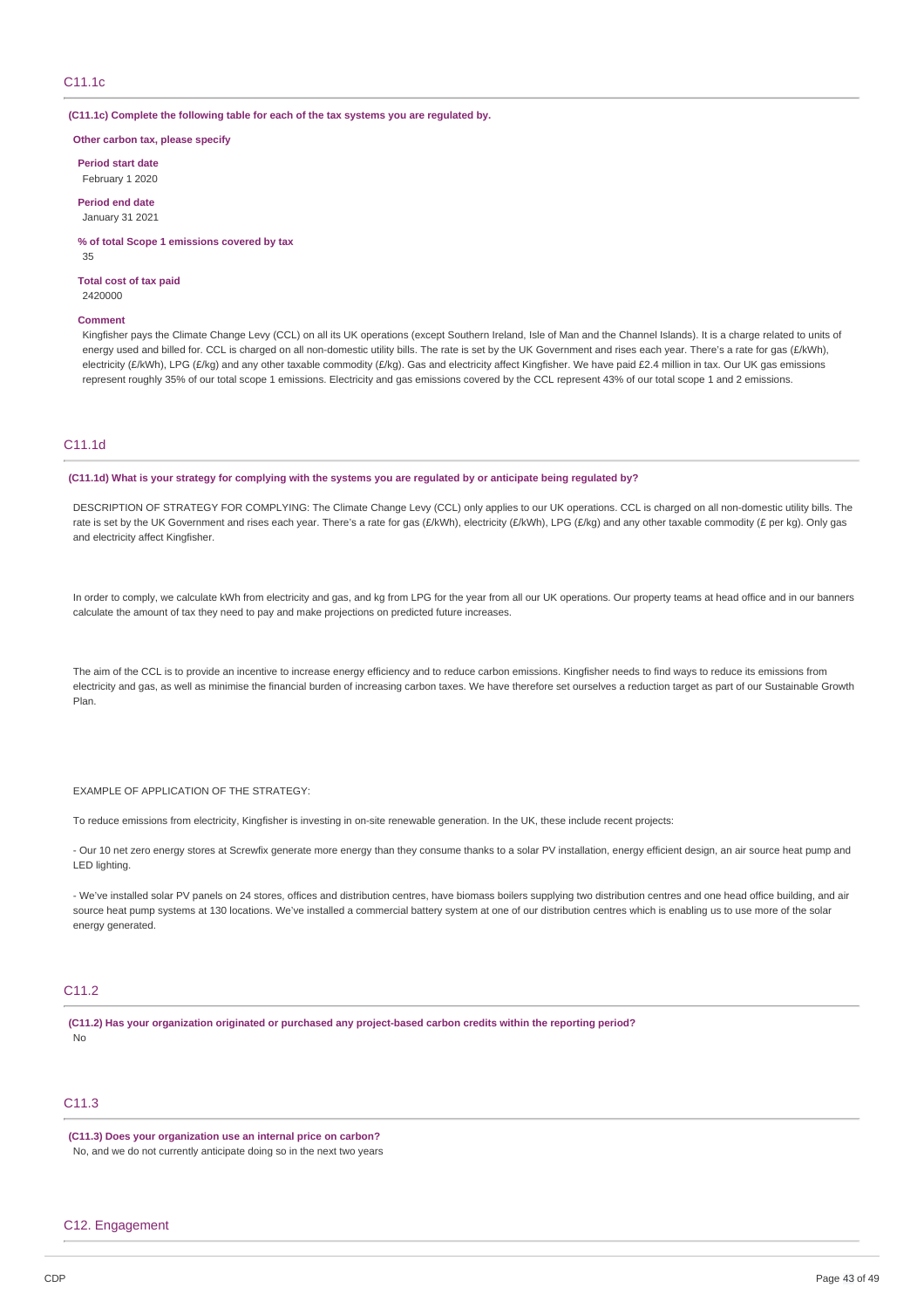### C12.1

**(C12.1) Do you engage with your value chain on climate-related issues?**

Yes, our suppliers

Yes, our customers

### C12.1a

**(C12.1a) Provide details of your climate-related supplier engagement strategy.**

#### **Type of engagement**

Engagement & incentivization (changing supplier behavior)

#### **Details of engagement**

Run an engagement campaign to educate suppliers about climate change

Other, please specify (We collect carbon information annually from our top 100 suppliers via the Low Carbon Manufacturing Programme and Green Supply Chain. We are working with EcoVadis, to help us manage risk in our Goods and services not for resale (GNFR) supply chain. )

**% of suppliers by number**

2.05

#### **% total procurement spend (direct and indirect)**

13.57

#### **% of supplier-related Scope 3 emissions as reported in C6.5** 6.71

#### **Rationale for the coverage of your engagement**

We work with suppliers and customers to achieve carbon reductions in our value chain. Outside of our direct operations, the most significant carbon emissions associated with our business are customer use of electricity consuming products and supplier sourcing and manufacturing. This year we have continued to review our supply chain and support suppliers involved in the climate-related programmes we promote, such as the Low Carbon Manufacturing Programme (LCMP) and the Green Supply Chain Programme (GSC). We assess our suppliers of GNFR using the EcoVadis assessment which covers a range of sustainability topics (labour and human rights, environment, ethics, and sustainable procurement). In 2020, 39 of our Goods For Resale (GFR) suppliers were engaged through climate-related programmes (LCMP and GSC) and 330 Goods Not For Resale (GNFR) suppliers completed an EcoVadis assessment in 2020/21. This year, we engaged with 2% of our suppliers, this is based on the number of suppliers engaged in 2020/21 (39+330=369) divided by our total number of suppliers. Our engagement equates to 13.6% of our total procurement spend (both GFR and GNFR). The estimated emissions of these 369 suppliers are around 535,000 tonnes CO2e which is 6.7% of our total emissions of purchased goods and services as reported in question C6.5 (7,974,514).

#### **Impact of engagement, including measures of success**

The 330 suppliers assessed through EcoVadis achieved an average score of 60 out of 100. A score of 60 equates to a silver rating. Silver represents the top 25% of companies. We held training sessions for our GNFR buyers to introduce them to the EcoVadis platform and encourage suppliers to participate. Our group sourcing office in China helped develop and has been participating in WWF's Low Carbon Manufacturing Programme (LCMP) in China since 2012. Kingfisher has also been participating in the Green Supply Chain (GSC) Project, launched by the Environmental Defense Fund. The GSC project ensures a commitment to improve the energy efficiency and environmental governance of manufacturing in China. In 2020, 39 of our suppliers have taken part in climate-related training and improvement programmes. This includes 20 with LCMP, 4 with LCMP Starter and 15 suppliers were involved in the Green Supply Chain Project, collectively avoiding over 38,516 tonnes of carbon, an estimated 24.02% reduction in carbon emissions compared with business as usual. In 2020, Kingfisher has organised online training for selected suppliers in China with greater energy consumption, The online training consists of 26 courses covering the following topics: - Energy Saving Methods and Techniques - Environmental Compliance and Management 65 suppliers have participated in the training and we are organising another event in 2021 with the new training platform provided by SGS. Kingfisher also secured funding to sponsor 2 more suppliers to join carbon reduction programs in 2021. Some recent examples from these programmes include: Ningbo Helong New Material Co., Ltd: Replacing electro-magnetic induction/electro-resistance heating with infra-red on extrusion machines, reducing electricity consumption by 25%. Developing recycled wood-plastic products to minimise deforestation, using recycled materials and reusing scrap products to reduce wastage of resources. Installing solar PV panels in production buildings and solar hot water heaters in the dormitory, adopting renewable energy to reduce grid's power consumption. Adopting air compressors with variable frequency drive (VFD) and servo motors in the production facilities, reducing electricity consumption by about 19% and 20% respectively. Adopting electric transport cars and forklifts, reducing carbon emissions from burning fossil fuels.

#### **Comment**

We can have an influence on the waste, carbon and water footprint of our value chain by working with our largest suppliers on these issues.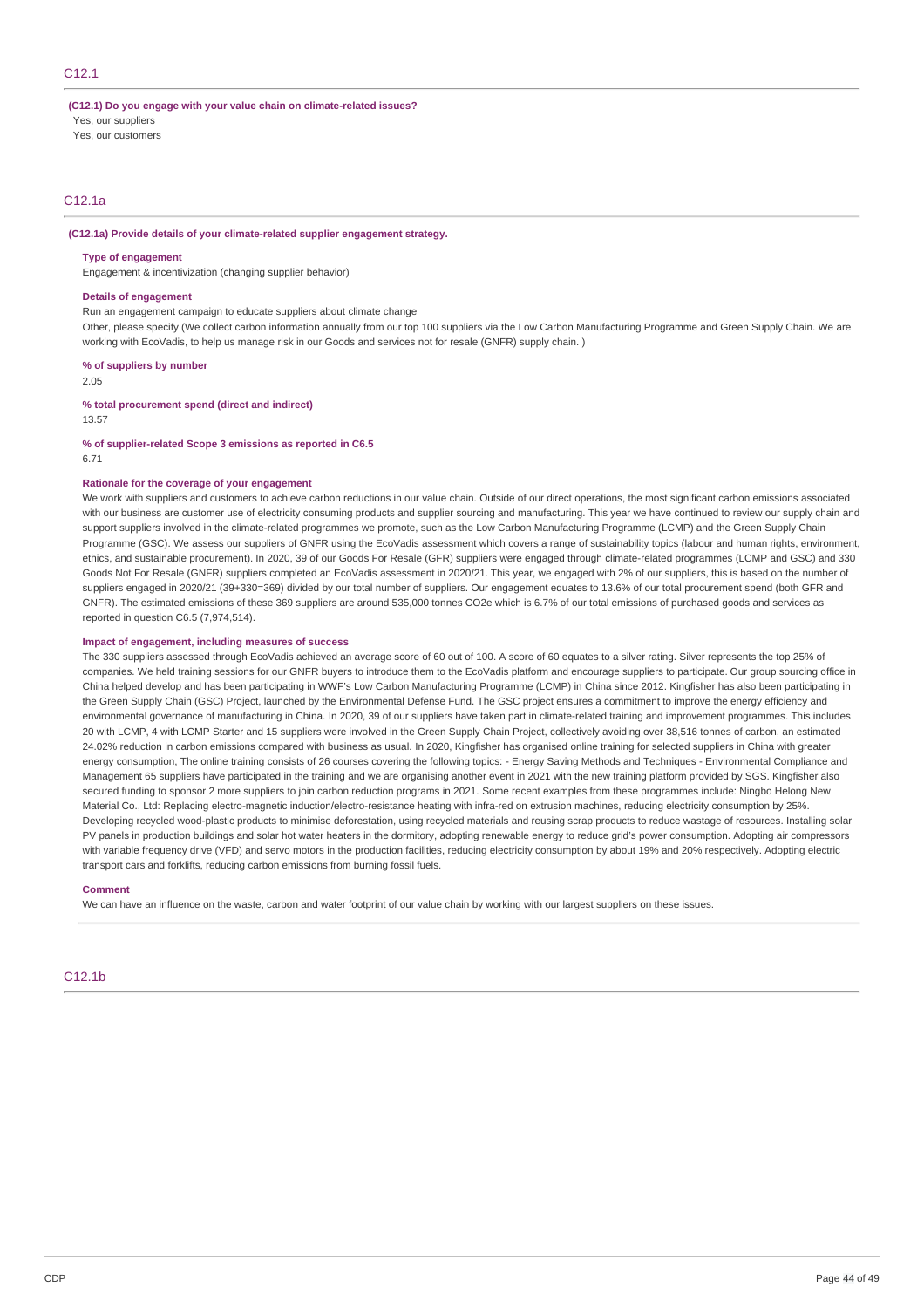#### **(C12.1b) Give details of your climate-related engagement strategy with your customers.**

**Type of engagement** Education/information sharing

#### **Details of engagement**

Share information about your products and relevant certification schemes (i.e. Energy STAR)

**% of customers by number**

#### 100

**% of customer - related Scope 3 emissions as reported in C6.5**

38

**Portfolio coverage (total or outstanding)**

<Not Applicable>

#### **Please explain the rationale for selecting this group of customers and scope of engagement**

Outside of our direct operations, the most significant carbon emissions associated with our business are from customer use of electricity consuming products (as well as the production of certain products). Energy is a key responsible business priority for the business. Our focus is on helping all our customers reduce their energy-use and emissions through our sales of energy-saving products. We have a target to meet 50% of group sales from Sustainable Home Products by the end of 2020/21, this includes energy saving products. We are now working to update this target for 2025. We also have a Science-Based Target (SBT) to reduce scope 3 greenhouse gas emissions (which includes customer use of products) by 40% per £million turnover by 2025, compared to 2017/18. We engage with our customers on our targets and efforts to meet them. To achieve our targets, we will add new energy saving products to our ranges across our companies. We also aim to improve performance across whole ranges. We aim to increase sales of energy saving products and services through customer communications and train our colleagues to provide the right support.

#### **Impact of engagement, including measures of success**

IMPACT: Today, more of our lighting is LED, more of our paint is water based and more of our taps are water efficient. We have removed orthophthalates from new vinyl flooring products, and discontinued metaldehyde slug pellets and products containing glyphosate. We are switching all light bulbs to LED. In 2020/21, sales of LED products were worth over £298 million to our business. LED is highly energy efficient and durable, saving customers money over the life cycle of the product. We're also developing services that make it easier to implement home energy efficiency projects. For example, we offer energy efficiency services in some retail banners such as Castorama France's free installation service for loft insulation, and support government schemes subsidising home energy efficiency improvements. MEASURES OF SUCCESS: We have reduced emissions from energy-using products, such as appliances, by 1.7 million tonnes of CO2e since 2017/18. This takes account of a product's estimated lifetime carbon emissions from energy use. Altogether, sales of all our different energy-saving products were worth £862.97 million in 2020/21, around 7% of our total sales in the year. We are working towards a target of 50% of retail sales from sustainable home products by 2020/21, this includes energy saving products. In 2020/21, 42% of our sales came from our sustainable home product ranges. We are now working to update this target for 2025.

### C12.3

(C12.3) Do you engage in activities that could either directly or indirectly influence public policy on climate-related issues through any of the following? Direct engagement with policy makers

Trade associations

C12.3a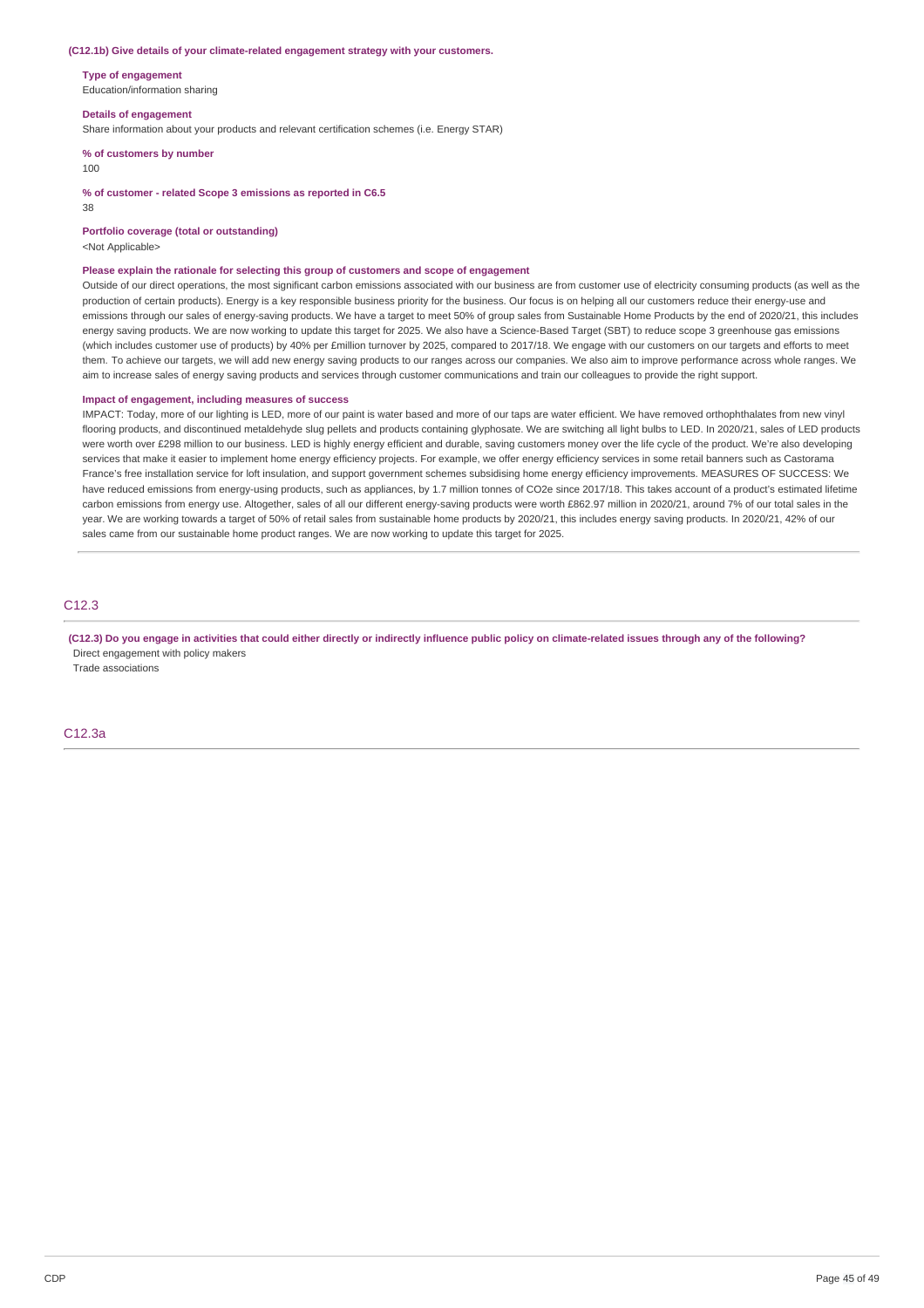#### **(C12.3a) On what issues have you been engaging directly with policy makers?**

| <b>Focus of</b><br>legislation                                                                                                                                        | position | <b>Corporate Details of engagement</b>                                                                                                                                                                                                                                                                                                                                                                                                                                                                                                                                                                                                                                                                                                                                                                                                                                                                                                                                                                                                                                                                                                                                                                                                                                                                                                                                                                                                                             | <b>Proposed legislative solution</b>                                                                                                                                                                                                                                                                                                                                                                                                                             |
|-----------------------------------------------------------------------------------------------------------------------------------------------------------------------|----------|--------------------------------------------------------------------------------------------------------------------------------------------------------------------------------------------------------------------------------------------------------------------------------------------------------------------------------------------------------------------------------------------------------------------------------------------------------------------------------------------------------------------------------------------------------------------------------------------------------------------------------------------------------------------------------------------------------------------------------------------------------------------------------------------------------------------------------------------------------------------------------------------------------------------------------------------------------------------------------------------------------------------------------------------------------------------------------------------------------------------------------------------------------------------------------------------------------------------------------------------------------------------------------------------------------------------------------------------------------------------------------------------------------------------------------------------------------------------|------------------------------------------------------------------------------------------------------------------------------------------------------------------------------------------------------------------------------------------------------------------------------------------------------------------------------------------------------------------------------------------------------------------------------------------------------------------|
| Energy<br>efficiency                                                                                                                                                  | Support  | HOME ENERGY EFFICIENCY: We have engaged with governments in the UK, France, Poland and Russia on regulation to promote energy<br>efficient/greener homes. In France, we have been supportive of the Government's 'MaPrimeRenov' finance scheme for energy efficient<br>projects in customers' homes since it was launched at the beginning of last year. We now have a dedicated section on the Castorama<br>website to promote the scheme to customers. This aligns with our calls for customers to be able to have more direct access to finance to help greener homes. We are supporting<br>with their energy efficiency renovations. In the UK, we are calling on the UK Government to include energy renovations as part of the 'build<br>back better' agenda. For example, we think a VAT reduction to 5% on energy efficiency services and products will incentivise customers to<br>carry out energy efficiency projects in their homes. We supported the Energy Efficiency Infrastructure Group's launch report. We supported<br>the announcement of the UK Green Homes Grant and encouraged our trade customers to become accredited with the scheme, though were customers are rewarded for works carried<br>disappointed that the scheme was prematurely terminated. We are engaging with government directly and through the Energy Efficiency<br>Infrastructure Group to call for a successor scheme in the forthcoming Heat and Buildings Strategy. | We want governments to provide regulation<br>and incentives to drive the market for<br>energy saving products and services for<br>government initiatives that allow customers<br>direct access to finance to fund energy<br>efficient projects and initiatives whereby<br>out by themselves, in addition to work<br>carried out by registered tradespeople.                                                                                                      |
| Other, please Support<br>specify<br>(Climate<br>Change<br>Policy)                                                                                                     |          | We support ambitious climate change policies and have worked with the British Retail Consortium (BRC), the Aldersgate Group and the<br>Green Alliance. In addition, we also work with Government Departments across our markets and the EU with departments responsible for<br>energy, consumer affairs and the environment to advocate energy efficiency policies.                                                                                                                                                                                                                                                                                                                                                                                                                                                                                                                                                                                                                                                                                                                                                                                                                                                                                                                                                                                                                                                                                                | We continue to support ambitious climate<br>change policies following from signing the<br>Paris Agreement through our support of<br>organisations such as the Aldersgate<br>Group and Green Alliance.                                                                                                                                                                                                                                                            |
| Other, please Support<br>specify<br>(Circular<br>Economy)                                                                                                             |          | In the UK we also contributed to the development and testing of the first standard for the circular economy, BS 8001, developed by the<br>British Standards Institute (BSI). Kingfisher was a founding partner to the Ellen MacArthur Foundation and in 2018/19 we were members of<br>their innovation programme, the Circular Economy 100 (CE100). We worked with the Ellen MacArthur Foundation to identify and address the with NGOs and businesses as more<br>challenges involved in translating the concept of a circular economy at a macro level into our retail business at a micro level and in practice.                                                                                                                                                                                                                                                                                                                                                                                                                                                                                                                                                                                                                                                                                                                                                                                                                                                 | Following the launch of the EU Circular<br>Economy package, Kingfisher is working<br>detailed proposals in specific areas get<br>underway. Consideration needs to be given<br>to clashing legislation that hampers the<br>progress of the circular economy.                                                                                                                                                                                                      |
| Other, please Support<br>specify<br>(European<br>timber<br>regulations<br>(and their<br>expansion to<br>further limit<br>deforestation.<br>which affects<br>climate)) |          | Kingfisher continues to engage with the European institutions to support the successful and consistent implementation of the EUTR across<br>EU markets. We maintain a watching brief on whether the scope of EUTR will be expanded in future. We are supportive of the development<br>of the new EU Forest Strategy and continue to monitor its development. Kingfisher called for an urgent communication on an EU<br>commitment to publishing an Action Plan on Deforestation and Forest Degradation within a short timeframe. Kingfisher also worked with<br>EDRA on aligning priorities in our response to the consultation. Kingfisher responded to the UK consultation on reducing deforestation in UK<br>supply chains, in support of the proposals for large companies to have to establish, implement and report on a due diligence system to<br>ensure illegally produced forest risk commodities are not entering their supply chain.                                                                                                                                                                                                                                                                                                                                                                                                                                                                                                                   | A better consideration of independent<br>certification schemes as valid risk<br>assessment and risk mitigation approaches<br>as part of the Due Diligence systems,<br>would allow greater recognition of business<br>best practice models and promote<br>sustainable forestry management, both of<br>which are stated aims of the EUTR. There<br>has been no official confirmation of the<br>product scope in 2020/21 therefore we<br>maintain a watching brief. |
| Other, please Neutral<br>specify<br>(Brexit- UK<br>and Europe)                                                                                                        |          | We continue to engage with governments in our major markets directly and via organisations such as the British Retail Consortium and CBI.<br>We believe that the Brexit process should not result in a weakening of the UK's environmental protection laws, and we have been supporting environmental laws are not weakened after<br>the Aldersgate Group's activity in this area. We welcome the UK Government's commitment in June 2020 to transpose aspects of the EU's<br>Circular Economy Package into UK law (e.g. agreeing on targets to recycle 65% of household waste by 2035). We have called for regulatory be given to our colleagues, our suppliers'<br>parity between the UK and the EU since the Brexit referendum outcome in 2016. We are keeping a watching brief to monitor where new UK<br>legislation might diverge from EU environmental laws in future.                                                                                                                                                                                                                                                                                                                                                                                                                                                                                                                                                                                      | Withdrawal from the EU should ensure that<br>Brexit and the earliest assurances should<br>colleagues and customers from EU<br>countries.                                                                                                                                                                                                                                                                                                                         |

### C12.3b

# **(C12.3b) Are you on the board of any trade associations or do you provide funding beyond membership?**

Yes

### C12.3c

#### (C12.3c) Enter the details of those trade associations that are likely to take a position on climate change legislation.

**Trade association**

European DIY Retail Association (EDRA)

**Is your position on climate change consistent with theirs?** Consistent

#### **Please explain the trade association's position**

Summary of EDRA's position on climate change according to their website: Customers expect retailers to act in their best interests in combatting climate change. We now have an established policy that says climate change and decarbonising the global economy is everybody's business, and every sector has a part to play in addressing it, not just for ethical reasons, but for cost effectiveness and efficiency as well. This is where the biggest impact for retail will be.

#### **How have you influenced, or are you attempting to influence their position?**

We work with EDRA and, as one of the largest home improvement retailers with a strong reputation in championing for better approach to climate change, we have proactively encouraged EDRA to support a low carbon agenda. Hence EDRA has supported reform of the EU Timber Regulations in Brussels.

#### **Trade association**

French Federation of DIY Retailers (FMB)

### **Is your position on climate change consistent with theirs?**

Consistent

### **Please explain the trade association's position**

Summary of FMB position on sustainability according to their website: Saving energy, preventing pollution, reducing and managing waste or protecting forests are just some of the environmental issues that are relevant for the home improvement sector. Home improvement brands share their reflections on these issues with the FMB and together set out to increase sales of eco-friendly products to their customers in addition to considering these issues in the development of their business and stores. For many years, the regulatory context in this area has been in constant change, at both French and European level, with their impact having particular relevance to the home improvement sector. The FMB's Sustainability Committee contributes to these debates at a French level by sharing our members' experiences and opinions on the direction of travel in this policy area.

#### **How have you influenced, or are you attempting to influence their position?**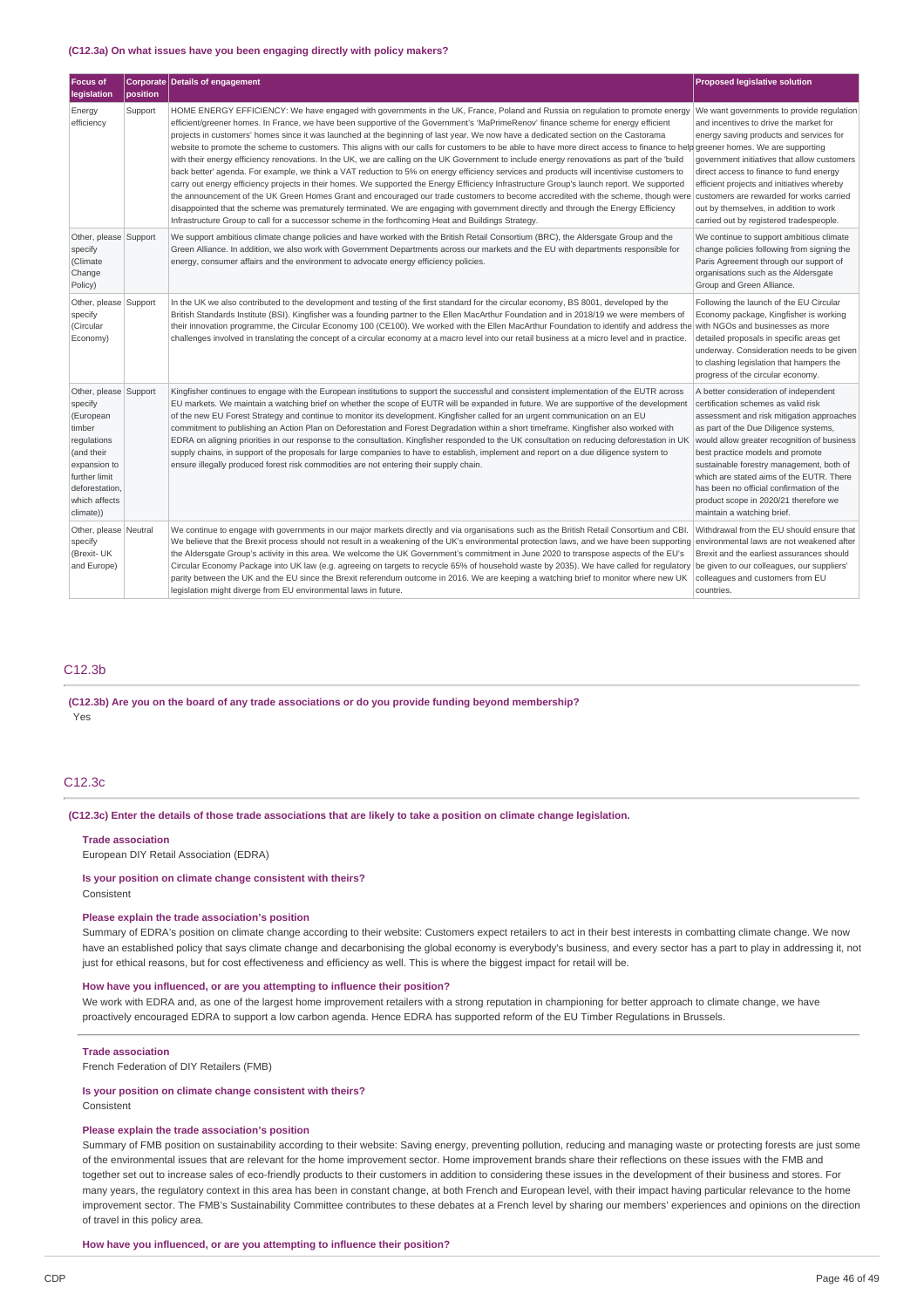Kingfisher has supported FMB's discussions with the French administration regarding the reform of "REPs" (Extended Producer's Responsibility) that are going to be extended to some of the products we sell that were not covered yet. FMB's goal is to ensure the bill that has just been issued manages the right balance between promoting recycling of products and ensuring the operationality of the scheme.

#### **Trade association**

French Federation of Private Companies (AFEP)

### **Is your position on climate change consistent with theirs?**

Consistent

#### **Please explain the trade association's position**

Summary of AFEP's position on sustainability according to their website: AFEP aims to inform the public authorities of the companies' views on cross-cutting legislative and regulatory projects and to engage proactive initiatives. It builds on companies' commitment to high-performance environmental and energy solutions. AFEP is particularly involved in climate change, energy strategy (energy efficiency and competitiveness of energy intensive companies, energy costs), eco-taxation, industrial risks (industrial emissions, technological risks, environmental responsibility) and the circular economy.

#### **How have you influenced, or are you attempting to influence their position?**

Our view is consistent with AFEP's position on climate change and we have not had recent specific initiatives to try to influence their position.

#### **Trade association**

Confederation of British Industry (CBI)

#### **Is your position on climate change consistent with theirs?**

Consistent

#### **Please explain the trade association's position**

Summary of CBI's position on climate change and energy: 'The Energy and Climate Change board of CBI are committed to tackling the UK's triple challenges of energy security, affordability and decarbonisation. As well as showing ambition and leadership on these issues within the business community, its members aim to work with the government to set the right conditions to attract investment in low-carbon solutions and drive consumer demand for sustainable products.'

#### **How have you influenced, or are you attempting to influence their position?**

Kingfisher is a CBI member and has contributed to CBI task and finish groups on energy policy including renewables and domestic energy efficiency.

#### **Trade association**

British Retail Consortium (BRC)

#### **Is your position on climate change consistent with theirs?**

Consistent

#### **Please explain the trade association's position**

BRC's Better Retail Better World campaign commits the retail industry to build a fairer, more sustainable economy in line with the UN Sustainable Development Goals. One of the critical goals determined by us and our stakeholders is Climate Action. In the lead up to COP26, leading retailers want to galvanise collaborative efforts and showcase industry-wide support to reduce greenhouse gas emissions. The BRC Climate Action Roadmap is the framework to guide the industry to net zero.

#### **How have you influenced, or are you attempting to influence their position?**

We are signatories to the BRC's Carbon Roadmap, which will serve as a guide to retailers on the steps needed to achieve Net Zero ahead of the UK Government's 2050 target. We continue to work with the BRC on sustainable timber sourcing and Chair of the British Retail Consortium's Timber Working Group.

#### **Trade association**

Aldersgate Group

#### **Is your position on climate change consistent with theirs?**

Consistent

#### **Please explain the trade association's position**

The Aldersgate Group is an alliance of leaders from business, politics and society that drives action for a sustainable economy. The Aldersgate Group has advocated for more ambitious government regulation on climate change.

#### **How have you influenced, or are you attempting to influence their position?**

Kingfisher is a member of the Aldersgate Group and supports the Group's call for more ambitious government regulation on climate change. Since 2016 (ongoing), this has related to initiatives appealing to the UK government to ensure that the implications of Brexit do not result in weakened environmental regulations. Additionally, the Aldersgate Group is supportive of advice by the Committee on Climate Change to the UK government that the country should legislate to set a 2050 net zero greenhouse gas emissions target. Kingfisher participated in this campaign by signing a collective letter from business (coordinated by Aldersgate Group) in support of this target.

#### **Trade association**

Eurocommerce

#### **Is your position on climate change consistent with theirs?**

Consistent

#### **Please explain the trade association's position**

Summary of Eurocommerce' s approach to environmental issues according to their website: Retail and wholesale companies are responding to the challenges set by climate change, scarcity of natural resources, loss of biodiversity etc. by constantly innovating and reducing the environmental footprint of their own activities and supply chain operations. These companies are also promoting more sustainable products and better informing consumers. They have helped members develop voluntary initiatives by setting up the Retailers' Environmental Action Programme (REAP) under the EU Retail Forum for Sustainability. The joint Retail-EU Commission forum is a platform to foster dialogue with stakeholders along the supply chain to take the sustainability agenda forward. The platform's key messages are: - Environmental priorities: We see tackling environmental issues as a commercial and political priority, in addition to responding to increased consumer expectation to tackle these issues. Sustainable business: Our business models focus on reducing our environmental footprint, striving continuously to cut emissions, energy use, waste, water usage, and to maximise resource utilisation, re-use and recycling to reduce the overall environmental impact. - Raising consumer awareness: Retail and wholesale strives to provide the best levels of consumer information and so "nudge" our customers towards environmentally friendlier behaviours.

#### **How have you influenced, or are you attempting to influence their position?**

Kingfisher is a member of Eurocommerce and are part of its Environment Committee. Kingfisher monitors the activity of Eurocommerce' s activity in this space, including the delivery of the circular economy package and the EU's response to the debate on plastics. We fed input into its consultation response on the extension of the scope of the EUTR.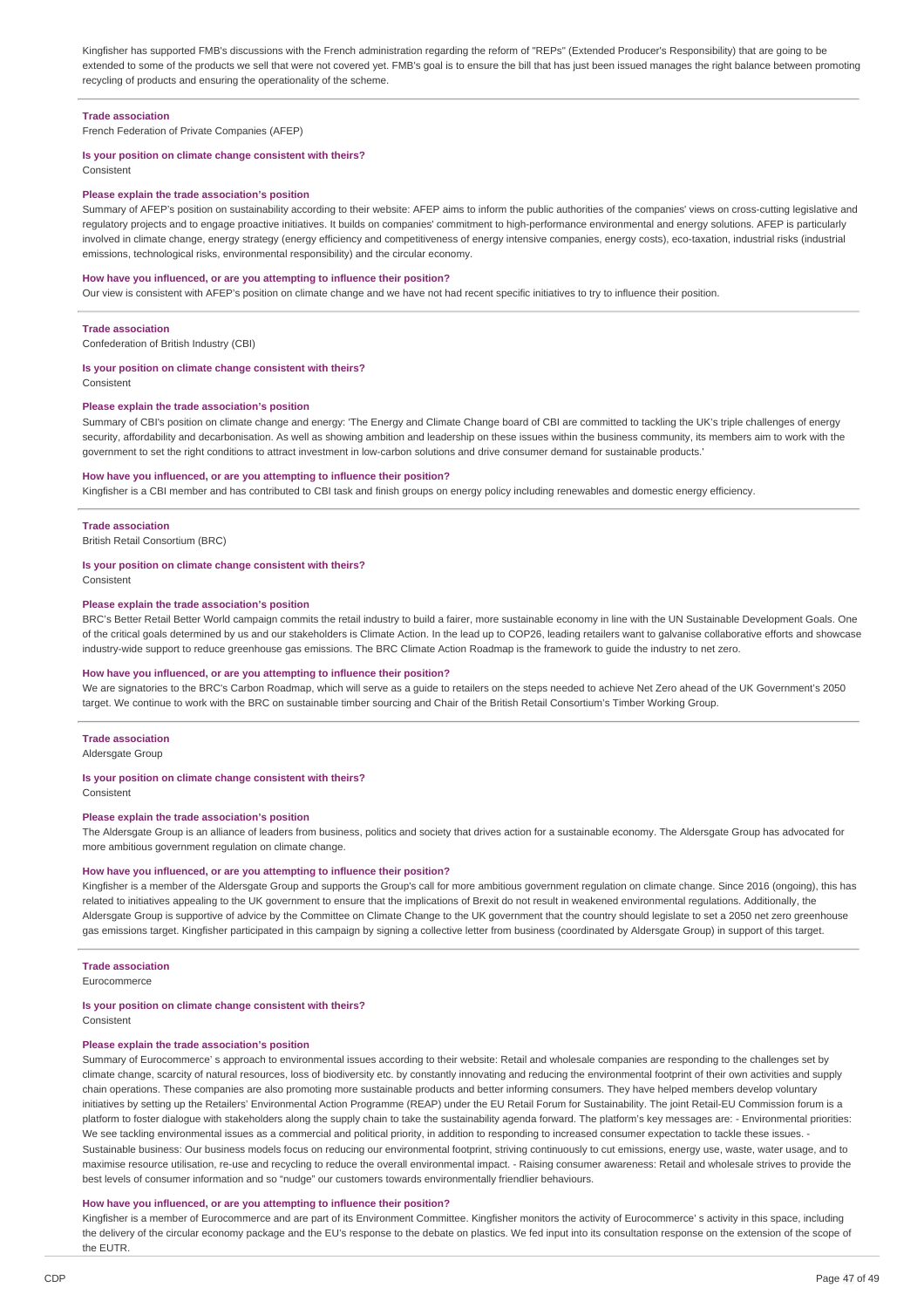### C12.3f

(C12.3f) What processes do you have in place to ensure that all of your direct and indirect activities that influence policy are consistent with your overall climate **change strategy?**

At our corporate centre head office, our Group Government Affairs team forms part of our Corporate Affairs team, which reports directly to our Chief People Officer, who is a member of our leadership team and reports directly to our Chief Executive Officer; therefore, activities are fully aligned.

Our Group Government Affairs Policy applies to all employees, or anyone working on behalf of Kingfisher. It details our approach to interacting with Governments, Industry and Business Regulatory Bodies on public matters of interest to Kingfisher and / or its stakeholders. It sets out our aim to be consistent in our communications with national and international governments, and other stakeholders, on matters of public or regulatory policy, which are relevant to our business issues, and to be transparent in our reporting of these communications.

Kingfisher's banners, with the support of our Group Government Affairs team, are responsible for developing their government affairs strategies and plans. Employees across Kingfisher who are authorised to engage in government affairs actively, regularly communicate progress and outcomes to the Group Director of Corporate Affairs.

### $C12.4$

(C12.4) Have you published information about your organization's response to climate change and GHG emissions performance for this reporting year in places **other than in your CDP response? If so, please attach the publication(s).**

#### **Publication**

In mainstream reports

**Status** Complete

**Attach the document**

Kingfisher plc 2020-21 Annual Report\_090421.pdf

#### **Page/Section reference**

Annual Report 2020/21 pages 25 -28 https://www.kingfisher.com/en/investors/company-reports.html

#### **Content elements**

Governance Strategy Risks & opportunities Emissions figures Emission targets Other metrics

#### **Comment**

Our Annual report this year talks on pages 25-28 about: - how climate and responsible business are incorporated into governance processes, - some of the actual major opportunities relating to climate in terms of demand for energy-use-reducing products - how climate risks are assessed to understand their potential impact - our SBTIapproved Science-Based Targets - for scopes 1, 2 and 3 - and what they cover, as well as our updated submission completed this year which is awaiting approval. - our actual scope 1 and 2 emissions this year (market based and location based) - our GHG intensity by floor space, energy intensity by floor space, and total energy use. - a brief summary of the methodology by which we calculate our GHG emissions.

#### **Publication**

In voluntary sustainability report

#### **Status** Complete

#### **Attach the document**

Kingfisher plc Responsible Business Report - 2020-21\_Assurance statement pg.62-63.pdf

#### **Page/Section reference**

Responsible Business Report 2020/21 pages 17, 22 - 25, 50, 57

### **Content elements**

Governance **Strategy** Risks & opportunities Emissions figures Emission targets Other metrics

#### **Comment**

Kingfisher began publishing a group-wide CSR report in 2011, moving to a 'Net Positive' report in 2012, and now publishes a Responsible Business Report since 2016. In 2019 we updated our Responsible Business Plan which is our roadmap to 2025. Our Responsible Business Report is now structured around our "Four Key Priorities" in the Responsible Business Plan: — Colleagues: becoming a more inclusive company. — Planet: helping to tackle climate change and create more forests than we use. Customers: helping to make greener, healthier homes affordable. — Communities: fighting to fix bad housing. For each of these four key priorities, we have numerical targets to achieve both in our business and for our customers, many of which are relevant to reducing GHG emissions and helping customers adapt to a changing climate. The report gives a summary of our annual progress towards each of these targets including key examples of how this progress was made. This year, the report also